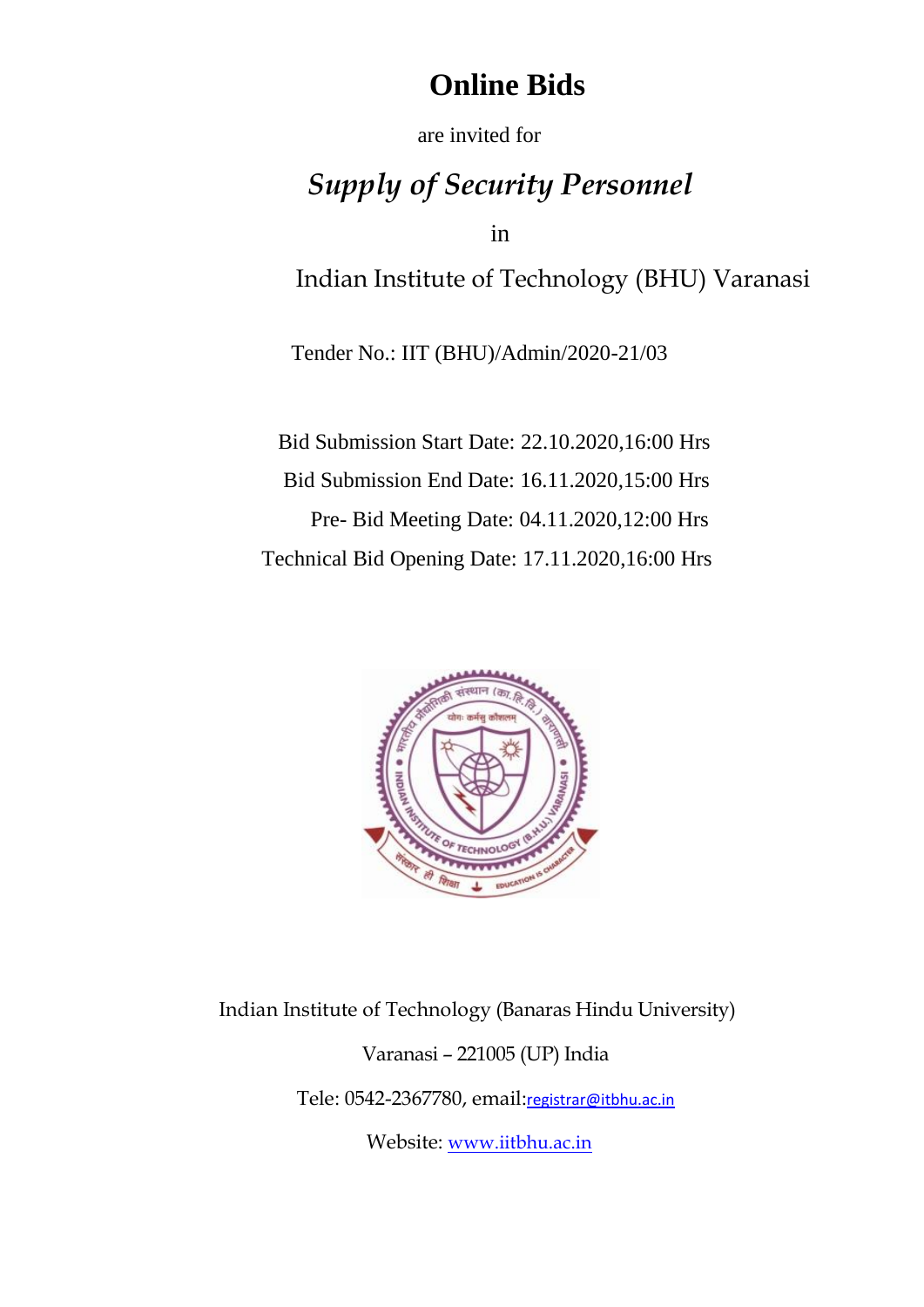### **CONTENTS OF TENDER DOCUMENT**

### **Supply of manpower inIIT(BHU), Varanasi**

| <b>Section</b>          | <b>Description</b>                                                                                | Page No.  |
|-------------------------|---------------------------------------------------------------------------------------------------|-----------|
| I                       | Notice Inviting E-Tender                                                                          | $2 - 4$   |
| $\mathbf{I}$            | Instructions for online bid<br>submission                                                         | $5 - 7$   |
| III                     | Instructions to bidders                                                                           | $8 - 12$  |
| IV                      | Introduction                                                                                      | 13        |
| $\overline{\mathsf{V}}$ | Definitions                                                                                       | $14 - 15$ |
| VI                      | Details of Service of Manpower<br>Requirement                                                     | 16        |
| <b>VII</b>              | Scope of Work                                                                                     | 17-22     |
| <b>VIII</b>             | Minimum Eligibility required for<br>bidding                                                       | $23 - 25$ |
| IX                      | Proforma for Technical and Financial<br><b>Bids</b>                                               | 26-29     |
| X                       | <b>Evaluation Scheme</b>                                                                          | 30-32     |
| XI                      | <b>General Conditions of Contract</b>                                                             | 33-38     |
| XII                     | Service Level Agreement                                                                           | 39-43     |
| Annexure I              | Format for Performance Bank<br>Guarantee (PBG)                                                    | 44-45     |
| Annexure II             | <b>Bid Submission</b>                                                                             | 46        |
| Annexure III            | <b>Technical Compliance Statement</b>                                                             | 47        |
| Annexure IV             | Affidavit regarding Blacklisting/<br>Non-Blacklisting from Taking Part<br>in Govt./PSU/CAB Tender | 48        |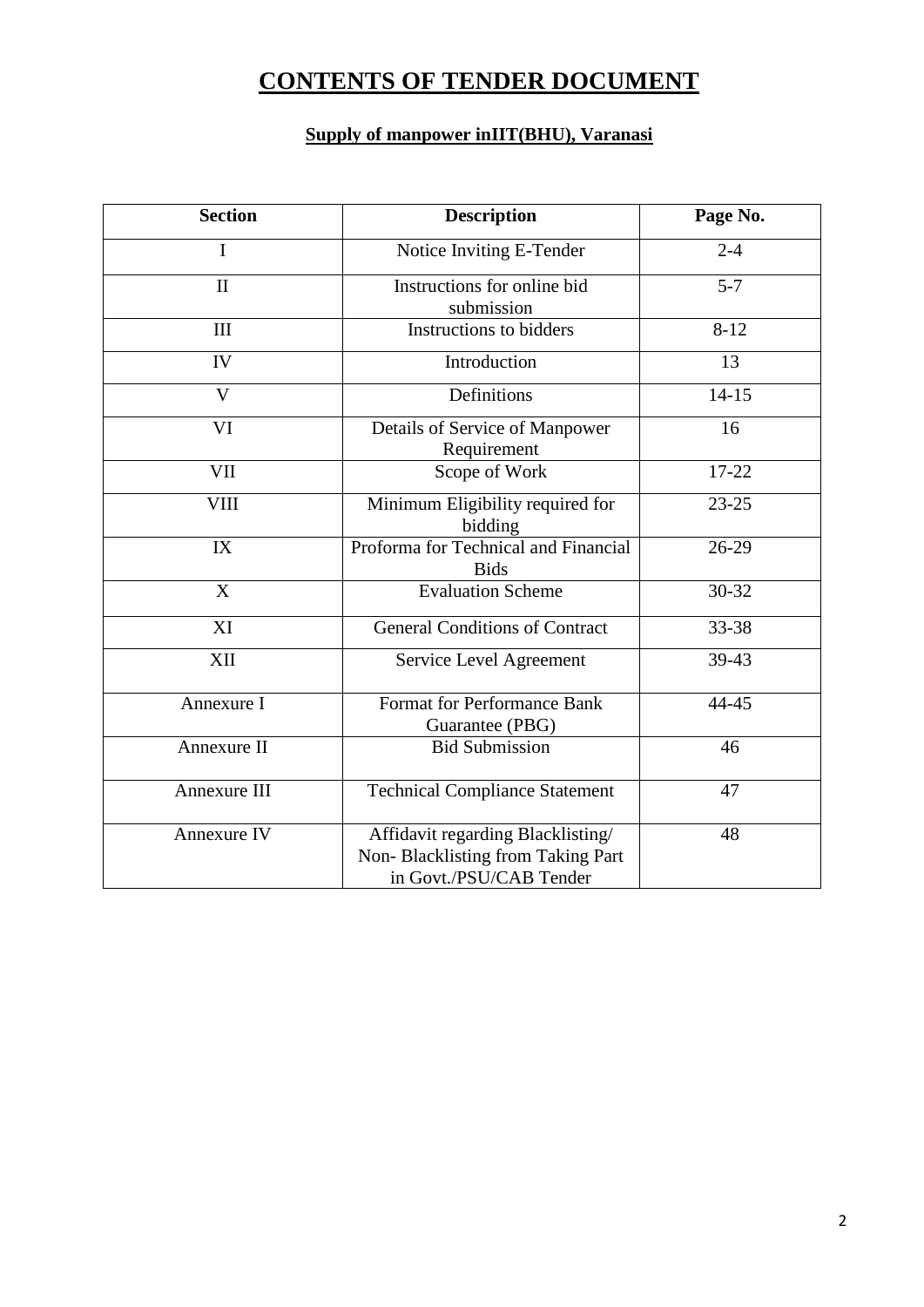### **SECTION I**

### **(NOTICE INVITING E-TENDER)**

- 1. On behalf of the Director, IIT (BHU) Varanasi, online tenders, in two-bid system, are invited from **highly reputed well established and professional security agencies / Companies/ Corporations sponsored by DGR, Ministry of Defence, Government of India** for providing security services in the Institute on out sourcing basis initially for a period of 01 year w.e.f. the date of signing of MOU, which may be extended for not more than three years on annual extension basis.
- 2. Tender Documents may be downloaded from Central Public Procurement Portal http://eprocure.gov.in/eprocure/app or IIT(BHU) website https://www.iitbhu.ac.in/tenders.
- 3. Bidders can access tender documents on the CPP Portal. They are required to select the appropriate tender and fill them with all relevant information and submit the completed tender document online on the website http://eprocure.gov.in/eprocure/appas per the time schedule given in this tender document. Aspiring Bidders who have not enrolled/registered in eprocurement should enroll/register before participating through the website http://eprocure.gov.in/eprocure/app.The portal enrolment is free of cost.
- 4. Bidders are advised to go through instructions provided at "Instructions for online Bid Submission". Bidders are requested to follow the instructions carefully as per the tender document and the instructions given in the above said website. The bidder should go through the tender documents/instructions carefully before submitting/uploading the bids.
- 5. No bid will be accepted manually. All bids (both Technical and Financial) should be submitted on the E- procurement portal on http://eprocure.gov.in/eprocure/appon or before the last date as specified in critical data sheet. Further, all communications should be addressed to The Registrar, Indian Institute of Technology (Banaras Hindu University), Varanasi – 221005, U.P.
- 6. The Institute shall not be responsible for any delay in submission of online Bids. The Institute reserves the right to accept or reject any bid, cancel the tender without assigning any reason thereof. Institute"s decision in this regard shall be treated as final. No correspondence in this regard will be entertained. Further, the Earnest Money shall be forfeited, if it is found at any stage that information/particulars given by bidder are false.
- 7. A Demand Draft/Banker"s Cheque for an amount of Rs. 2000/- (Rupees Two Thousand only) { plus 18% GST} (non-refundable) from Nationalized/ Scheduled bank drawn in favour of "Registrar, IIT (BHU)" payable at Varanasi has to be submitted offline and addressed to the Registrar, Indian Institute of Technology (Banaras Hindu University), Varanasi – 221005, U.P. (Scanned copy of DD/Chequein.pdf format to be uploaded online) towards tender processing fee failing which the bid will be rejected. Bidders are requested to write their name and full address at the back of the Bank Draft / Banker"s Cheque submitted.
- 8. The Earnest Money Deposit (EMD) of Rs. 2,00,000/- (Rupees Two Lakhs only) shall be submitted offline in the form of Demand Draft drawn on Nationalized/ Scheduled bank in India in favour of **"Registrar, IIT (BHU)" payable at Varanasi** and be sent to The Registrar, Indian Institute of Technology (Banaras Hindu University), Varanasi – 221005, U.P. (scanned copy of DD/Cheque in .pdf format to be uploaded online). Earnest Money will be refunded to unsuccessful bidders after finalization of the contract. After award of contract, the Company/Firm/Agency has to deposit **Rs. 30,00,000 (Rupees Thirty Lakhs only) or 25 % of**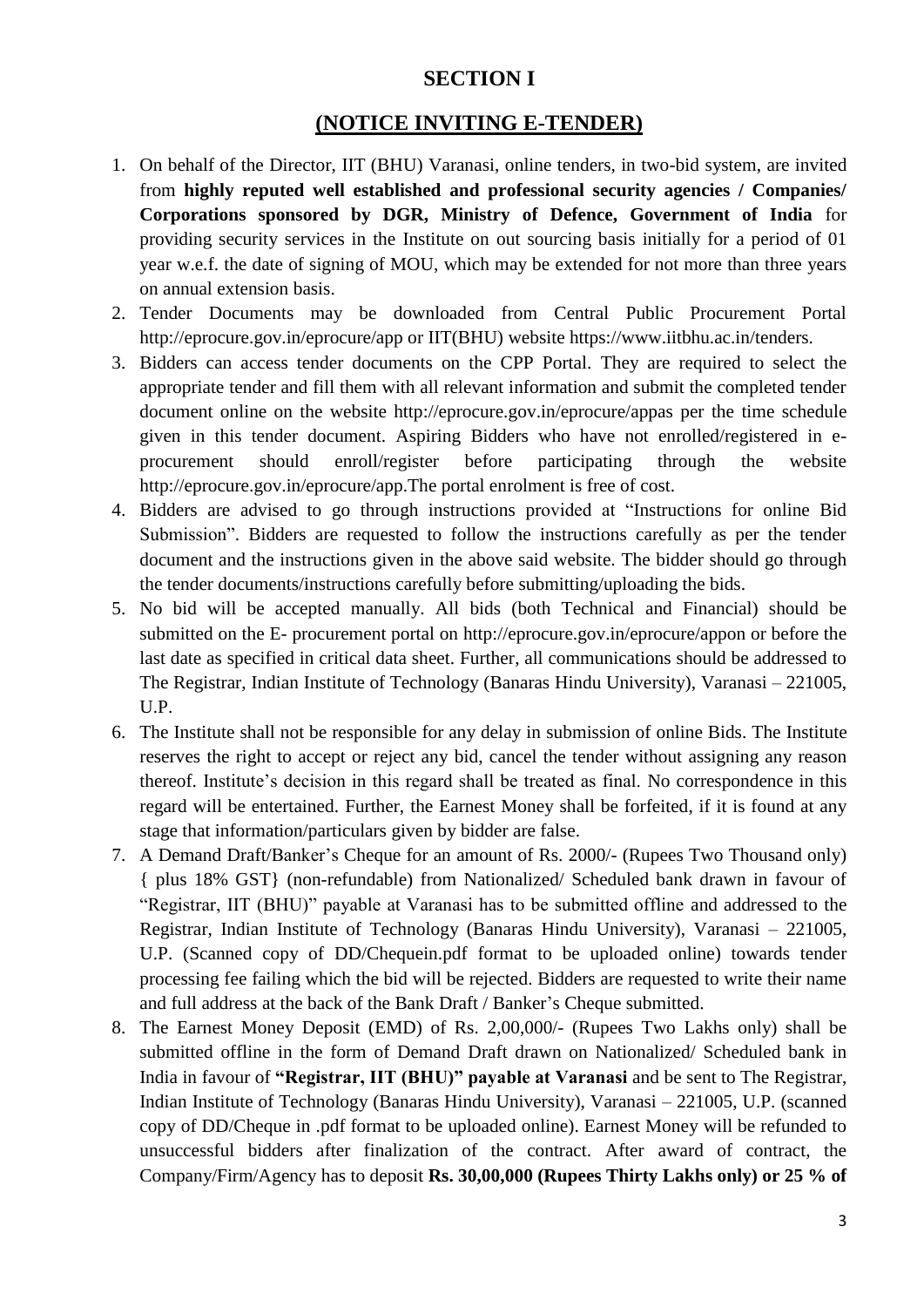**the proposed gross annual value of the bid, whichever is higher** as performance security deposit. Performance security will remain valid for 2 months beyond the date of completion of all contractual obligations.

- 9. Conditional bids shall not be considered and will be rejected out rightly.
- 10. The Financial Bids of only those bidders who qualify in the technical bid shall be opened after evaluation by a Committee constituted for the purpose. No bidder will be allowed to withdraw its bids after opening of technical bids. If any bidder intends to withdraw after opening of technical bids, its EMD will be forfeited.
- 11. The Institute reserves the right to reject any or all the bids submitted by the bidders at any time or relax/withdraw/add any of the terms and conditions contained in the Tender Documents without assigning any reason thereof.
- 12. Any subsequent Updates, Addendum, Corrigendum etc., if any, will be published only on the website http://eprocure.gov.in/eprocure/app and www.iitbhu.ac.in. All bidders are required to regularly check the websites for any update(s).

| Date of Issue/Publication of E-Tender Notice                                                                                                                | 22.10.2020 (16:00 Hrs)                                                                                                                                                                                                      |
|-------------------------------------------------------------------------------------------------------------------------------------------------------------|-----------------------------------------------------------------------------------------------------------------------------------------------------------------------------------------------------------------------------|
| <b>Bid Document Download Start Date</b>                                                                                                                     | 22.10.2020 (17:00 Hrs)                                                                                                                                                                                                      |
| Last Date and Time for submitting e-mail queries<br>regarding technical specifications and other<br>conditions of tender document                           | 31.10.2020 (17:00 Hrs)<br>(Kindly note that all queries are to be sent on the e-<br>mail address given at the last row of this sheet. No<br>e-mail queries shall be entertained after the<br>aforementioned date and time.) |
| Pre-Bid Meeting Date, Time & Venue (All E-<br>Mail queries received shall be discussed in the<br>Pre-Bid Meeting in the presence of Prospective<br>Bidders) | 04.11.2020 (12:00 Hrs)                                                                                                                                                                                                      |
| <b>Bid Document Download End Date</b>                                                                                                                       | 16.11.2020 (15:00 Hrs)                                                                                                                                                                                                      |
| Last Date and Time for Uploading of Bids                                                                                                                    | 16.11.2020 (16:00 Hrs)                                                                                                                                                                                                      |
| <b>Technical Bid Opening Date</b>                                                                                                                           | 17.11.2020 (16:00 Hrs)                                                                                                                                                                                                      |
| Tender Processing Fees (Non Refundable)                                                                                                                     | Rs.2,000/- {Plus 18% GST}                                                                                                                                                                                                   |
| <b>Earnest Money Deposit</b>                                                                                                                                | Rs.2,00,000/-                                                                                                                                                                                                               |
| <b>Address For Communication</b>                                                                                                                            | Registrar,<br>Indian Institute of Technology (BHU)<br>Varanasi - 221005, U.P.<br>Email: registrar@itbhu.ac.in                                                                                                               |
| <b>Contract Duration</b>                                                                                                                                    | Initially for one year (Extendable for next year on<br>satisfactory performance to be reviewed and<br>assessed at the end of every year)                                                                                    |

### **CRITICAL DATA SHEET**

**Registrar, Indian Institute of Technology (Banaras Hindu University), Varanasi – 221005,** 

**Sd/-**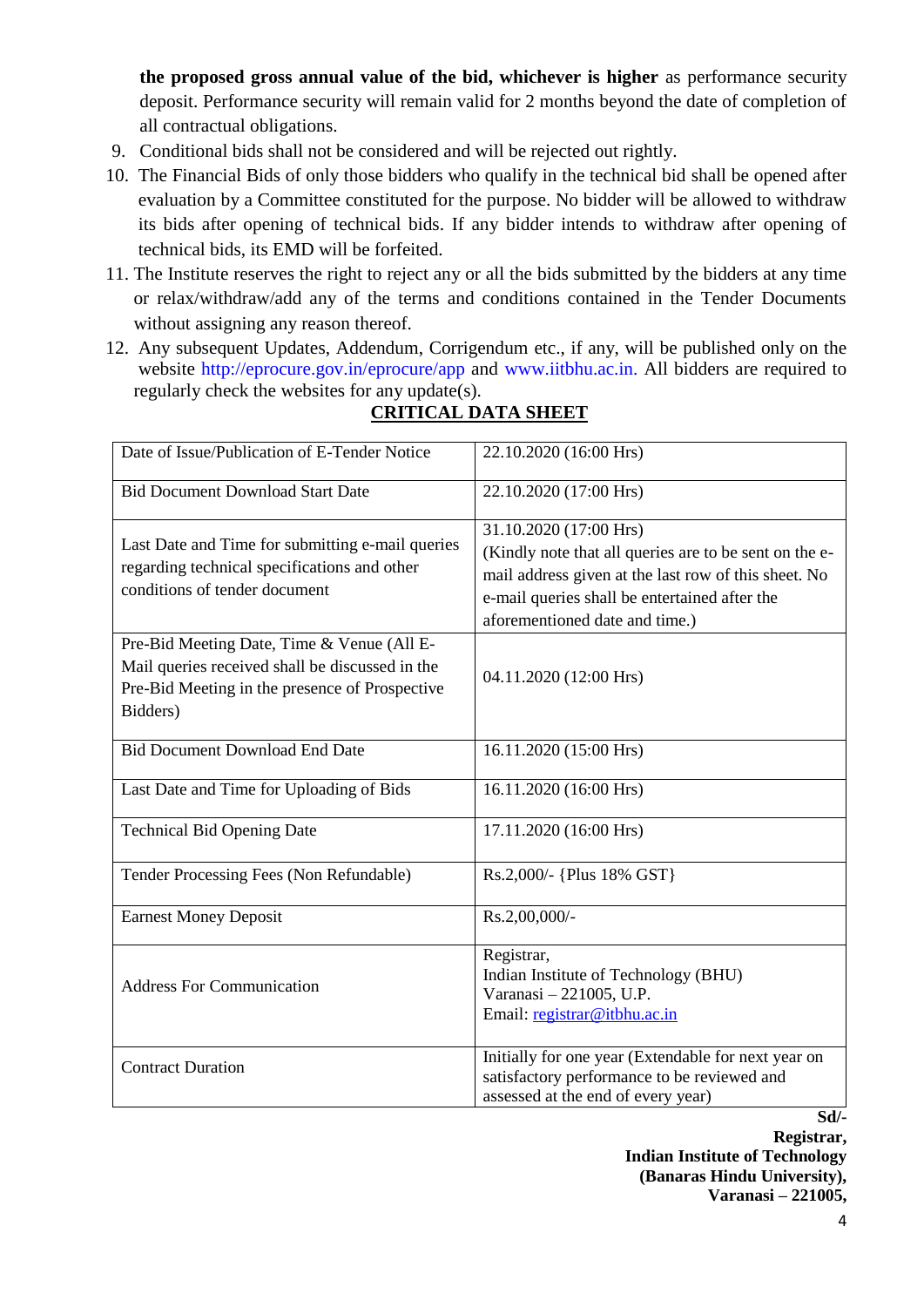### **SECTION II**

### **INSTRUCTION FOR ONLINE BID SUBMISSION**

As per the directives of Department of Expenditure, this tender document has been published on the Central Public Procurement Portal [\(URL:http://eprocure.gov.in/eprocure/app\).](http://eprocure.gov.in/eprocure/app) The bidders are required to submit soft copies of their bids electronically on the CPP Portal, using valid Digital Signature Certificates. The instructions given below are meant only to assist the bidders in registering on the CPP Portal, prepare their bids in accordance with the requirements and submitting their bids online on the CPP Portal. More information for submission of online bids on the CPP Portal may be obtained at <http://eprocure.gov.in/eprocure/app.>

### **1. Registration**

- 1.1 Bidders are required to enroll on the e-Procurement module of the Central Public Procurement Portal (URL: [http://eprocure.gov.in/eprocure/app\)](http://eprocure.gov.in/eprocure/app) by clicking on the link "Click here to Enroll". **Enrolment on the CPP Portal is free of charge.**
- 1.2 As part of the enrolment process, the bidders will be required to choose a unique username and assign a password for their accounts.
- 1.3 Bidders are advised to register their valid email address and mobile numbers as part of the registration process. These would be used for any communication from the CPP Portal.
- 1.4 Upon enrolment, the bidders will be required to register their valid Digital Signature Certificate (Class II or Class III Certificates with signing key usage) issued by any Certifying Authority recognized by CCA India (e.g. Sify / TCS / n-Code / e-Mudhra etc.), with their profile.
- 1.5 Only one valid DSC should be registered by a bidder. Please note that the bidders are responsible to ensure that they do not lend their DSCs to others which may lead to misuse.
- 1.6 Bidder has to logon to the site through secured log-in user ID & password and the password of the DSC / e-Token.

### **2. Searching for Tender Documents**

- 2.1 There are various search options built in the CPP Portal, to facilitate bidders to search active tenders by several parameters. These parameters could include Tender ID, organization name, location, date, value, etc. There is also an option of advanced search for tenders, wherein the bidders may combine a number of search parameters such as organization name, form of contract, location, date, other keywords etc. to search for a tender published on the CPP Portal.
- 2.2 Once the bidders have selected the tenders they are interested in, they may download the required documents / tender schedules. These tenders can be moved to the respective "My Tender" folder. This would enable the CPP Portal to intimate the bidders through SMS / e-mail in case there is any corrigendum issued to the tender document.
- 2.3 The bidder should make a note of the unique Tender ID assigned to each tender, in case they want to obtain any clarification / help from the Helpdesk.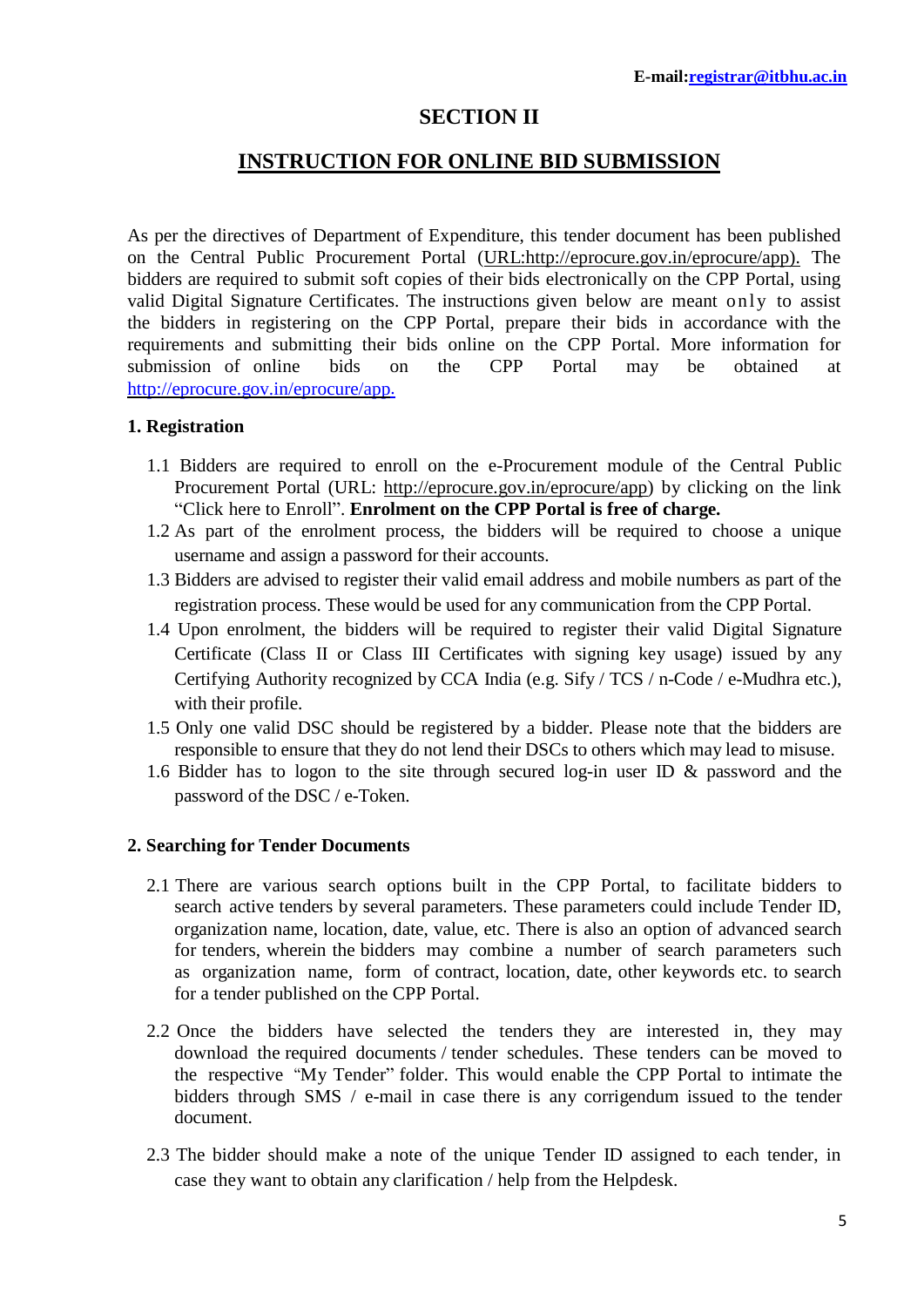### 3. **Preparation of Bids**

- 3.1 Bidder should take into account any corrigendum published, if any in respect of the tender document before submitting their bids.
- 3.2 Bidder, in advance, should be ready for the bid documents to be submitted as indicated in the tender document / schedule as PDF / XLS / RAR / DWF formats. Bid documents may be scanned with 100 dpi with black and white option.
- 3.3 To avoid the time and effort required in uploading the same set of standard documents which are required to be submitted as a part of every bid, a provision of uploading such standard documents (e.g. PAN card copy, annual reports, auditor certificates etc.) has been provided to the bidders. Bidders can use "My Space" area available to them to upload such documents. These documents may be directly submitted from the "My Space" area while submitting a bid, and need not be uploaded again and again. This will lead to a reduction in the time required for bid submission process.

### **Documents Comprising the Bid**

The **Two Bid System**, i.e. "Techno – Commercial Bid" and "Price Bid" to be prepared by the Bidder shall comprise the following:

### **A) Techno – Commercial Bid (Un-priced Bid): [Upload online scanned copies in PDF format]**

i) Scanned copy of Bid Security (EMD) & Tender Fee.

ii) Scanned copy of Technical Bid (proforma given in Section – IX and other documents. iii) Scanned copy of PAN Card, GST registration & National Electronic Fund Transfer Form (NEFT).

iv) Scanned copy of documents mentioned in Eligibility Criteria as per Section-VIII & IX. v) Scanned copy of other relevant documents.

### **B) Price Bid: [Upload online in prescribed PDF format as per Bidding Document]** Price Bid duly filled up with all the details as per Section-IX.

It is the responsibility of Bidder to go through the Bidding Document to ensure submission of all required documents.

All pages of the Bid should be numbered and indexed.

The authorized signatory of the Bidder must sign the Bid duly stamped at appropriate places and initial all the remaining pages of the Bid.

A Bidder, who does not fulfil any of the above requirements and/or gives evasive,

Information/reply against any such requirement shall be liable to be ignored and rejected.

### **Note: All documents should be submitted in PDF format.**

### **4. Submission of Bids**

- 4.1 Bidder should logon to the site well in advance for bid submission so that he/she upload the bid in time, i.e., on or before the bid submission date. Bidder will be responsible for any delay due to other issues.
- 4.2 The bidder has to digitally sign and upload the required bid documents one by one as indicated in the tender document.
- 4.3 Bidders are requested to note that they should necessarily submit their financial bids in the format provided and no other format is acceptable. Once the details have been completed, the bidder should submit it online. If the format of financial bid is found to be modified by the bidder, the bid will be rejected.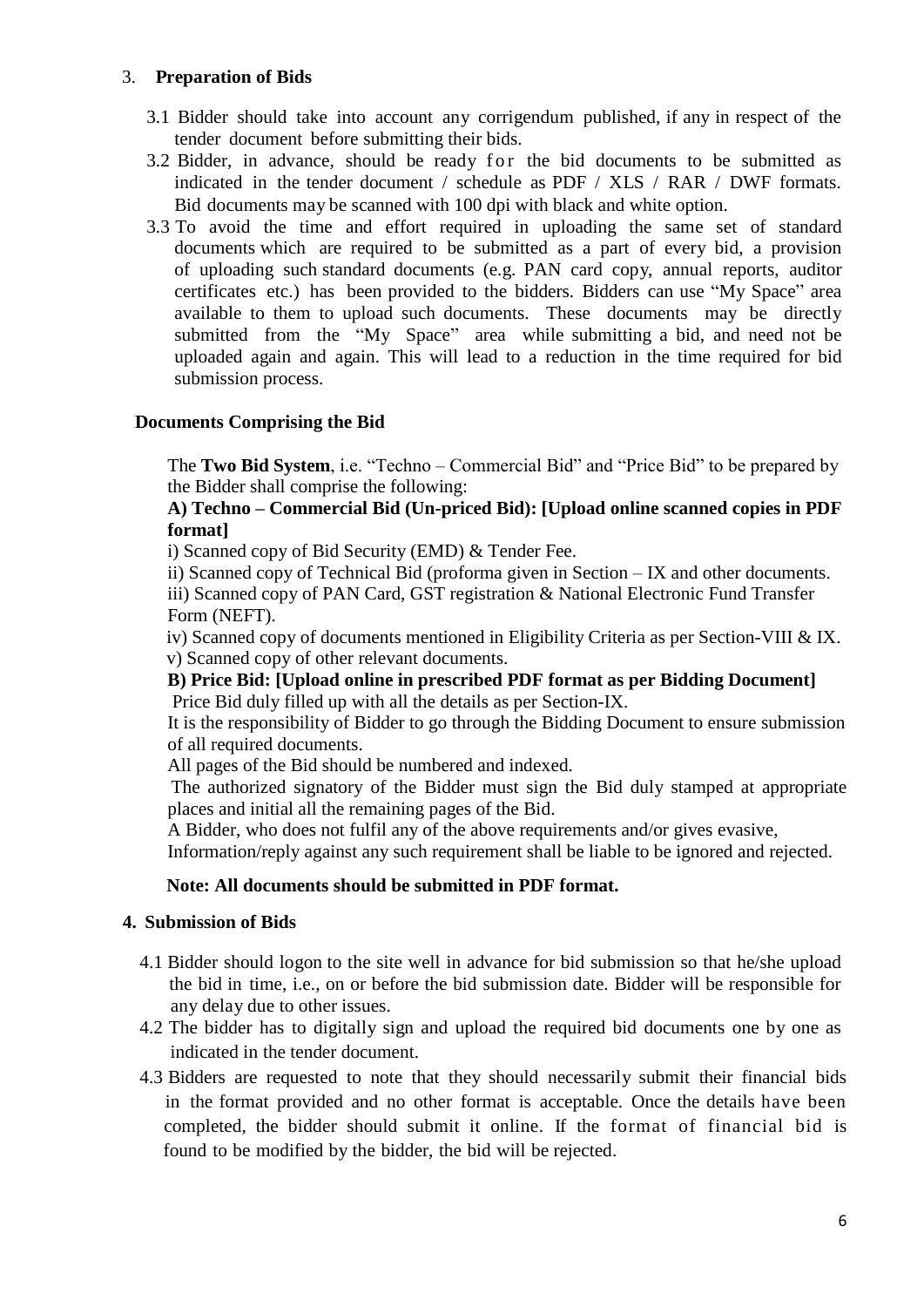- 4.4 The server time (which is displayed on the bidders dashboard) will be considered as the standard time for referring the deadlines for submission of the bids by the bidders, opening of bids etc. The bidders should follow this time during bid submission.
	- 4.5 All the documents being submitted by the bidders would be encrypted using PKI encryption techniques to ensure the secrecy of the data. The data entered cannot be viewed by unauthorized persons until the time of bid opening. The confidentiality of the bids is maintained using the secured Socket Layer 128 bit encryption technology. Data storage encryption for sensitive fields is done.
	- 4.6 The uploaded tender documents become readable only after the tender opening by the authorized bid openers.
	- 4.7 Upon the successful and timely submission of bids, the portal will give a successful bid submission message & a bid summary will be displayed with the bid no. and the date & time of submission of the bid with all other relevant details.
	- 4.8 Kindly submit scanned PDF of all relevant documents.

### **5. Assistance to Bidders**

- 5.1 Any queries relating to the tender document and the terms and conditions contained therein should be addressed to the Tender Inviting Authority for a tender or the relevant contact person indicated in the tender.
- 5.2 Any queries relating to the process of online bid submission or queries relating to CPP Portal in general may be directed to the 24x7 CPP Portal Helpdesk. The contact numbers for the helpdesk are 0120-4200462, 0120-4001002, 0120-4001005 and 0120- 6277787.

### **6. General Instructions to the Bidders**

- 6.1 The tenders will be received online through portal [http://eprocure.gov.in/eprocure/app.i](http://eprocure.gov.in/eprocure/app.)n. In the Technical Bids, the bidders are required to upload all the documents in .**pdf format only**.
- 6.2 Possession of a Valid Class II/III Digital Signature Certificate (DSC) in the form of smart card/e-token in the company's name is a prerequisite for registration and participating in the bid submission activities through [https://eprocure.gov.in/eprocure/app.](https://eprocure.gov.in/eprocure/app) Digital Signature Certificates can be obtained from the authorized certifying agencies, details of which are available in the web site [https://eprocure.](https://eprocure/)gov.in/eprocure/app under the link "Information about DSC".
- 6.3 Bidders are advised to follow the instructions provided in the Instructions to the Bidder for thee-submission of the bids online through the Central Public Procurement Portal for e-Procurement [at https://eprocure.gov.in/eprocure/app.](https://eprocure.gov.in/eprocure/app)
- 6.4Bidder who has downloaded the tender from the Central Public Procurement Portal (CPPP) website https://eprocure.gov.in/eprocure/app and www.iitbhu.ac.in. **shall not tamper/modify the tender form including downloaded price bid template in any manner**. If the same is found to be tempered/ modified in any manner, tender will be completely rejected and Bid Security (EMD) would be forfeited.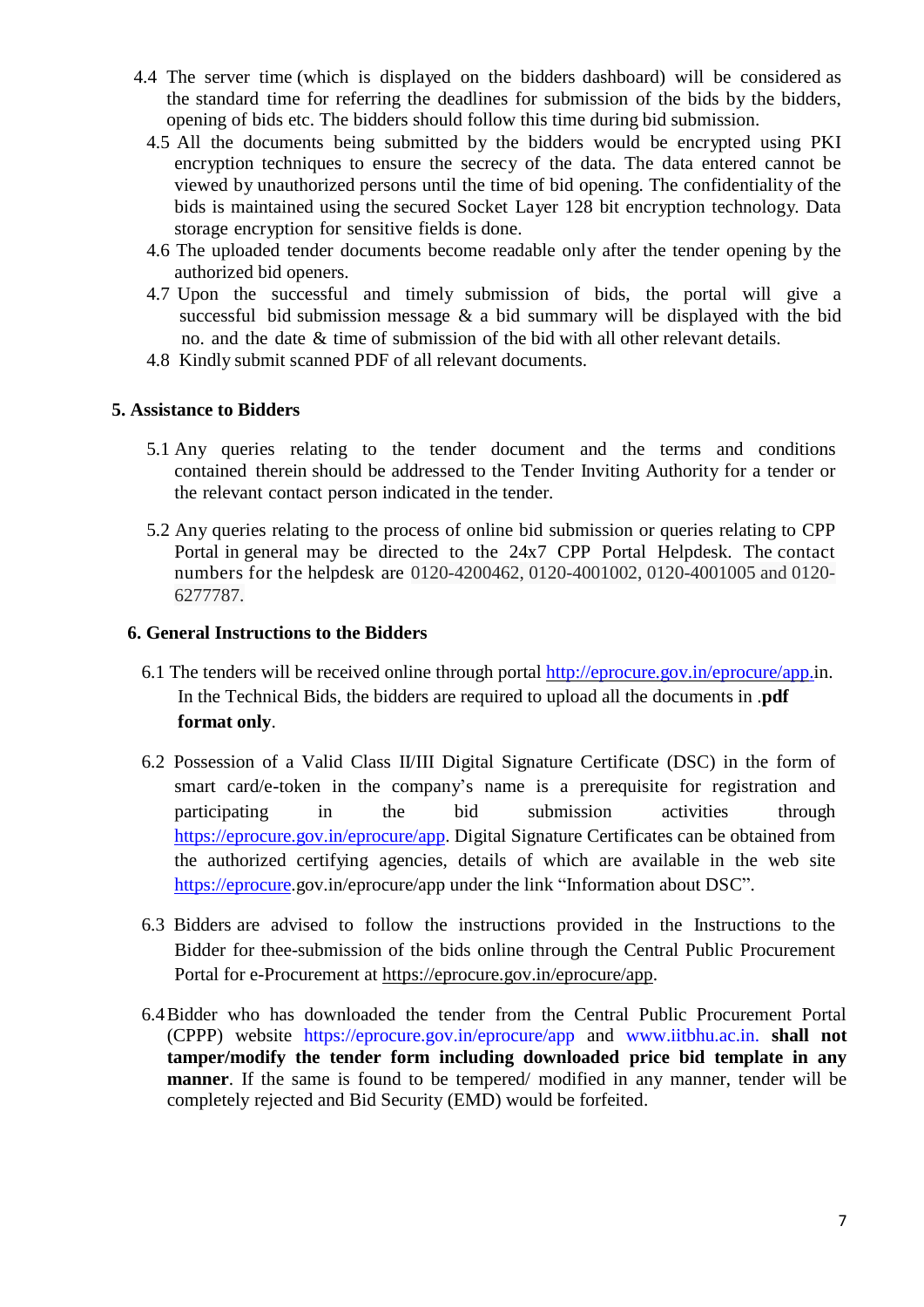### **SECTION III**

### **Instructions to Bidders**

### **1. Scope of Work**

Scope of work is provided in Section VII of this document.

### **2. Cost of Bidding**

The Bidder shall bear all costs associated with the preparation and submission of its bid, and the Institute will, in no case, be responsible or liable for these costs regardless of the conduct or outcome of the bidding process.

### **3. Tender Processing Fee**

The tender processing fee (Rs. 2000/-) {plus 18% GST}(non-refundable) from Nationalized/ Scheduled bank drawn in favour of " Registrar, IIT (BHU)" payable at Varanasi has to be submitted offline (Scanned copy of DD/Cheque in .pdf format to be uploaded online) towards tender processing fee failing which the bid will be rejected. Bidders are requested to write their name and full address at the back of the Bank draft / Bankers Cheque.

### **4. Earnest Money Deposit (E.M.D.)**

The Earnest money Deposit (EMD) of Rs. 2,00,000/- (Rupees Two Lakhs only) shall be payable in the form of Demand draft drawn on Nationalized/ Scheduled bank in India in favour of " Registrar, IIT (BHU)" payable at Varanasi. Earnest Money will be refunded to unsuccessful bidders after finalization of the contract.

### **5. Content of Bidding Documents**

- **5.1** The services required, bidding procedures and contract terms are prescribed in the bidding documents.
	- In addition to Invitation of Bids, the bidding documents shall include:
	- (a) Instructions for Online Bid Submission
	- (b) Instructions to Bidders (ITB);
	- (c) Introduction
	- (d) Definitions
	- (e) Details of Requirement
	- (f) Scope of Work
	- (g) Minimum eligibility criteria required for bidding
	- (h) Proforma for Technical & Financial Bids
	- (i) Evaluation Scheme
	- (j) General Conditions of Contract (GCC);
	- (k) Service Level Agreement
- **5.2** The Bidder is expected to examine all instructions, forms, terms, and specifications in the bidding documents. Failure to furnish all information sought by the bidding documents or submission of a bid not responsive to the bidding requirements in every respect will be at the Bidder's risk and may result in rejection of bid.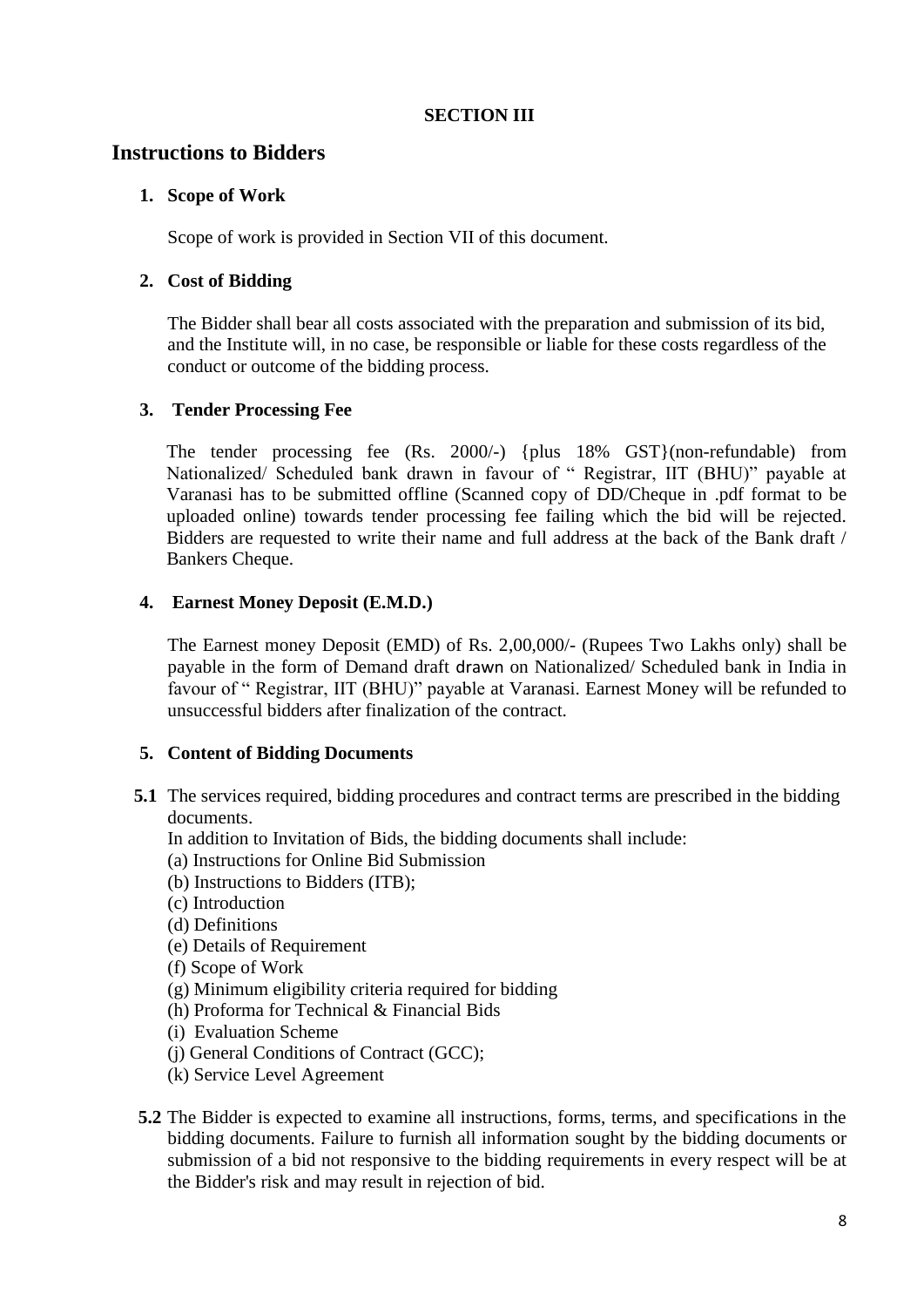### **6. Amendment of Bidding Documents**

- **6.1** At any time prior to the deadline for submission of bids, the Institute may, for any reason, whether at its own initiative or in response to a clarification requested by a prospective bidder, modify the bidding documents by amendment.
- **6.2** In order to facilitate prospective bidders reasonable time within which the amendment, if any, may be accounted in preparing their bids, the Institute, at its discretion, may extend the deadline for the submission of bids.

### **7. Language of Bid**

The bid prepared by the Bidder, as well as all correspondence and documents relating to the bid shall be written in English language.

### **8. Documents Comprising the Bid**

### **8.1 Techno commercial un-priced bid and priced Bids:**

The bids are to be uploaded in two parts in .pdf format i.e. Techno commercial un-priced bid and priced Bids.

- **(a)** Techno commercial un-priced bid shall be submitted through CPP Portal. If the proof of Tender Processing Fee &EMD is not uploaded along with the technical bid, such bid will not be considered.
- **(b)** Priced bid.

### **8.2 Techno commercial un-priced bid:**

Proforma for techno commercial un-priced bid is given at Section IX.

### **8.3 Price Bid**

The price bid shall comprise the techno commercial bid along with the price component indicating the prices for each and every item. The scanned copy of completely filled financial bid in the proforma provided at Section IX is to be uploaded in .pdf format.

- **(a)** The prices quoted must be net per unit as shown in the Section IX.
- **(b)** Bidders quoting less than 5.0% Service Charge may not be considered for further evaluation. The Minimum Service Charge of 5.0% has been arrived at giving consideration to deductions on account of TDS; cost of two sets of uniform, one pair of shoes, stationery, accounting and administrative charges, cost of recruitment process etc. Along with suitable profit thereafter to the prospective bidders.
- **(c)** This has been decided as the Institute as Principal Employer, has the responsibility to ensure that unduly lower rate of Service Charge will not lead to complaints from workers regarding delay in payment, improper reduction in wages, seeking monetary return by the contractor from workers, etc. thereby affecting the performance of the workers.
- **(d)** Details of Expenditure vis-a-vis Service Charges with a view to prevent instances as mentioned above, Bidders have to submit details of estimated expenditure in the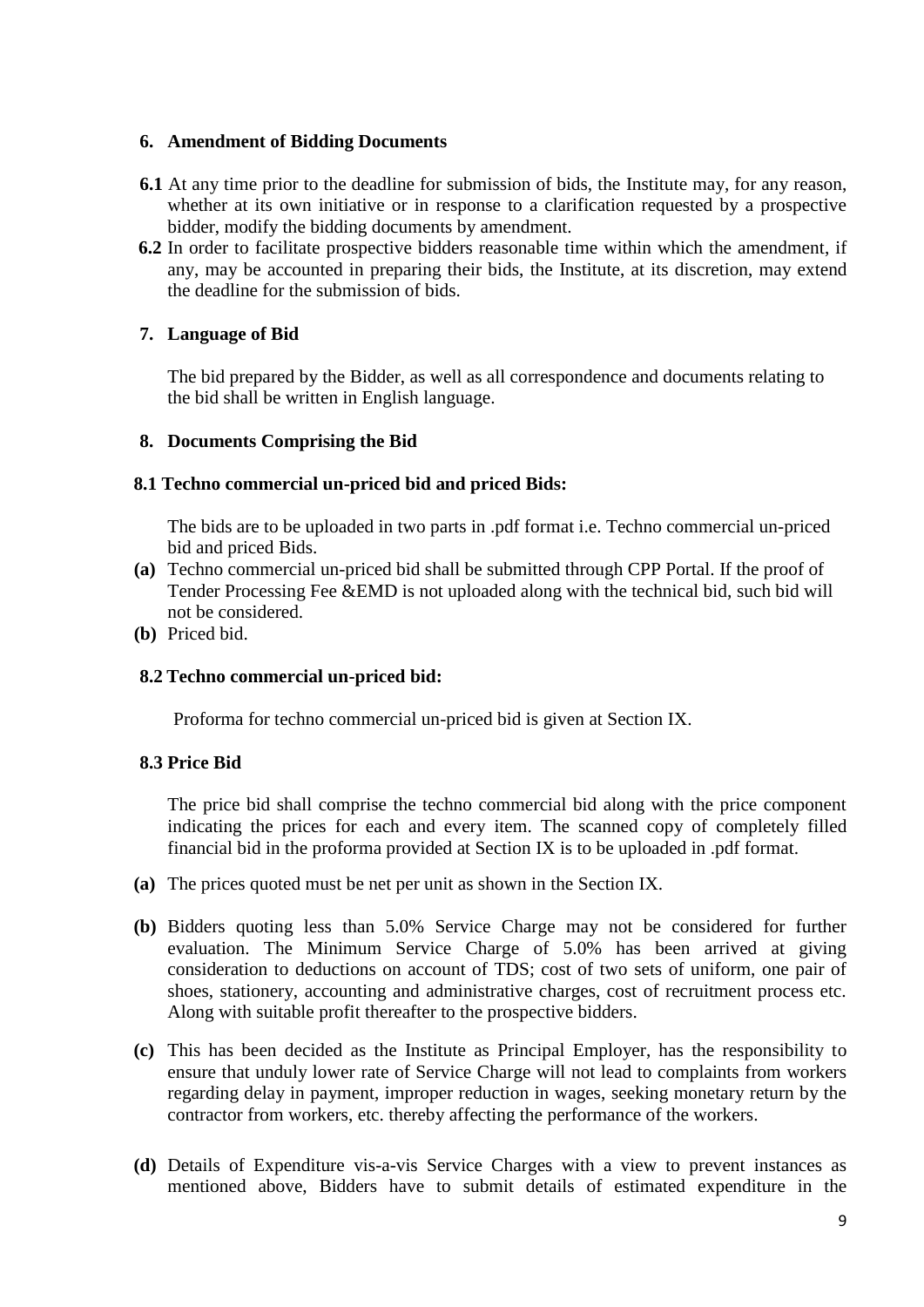prescribed format along with documentary evidence like estimates in support of expenditure along with the price bid.

- **(e)** The Institute reserves the right to take a view on the reasonability of the rate of Service Charge. The decision of the Institute in this regard shall be final and binding. No representation in this regard will be entertained and replied to.
- **(f)** The rate must be stated for each item separately both in words and figures. If there is a discrepancy between the price quoted in word and figures the higher price quoted will be treated as final.
- **(g)** The prices once accepted by the Institute shall remain valid till the successful expiry of the contract period and the work fully effected and accepted or **12 months** from the date of acceptance of contract whichever is later. The Institute shall not entertain any increase in the rates during the period. However, in the event there is a reduction or increase in Government levy/duties/taxes during the period of execution of the order, the rates shall be suitably adjusted with effect from the date notifying the said reduction or increase in the Government levy/taxes/duty, if any.

### **9. Bid Currencies**

Prices shall be quoted in Indian Rupees only.

### **10. Period of Validity of Bids**

- **10.1** Bids shall remain valid for **180** days after the date of bid opening prescribed by the Institute. A bid valid for a shorter period shall be rejected as non-responsive.
- **10.2** In exceptional circumstances, the Institute may solicit the Bidder's consent to an extension of the period of validity. The request and the responses thereto shall be made in writing. A Bidder may refuse the request. A Bidder granting the request will not be required nor permitted to modify the bid.
- **10.3 Financial Bid evaluations** will be based on the bid prices without taking into consideration the above modifications.
- **11.** The tender has to be submitted ONLINE before the due date. The offers received after the due date and time will not be considered. M**anual submission of bids will not be considered**.

### **12. Deadline for Submission of Bids**

- **12.1** Bids must be received ONLINE not later than the time and date specified in the Invitation for Bids.
- **12.2** The Institute may, at its discretion, extend this deadline for submission of bids by amending the bid.

### **13. Late/Delayed Bids**

The offers received after the due date and time will not be considered.

### **14. Modifications and Withdrawal of Bids**

**14.1** The Bidder may modify or withdraw its bid after the ONLINE bid's submission, as per the provision of CPP Portal.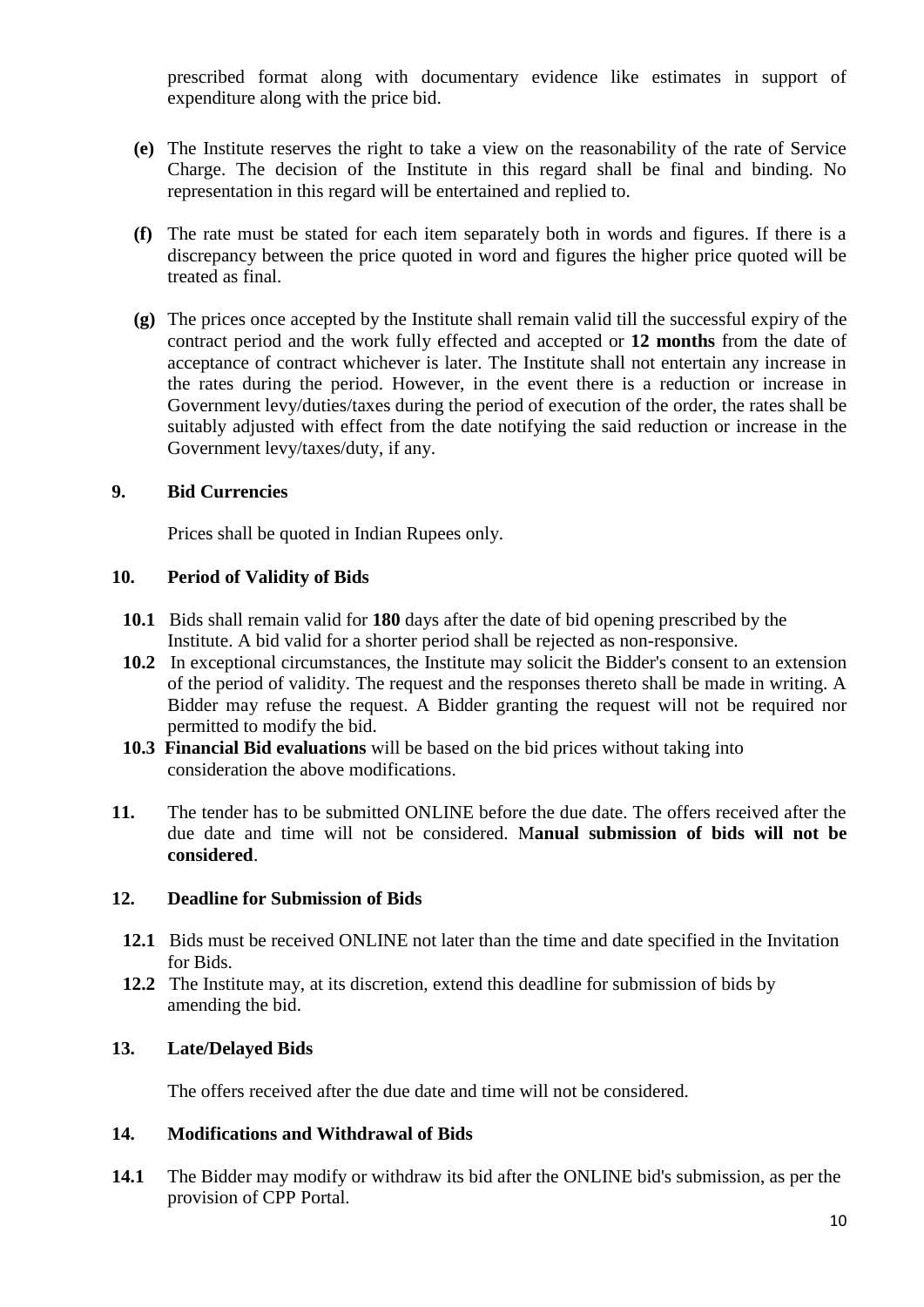- **14.2** No bid may be modified subsequent to the deadline for submission of bids. No documents will be accepted in support of essential pre-bid criteria after the last date of submission of bids.
- **14.3** No bid may be withdrawn in the interval between the deadline for submission of bids and the expiry of the period of bid validity specified by the Bidder in the bid form. Withdrawal of a bid during aforementioned interval may result in the Bidder's forfeiture of its EMD.

### **15. Opening of Techno commercial un-priced Bids**

All techno commercial un-priced bids will be opened in the first instance.

### **16. Clarification of Bids**

- **16.1** During evaluation of the bids, the Institute may, at its discretion, ask the Bidder for clarification of its bid. The request for clarification and the response shall be in writing and no change in price or substance of the bid shall be sought, offered or permitted.
- **16.2** No Bidder shall contact the Institute authority on any matter relating to its bid from the time of the bid opening to the time the contract is awarded. If the Bidder wishes to bring additional information to the notice of the Institute, it should be done in writing.
- 16.3 Any effort by a Bidder to influence the Institute's authority in its decisions on bid evaluation, bid comparison or contract award decisions may result in rejection of the Bidder's bid.

### **17. Evaluation of Techno commercial un-priced Bid**

- **17.1** Prior to the detailed technical evaluation, the authority of the Institute will determine the substantial responsiveness of each bid. A substantially responsive bid is one, which conforms to all the terms and conditions of the Bidding Documents without material deviations and meets all the essential criteria. If any bidder does not meet the essential criteria as laid down in this bid document, then his bid will be rejected. No document will be accepted in support of essential criteria after the last date of submission of bids.
- **17.2** The bidders short-listed by the Institute based on meeting the essential criteria and detailed evaluation regarding satisfying the technical criteria laid down in this tender document may be called for detailed discussions with a team selected for the purpose, at a specified date, time and venue, if needed.

### **18. Opening of Price Bids**

- **18.1** Price Bids of only those bidders who meet the essential criteria and whose techno commercial un-priced bids have been found to be eligible and substantiallyresponsive will be opened.
- **18.2** The price Bids of the technically qualified bidders shall be opened in the presence of the tender committee.

### **19. Evaluation and Comparison of priced Bids**

**19.1** Arithmetical errors will be rectified on the following basis: If there is a discrepancy between words and figures, whichever is the higher of the two shall be taken as bid price. If the Vendor does not correct the errors, its bid will be rejected.

### **20. Institute's right to accept any bid and to reject any bid or all bids**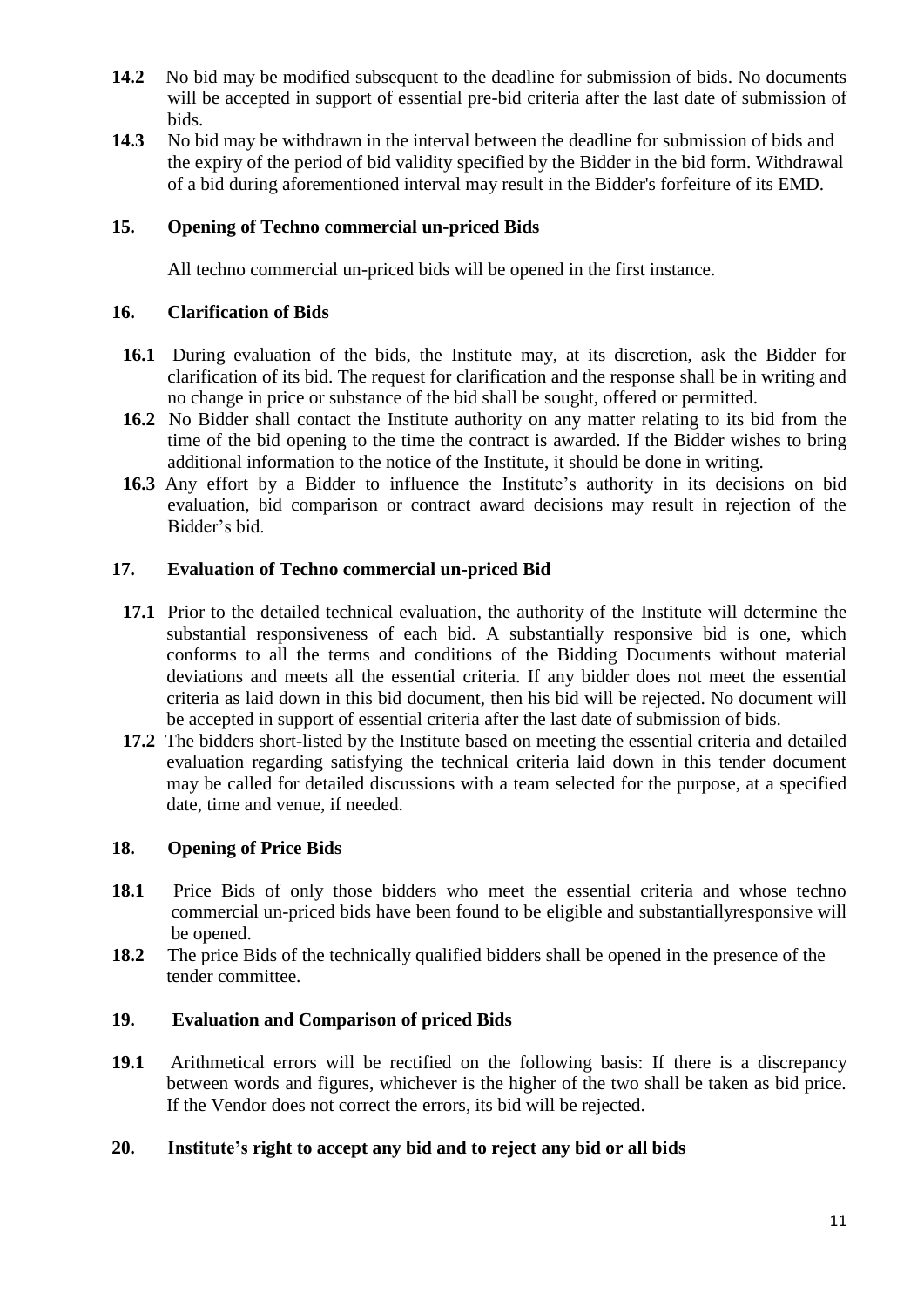The Institute reserves the right to accept or reject any bid, and to annul the bidding process and reject all bids at any time prior to award of Contract, without thereby incurring any liability to the affected Bidder(s) or any obligation to inform the affected Bidder(s) of the grounds for the Institute's action.

### **21. Award Criteria**

The Bidder/Company/Firm/Agency achieving the highest combined technical and financial score after giving weight age as mentioned in Section X will be declared qualified.

### **22. Notification of Award**

.

Prior to the expiry of the period of validity, the authority of the Institute will notify the successful Bidder in writing by e-mail, to be confirmed in writing by e-mail/speed post or hand delivered letter, that its bid has been declared qualified.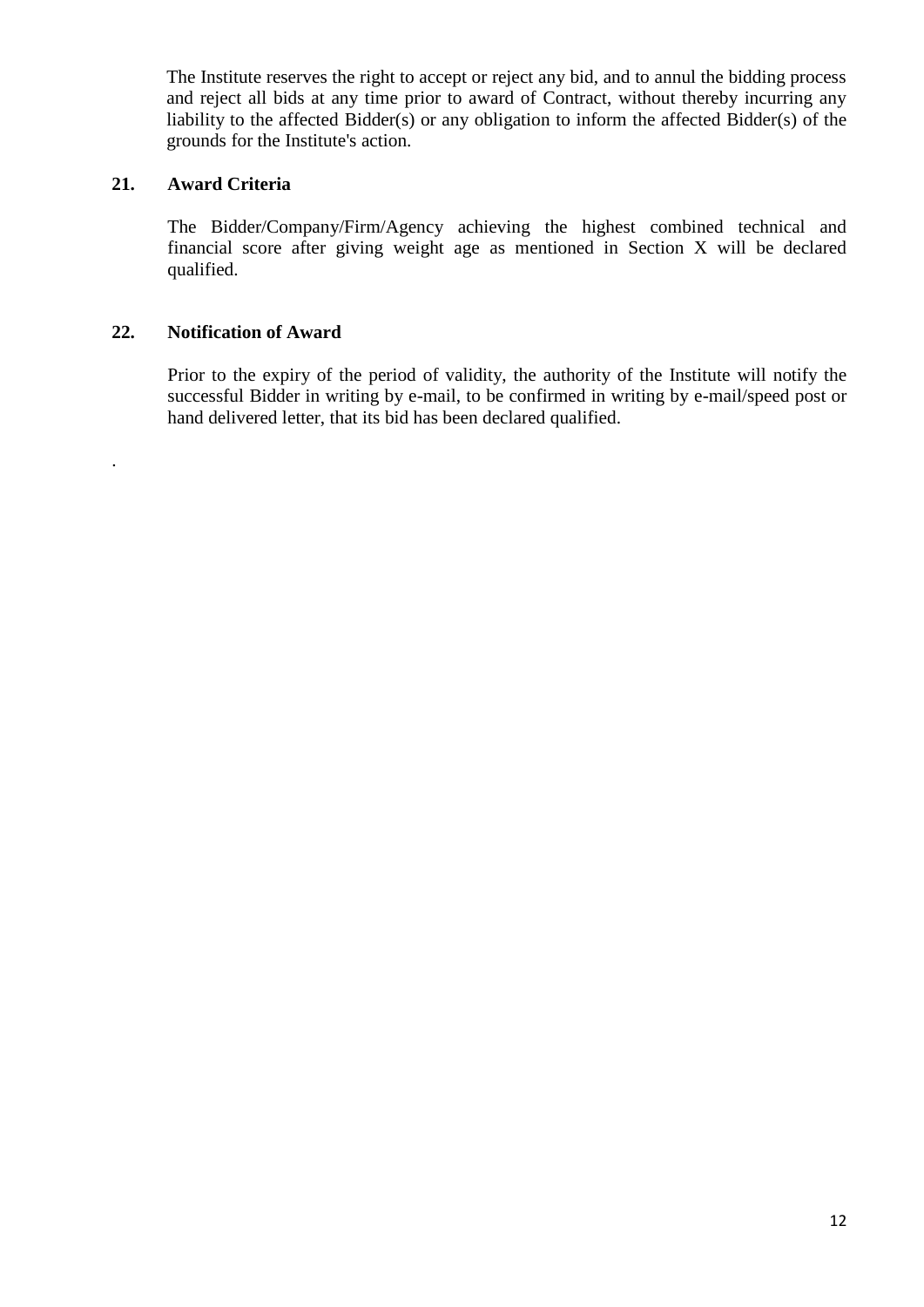### **SECTION IV**

### **Introduction**

Indian Institute of Technology (BHU), an Institute of National Eminence under the Ministry of Human Resource and Development, Government of India requires the services of a reputed, well established and financially sound Company/Firm/Agency for **Supply of Security Personnel** to the Hostels, Departments/Sections/Units and other specified places of the Institute premises.

A pre-bid meeting with the prospective bidders will be held **04.11.2020, 12:00 Hrs** to apprise the bidders about the expectations of the Institute and to familiarize them with the scope of work and obligations in the proposed contract. The prospective bidders, desirous to bid, should visit the Institute and acquaint themselves with the scope and schedule of work, supervision and commitment needed on or before the date set for the pre-bid meeting.

---------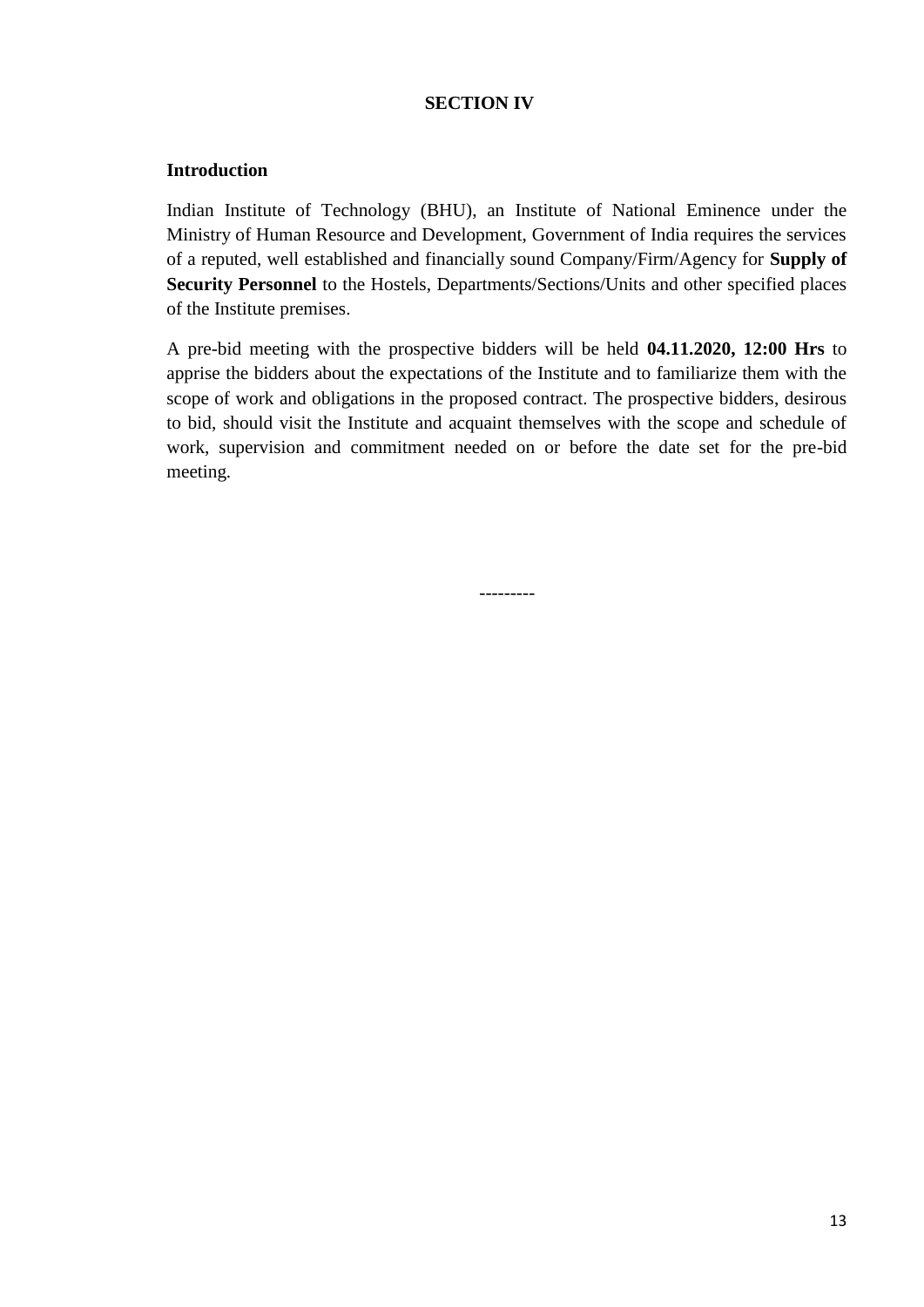### **SECTION V**

### **Definitions:**

- 1. "Bid" (including the term 'tender', 'offer', 'quotation' or 'proposal' in certain contexts)means an offer to supply goods, services or execution of works made in accordance with the terms and conditions set out in a document inviting such offers;
- 2. "Bidder" (including the term 'tenderer', 'consultant' or 'Service Provider' in certain contexts) means any eligible firm or company or agency participating in a procurement process/work contract offering with a Procuring/Entity;
- 3. "(Standard) Bid(ding) documents" (including the term "tender (enquiry) documents" or "Request for Proposal Documents" – RfP documents in certain contexts) means a document issued by the Procuring Entity, including any amendment thereto, that sets out the terms and conditions of the given procurement and includes the invitation to bid;
- 4. "Bid security" (including the term "Earnest Money Deposit"(EMD), in certain contexts)means a security from a bidder securing obligations resulting from a prospective contract award with the intention to avoid: the withdrawal or modification of an offer within the validity of the bid, after the deadline for submission of such documents; failure to sign the contract or failure to provide the required security for the performance of the contract after an offer has been accepted; or failure to comply with any other condition precedent to signing the contract specified in the solicitation documents.;
- 5. "Competent authority" means the officer(s) who finally approves the decision.
- 6. "e-Procurement" means the use of information and communication technology (especially the internet) by the Procuring Entity in conducting its procurement processes with bidders for the acquisition of goods (supplies), works and services with the aim of open, non discriminatory and efficient procurement through transparent procedures;
- 7. "Notice inviting tenders" (including the term "Invitation to bid" or "request for proposals" in certain contexts) means a document and any amendment thereto published or notified by the Procuring Entity, which informs the potential bidders that it intends to procure goods, services and/or works.;
- 8. "Outsourcing of Services" means deployment of outside agencies on a sustained long term (for one year or more) for performance of other services which were traditionally being done in-house by the employees of Organisation (e.g. Security Services, Horticultural Services, Janitor/Cooking/Catering/Management Services for Hostels and Guest Houses, Cleaning/Housekeeping Services, .Errand/Messenger Services and so forth).
- 9. "Procurement Contract" (including the terms "Purchase Order" or "Supply Order" or Withdrawal Order' or 'Work Order' or 'Contract for other services' under certain contexts), means a formal legal agreement in writing relating to the subject matter of procurement, entered into between the Procuring Entity and the supplier, Service Provider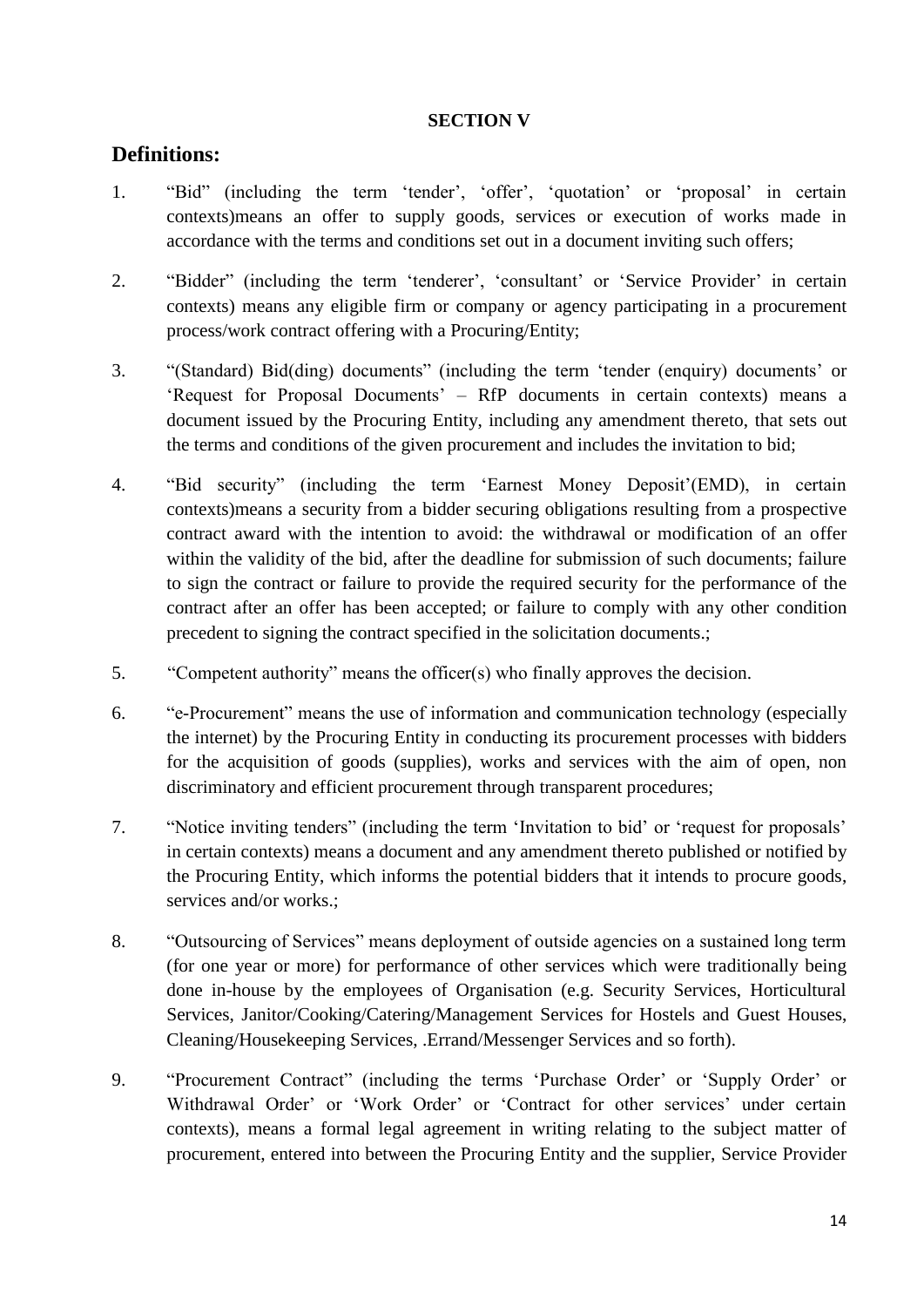or Company/Firm/Agency on mutually acceptable terms and conditions and which are in compliance with all the relevant provisions of the laws of the country.

10. "Service" is defined as any subject matter of procurement other than goods or works, except those incidental or consequential to the service and includes physical, maintenance, professional, intellectual, training, consultancy and advisory services or any other service classified or declared as such by a Procuring Entity but does not include appointment of an individual made under any law, rules, regulations or order issued in this behalf.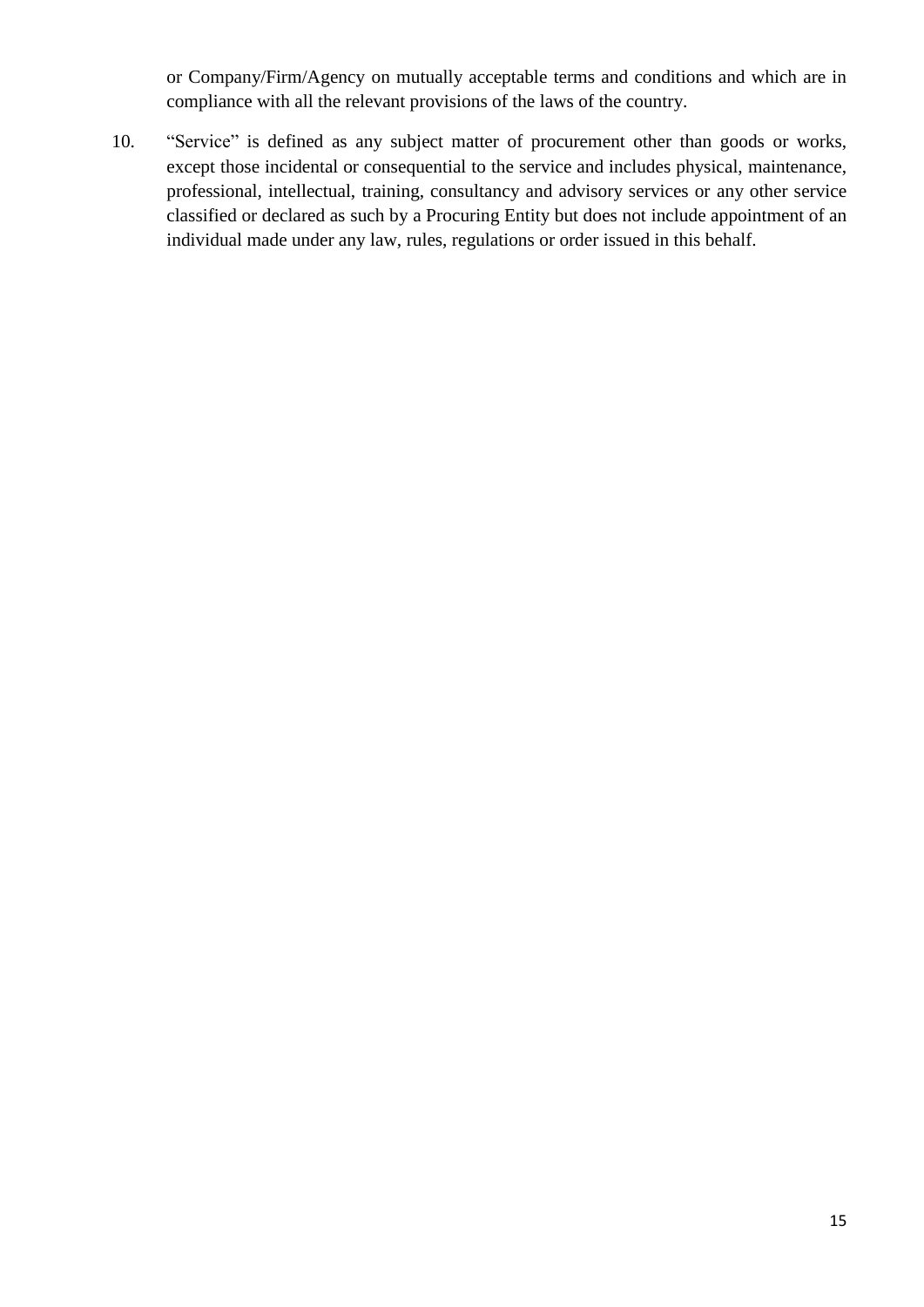### **Details of Manpower required:**

| SI.<br>No. | <b>Position</b>            | Age                                                                 | <b>Minimum</b><br><b>Educational</b><br>qualification | <b>Physical</b><br><b>Standard</b>                                    | <b>Experience</b>                                       | <b>Remark</b>                                                                                                                                      |
|------------|----------------------------|---------------------------------------------------------------------|-------------------------------------------------------|-----------------------------------------------------------------------|---------------------------------------------------------|----------------------------------------------------------------------------------------------------------------------------------------------------|
| 1.         | Security<br>Guard          | Not more<br>than $50$<br>years and<br>not less<br>than 25<br>years  | 10th/12th<br>Pass or<br>Equivalent                    | Height 5"7"<br>minimum<br>(except)<br>hill tribes),<br>Physically fit | Ex.<br>Servicemen                                       | Should be able<br>to read and write<br>Hindi & English                                                                                             |
| 2.         | Security<br>Armed<br>Guard | Not more<br>than $501$<br>years and<br>not less<br>than 25<br>years | 10th/12th<br>Pass or<br>Equivalent                    | Height 5"7"<br>minimum<br>(except<br>hill tribes),<br>Physically fit  | Ex.<br>Servicemen                                       | Should be able<br>to read and write<br>Hindi & English<br>All India/State<br>armed licence is<br>compulsory for<br><b>Security Armed</b><br>Guard. |
| 3.         | Supervisor                 | Not more<br>than 55<br>years                                        | 10th/12th<br>Pass or<br>Equivalent                    | Height 5"6",<br>physically fit                                        | Ex.<br>Servicemen,<br>JCO Rank,<br>Computer<br>literacy | Presentable,<br>good oral and<br>written<br>Hindi/English<br>communication<br>skills                                                               |

Note: The Institute may extend the services of Security Guard/Security Armed Guard/Supervisor based on their Physical and mental agility and previous track record.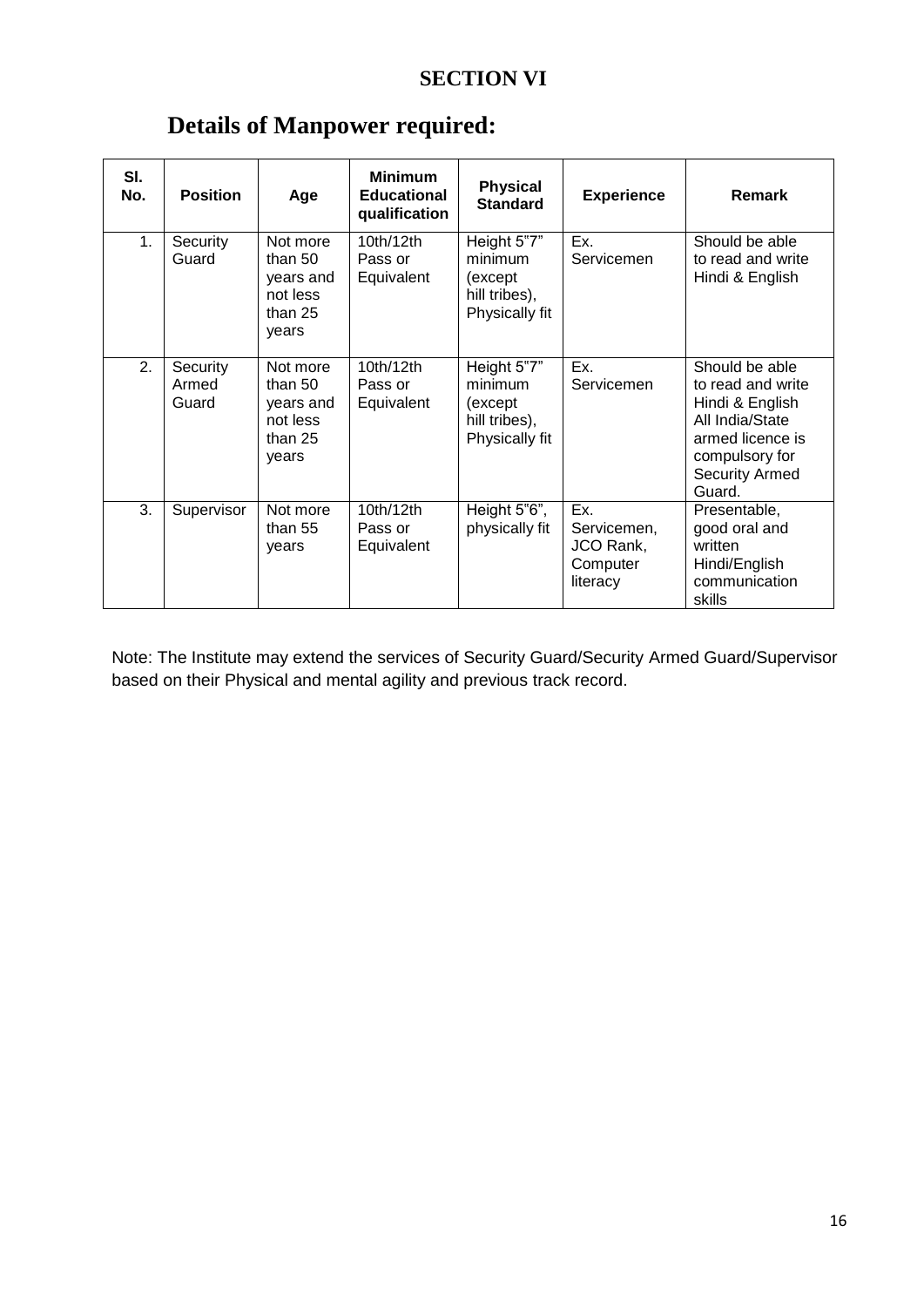### **SECTION VII**

### **Scope of Work**

- i. The Agency should provide 176 No. of guards, 3 No. of Armed guards, 8 No. of Supervisor. Number of guards may increase or decrease by 20%. Age and other conditions will be as mentioned in Section VI.
- ii. All services shall be performed by persons qualified and skilled in performing such services and their age, minimum qualification, physical standard and experience should be as per details given in Section VI.
- iii. The required manpower will be 100% ex-serviceman. The Institute will have liberty to change this ratio, should the Institute consider this change necessary for better security. In addition the Institute will have liberty to increase/decrease the total numbers of security personnel by giving at least one week time to the Agency.
- iv. Approximate number of persons to be hired during the tenure of contract period as per existing position are 187 of guards (176 Security Guard & 3 Armed Security Guards and 8 number of Security supervisors). Fresh posts can be added and existing positions can increase or decrease depending upon requirement and other factors. The Agency / Service provider shall provide adequate number of trained female security guards (As per DGR guidelines) at short notice as per requirement of the Institute.
- v. The antecedents of security staff deployed shall be got verified by the Agency from local police authority and an undertaking in this regard to be submitted to the Institute and Institute shall ensure that the Agency complies with the provisions.
- vi. The Agency is expected to ensure proper accidental coverage of its personnel and the details may be shared with the Institute as required. All liabilities arising out of accident or death or injuries during agitation shall be borne by the Agency.
- vii. The Agency should have basic infrastructure in terms of electronic and non-electronic gadgets, and other personal safety equipments like Safety Jackets, Helmet etc which will be used by the security personnel.
- viii. The Agency should be ISO certified and be a member of a professional security association.
- ix. The Agency besides providing security services should be capable to monitor traffic safety, parking & trace passing.
- x. Agency and its staff shall take proper and reasonable precautions to preserve from loss, destruction, waste or misuse the areas of responsibility given to them by the Institute and shall not knowingly lend to any person or company any of the effects of the Institute under its control.
- xi. The security staff shall not accept any gratitude or reward in any shape. The agency shall have his own Establishment/ setup/ mechanism/ Training institute to provide training aids or should be tied up with a training institute, with 2-3 Ex-Servicemen/Ex-Para Military Forces for training purpose at his own cost to ensure correct and satisfactory performance of his liabilities and responsibilities under the contract.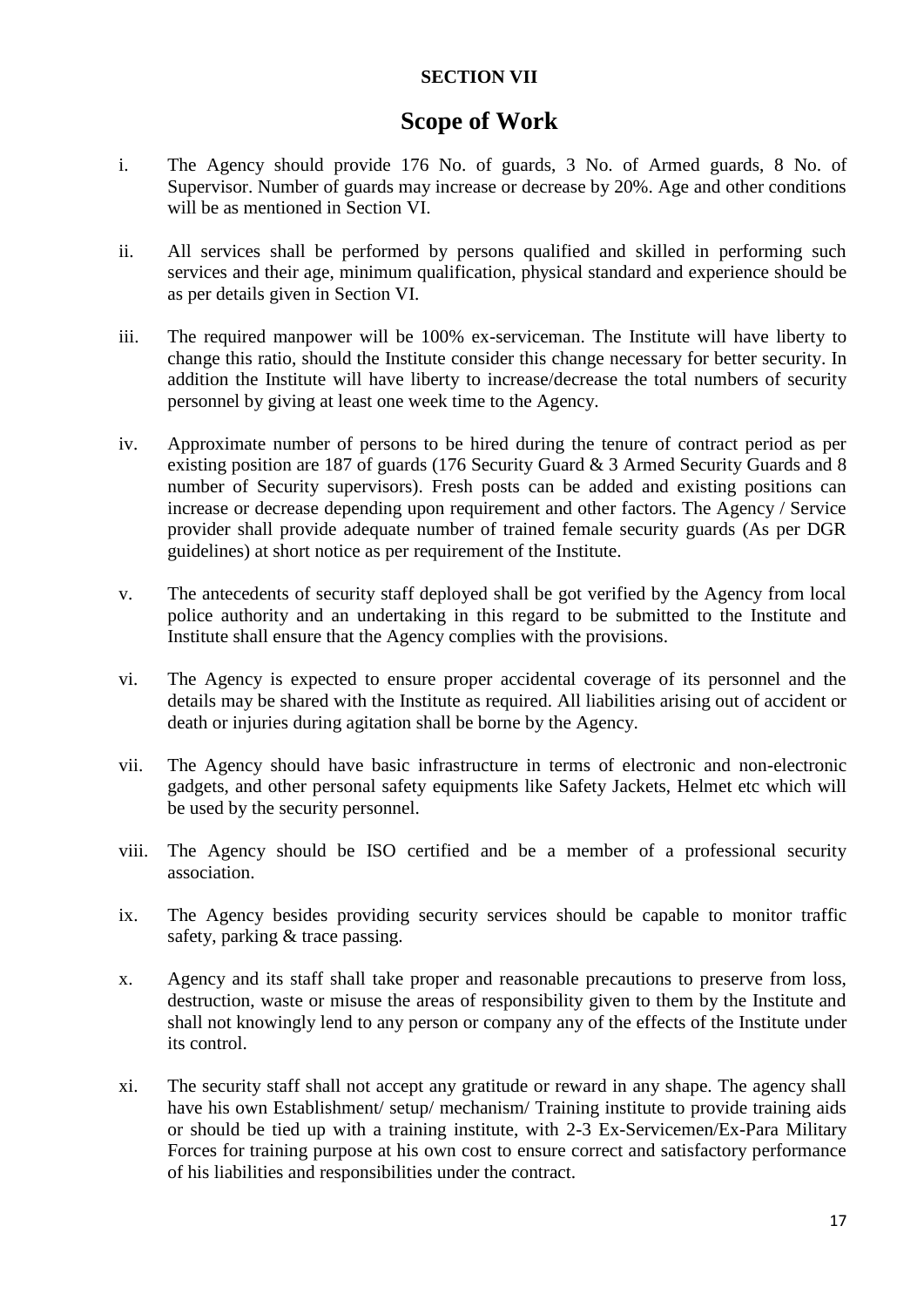- xii. The Institute shall have the right, within reason, to have any person removed that is considered undesirable or otherwise and similarly services provider/ Agency reserves the right to change the staff with prior intimation to the Institute in writing.
- xiii. The Agency/service provider shall withdraw/ replace such security personnel who are not found suitable by the Institute for any reasons forthwith but within 24 hours if such request is made.
- xiv. The Agency/service provider"s personnel shall not divulge or disclose to any person, any details of office, operational processes, security arrangements and administrative/organizational matters.
- xv. The Agency/ service provider"s personnel working should be polite, cordial, positive and efficient, while handling the assigned work so that their actions promote goodwill and enhance the image of office.
- xvi. The Agency/service provider shall ensure proper conduct of his personnel in office premises, and enforce prohibition of consumption of alcoholic drinks, paan, smoking, loitering without work.
- xvii. The Agency/service provider shall be responsible for any act of indiscipline on the part of persons deployed by it.
- xviii. That the persons employed by Agency/service provider shall not be below the age of 25 (Twenty-five) years.
- xix. The Agency/service provider has to provide photo identity cards to the Security Personnel deployed in the Institute.
- xx. The Agency/service provider should follow DGR guidelines regarding suitable uniform of all security personnel. Security Personnel without complete and properly maintained uniform will be treated as absent.
- xxi. The transportation, food, medical and other statutory requirements in respect of each personnel of the service provider shall be the sole responsibility of the Agency/service provider.
- xxii. Working hours would be normally in 8 hours shift or as fixed by the Institute as per requirement.
- xxiii. The Agency will be responsible for compliance of all provisions of various labour laws as may be applicable to them. The agency shall provide "Affidavit regarding Blacklisting/ Non- Blacklisting from Taking Part in Govt./PSU/CAB Tender in prescribed format as per Annexure IV.
- xxiv. That the Agency/service provider must ensure that the wages of their deployed staff are released within 7 (seven) days of the following month, irrespective of receipt of payment from IIT (BHU),Varanasi, preferably by crediting the respective bank account.
- xxv. The Institute shall not be liable for any loss, damage, theft, burglary or robbery of any personal belongings, equipment or vehicles of the personnel of the Agency/service provider.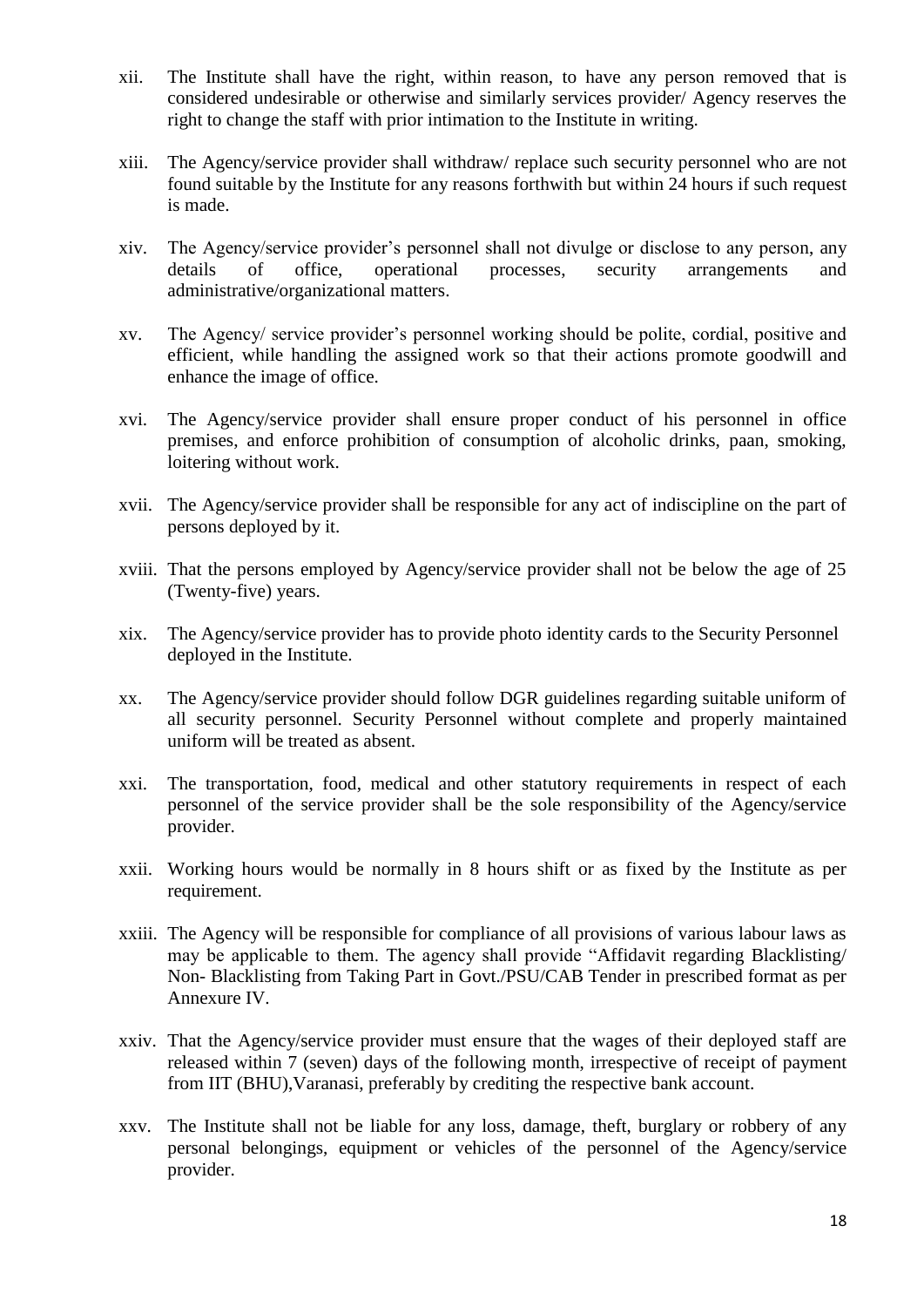- xxvi. That the Agency/ service provider on its part and through its own resources shall ensure that the goods, materials and equipments etc. are not damaged in the process of carrying out the services undertaken by it and shall be responsible for acts of commission and omission on the part of its staff. If the Institute suffer any loss or damage on account of negligence, default or theft on the part of the employees/ agents of the Agency, then the Agency/ service provider shall be liable to compensate for the same. The Agency/ service provider shall keep the Institute fully indemnified against any such loss or damage.
- xxvii. The Agency/ service provider shall conduct minimum two times per month, a physical inspection of their staff and countersign the attendance register at the Institute or any Department/ faculty/ institute etc. where Security Personnel is provided
- xxviii.No part of the contract nor any share or interest therein shall in any manner or degree be transferred, assigned or sublet by the Agency/service provider directly or indirectly to any person, firm or whosoever.

.

- xxix. Agreement may be terminated as provided in section Para 16 of Section XI and Para 1 of Section XII.
- xxx. That on the expiry of the agreement, unless extended formally, the Agency will withdraw all its personnel and clear their accounts by paying them all their legal dues.
- xxxi. In the event of any dispute arising out of or concerning any of the clauses of the agreement, the matter will be referred to the competent authority of IIT (BHU), whose decision shall be binding on both the parties.
- xxxii. The personnel of the Agency/service provider shall not join any labour union or resort to strikes or demonstrations or any other agitation of this nature. The personnel shall neither directly or indirectly join nor assist any commotion of civil nature and they will render their sincere services during any kind of natural calamities to their best extent.
- xxxiii. The Agency / Service provider should ensure that the security personnel deployed by them are physically fit and mentally agile to undertake all security related tasks assigned to them efficiently. Time to time the Institute will assess the efficiency of the security personnel deployed by the agency / service provider, if found unsatisfactory a suitable replacement will be asked.
- xxxiv. That the Agency/service provider will be wholly and exclusively responsible for payment of wages as per DGR rates to the persons engaged by it in compliance of the statutory obligation under all related legislations as applicable to it from time to time including Minimum Wages Act, Employees Provident Fund, ESI Act etc. and the Institute will not incur any liability for any expenditure whatsoever on the persons employed by the Agency on account of the obligation. The Agency will be required to provide particulars of EPF, ESI of its personnel engaged under it.
	- xxxv. The Agency/service provider shall engage such number of required Security Personnel as required from time to time. The Security Personnel engaged by the Agency/ service provider shall be the employees of the Agency/ service provider and it shall be Agency/ service provider's duty to pay salary and other dues as applicable every month. There is no master & servant relationship and further that no person of the service provider shall be employee of the Institute nor have any claim for absorption in IIT (BHU), Varanasi.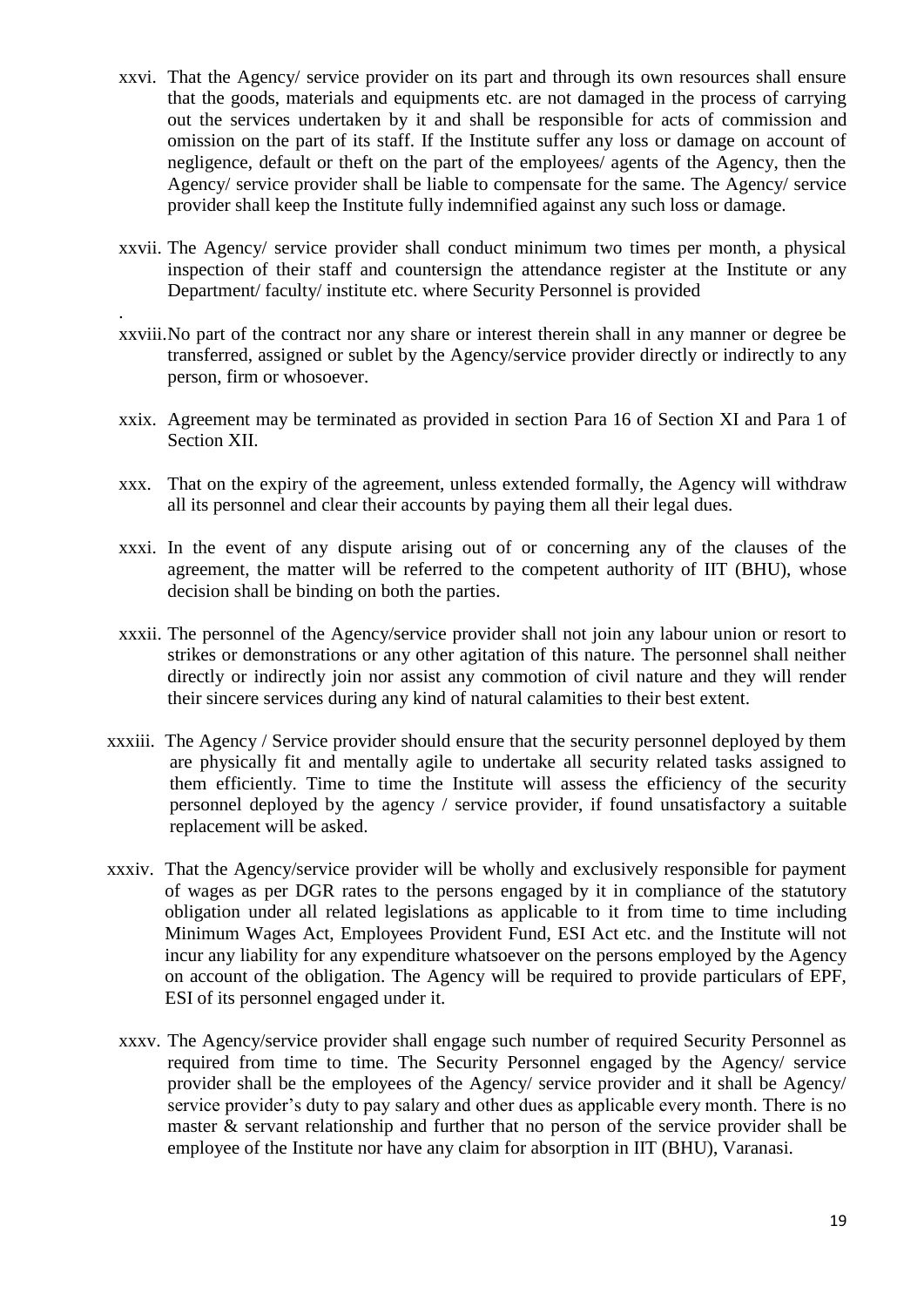- xxxvi.The Security Personnel to be provided by the Agency/service provider may have to work at anywhere of IIT (BHU) campus. The said Security Personnel will be paid emoluments as per DGR rates prevalent in the city where they are deployed.
- xxxvii. The Agency/ service provider"s personnel shall not claim any benefit/ compensation/absorption/regularization of services under the provision of the Industrial Disputes Act, 1947 or Contract Labour (Regulation & Abolition) Act, 1970.
- xxxviii. The total amount paid by the agency will be reimbursed only on submission of all required documents. The Agency/service provider shall issue salary slip reflecting complete details of wages/allowances to all deployed staff on monthly basis accordingly.
	- xxxix. No wage/remuneration will be paid to any staff for the days of absence from duty. This applies when there is no leave balance in account of the employee.
	- xl. The Agency/service provider shall provide suitable replacement of any Security Personnel leaving the job at the earliest at no extra cost.
	- xli. There will be penalty upon personnel of the Agency/service provider for availing any unauthorized leave (i.e. leave without proper advance information) which will be equivalent to 1(one) day salary of the concerned personnel of the Agency/service provider.
	- xlii. The Institute shall maintain an attendance register in respect of the staff deployed by the Agency/service provider on the basis of which wages/remuneration will be paid in respect of the outsourced staff at the approved rates.
	- xliii. Payments shall be made after satisfactory execution of the order in satisfactory condition on bill basis on conclusion of the calendar month only on the basis of duties performed by each person during the preceding month. However, The Service Provider shall ensure that the salary to the persons so employed is paid by 7th day of the succeeding month as per prevalent DGR rates.
	- xliv. The Institute shall deduct TDS for income tax, surcharges and Education or other Cess if any at source under section 194-C of the income tax Act. 1961 from the contractor at the prevalent rates of such sum as income tax on the income comprised their as per instructions issued by Govt. of India from time to time.
	- xlv. The Institute at its discretion may empanel more than one party.
	- xlvi. The agencies in their own interest are advised to work out the "SERVICECHARGES" and quote in price bid. The Institute shall not be altering rates or service charges so fixed during currency of contract or for any further period as may be mutually agreed upon.
	- xlvii. The selected Agency to whom the work order will be awarded shall create a Welfare Fund for the welfare of the security personnel deployed in Institute by contributing 25% of the Service Charge fixed during the contract period. This Welfare Fund shall be utilized by the Proctor Office, IIT (BHU) for welfare measures to be taken for the security personnel so deployed.
	- xlviii. In order to avoid complications in future dates, the Institute reserve the rights to reject the tender(s) quoting unworkable service charges in a bid to grab the contract unethically.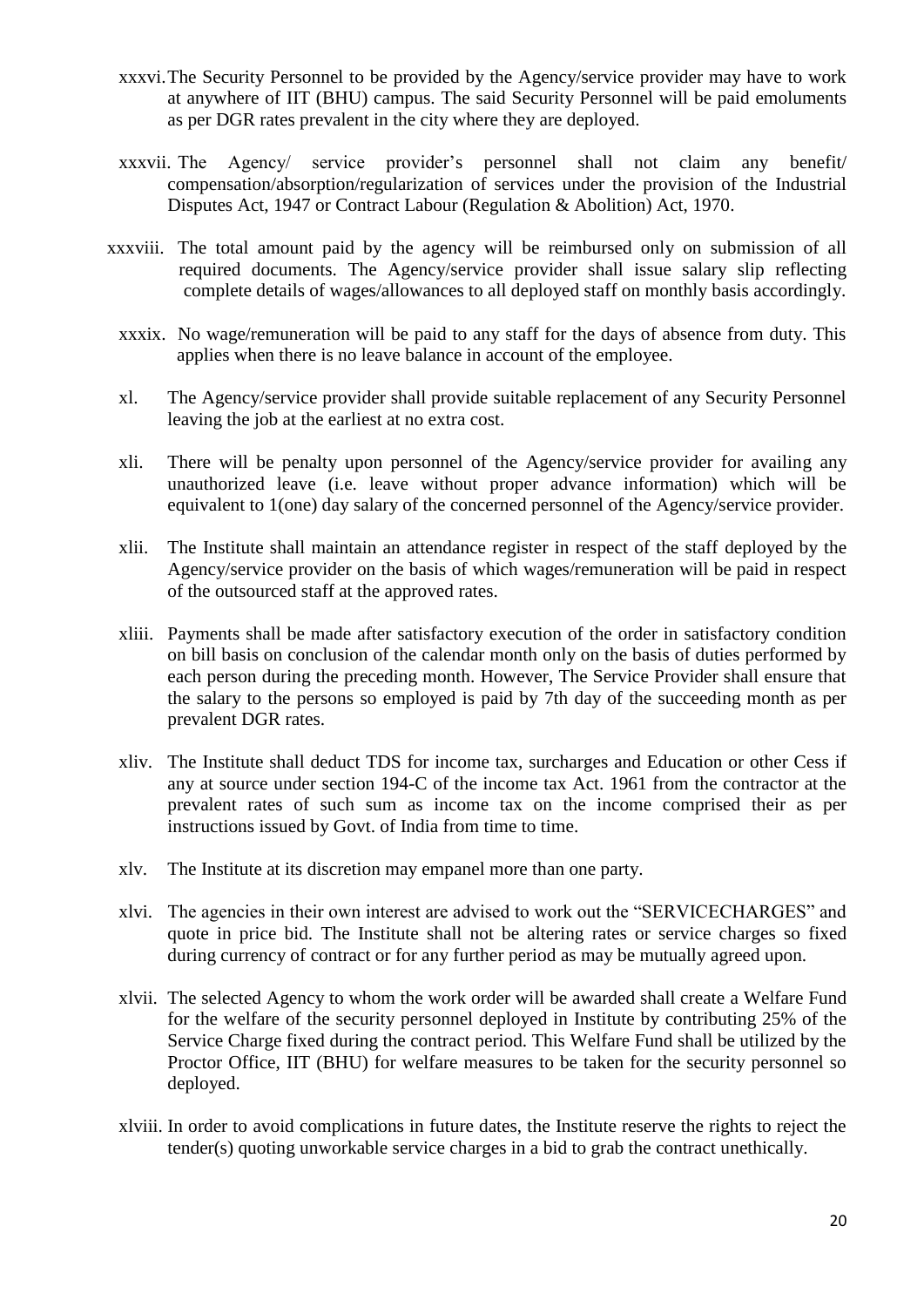- xlix. The Institute reserves all rights to make any changes in terms and conditions of the tender and also to reject any or all bids without assigning any reason thereof.
- l. The Director, IIT (B.H.U.) or his authorized representative shall be the final authority in all disputes and decision will be binding on all concerned.
- li. Jurisdiction in all disputes suits will be in court of Varanasi.
- lii. The verification of documents showing DGR sponsorship for providing security services will be carried out time to time, failing which The Agency services may be terminated without prior intimation.

The security personnel is required to provide the following services:

- (i) Complete security for the life and property of the residents and assets of the Indian Institute of Technology (BHU).
- (ii) To safeguard against trespass.
- (iii) Security covers to various official functions organized by the campus community.
- (iv) To Maintain vigil and undertake surveillance for control of untoward incidents, specially involving the outside elements.
- (v) To provide security from stray cattle and canine, other animals and Reptiles.
- (vi) To Assist the Institute in maintenance of day-to-day discipline and smooth running of various activities.
- (vii) Pursuance of cases registered by the community with local police.
- (viii) Provide timely intelligence inputs to the Institute administration.
- (ix) To provide security at IIT (BHU) (as defined above) at all-time on all days, also to protect IIT (BHU) land, natural resources, construction site, buildings, fitting and fixtures, equipment, office records, movable and immovable items of Institute.
- (x) Any other work related to the safety and security of premises, belongings and community, etc. of the institute, as assigned from time to time.
- (xi) To manage and regulate traffic, both vehicular and pedestrian, at the Institute and to restrain trespassers/intruders and taking necessary action in consultation with IIT (BHU) authorities/Security Officer.
- (xii) To manage and monitor all entry and exit points and to deal with defaulters ensuring that the persons of doubtful antecedents are not permitted inside the campus and that IIT (BHU) is free from tress-passers, squatters and stray animals.
- (xiii) To secure and man the entry and exit points of various facilities / departments / Sections /Offices of IIT (BHU) Checking, verifying, controlling and managing entry and exit of personnel, material and resources.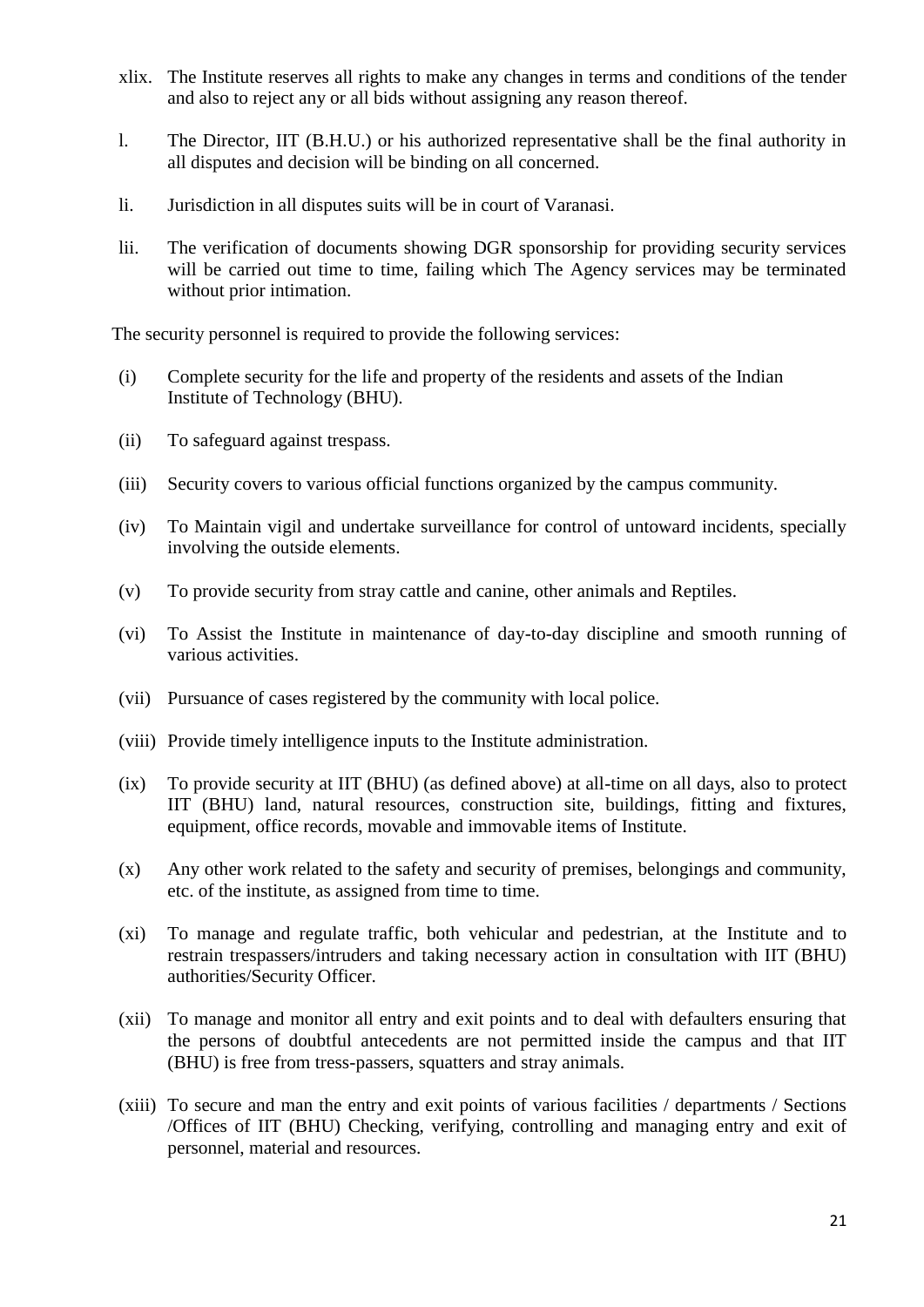- (Xiv) To check material/property, going out of the building/campus through proper management of Gate Pass in consultation with the IIT (BHU) authorities/Security Officer.
- (xv) To provide aid and assistance to the campus community in need or in emergency situations including assisting / guiding hostel inmates / Students with institute rules and directions.
- (xvi) Carrying-out regular patrolling throughout IIT (BHU) to check sabotage, theft, pilferage by manning security posts through adequate number of guards in consultation with the Security Officer IIT (BHU). Patrolling shall be carried out in adequate frequency consulting Security Officer IIT (BHU).
- (xvii) Assist the Institute in maintenance of day to day discipline and smooth functioning of various activities.
- (xviii)Provide timely intelligence inputs to the institute administration.
- (xix) To investigate security incidents at IIT (BHU) and to report such occurrences to the institute authorities.
- (xx) Carrying out prompt and necessary action in case of Fire, Accident, Theft, Trespassing, Suicide and Physical fight etc. or any other exigency.
- (xxi) To liaise and coordinate with Police, Fire and other disaster management authorities when needed to promptly deal with emergencies, safety and security issues.
- (xxii) Security cover to various event/ functions/rallies/demonstrations organized by the campus community.
- (xxiii) The security personnel provided by the agency should have adequate number of trained manpower to monitor CCTV footage.
- (xxiv) Implementation of orders/directions from institute authorities for day to day functioning of the institute and implementation of security measures. Ensuring effective intercommunication among security organization of IIT (BHU).
- (xxv) To provide continuous security service 24X7 to IIT (BHU) throughout the year.
- (xxvi) In event of death, fire, accident, suicide, natural calamity, rape, molestation, theft, pilferage, sabotage, intrusion, trespassing or any other incident, the Security personnel will deal with the incident professionally and immediately inform Security Officer, IIT (BHU) and other concerned authorities on first instance through the fastest means. In order to tackle eventuality, the Security personnel will act as per the Standard Operating Procedures approved by the IIT (BHU) authorities.
- (xvii) The security personnel will bear overall responsibility for maintaining peace and tranquillity on the campus. It has to ensure a theft and incident free campus from law and order point of view.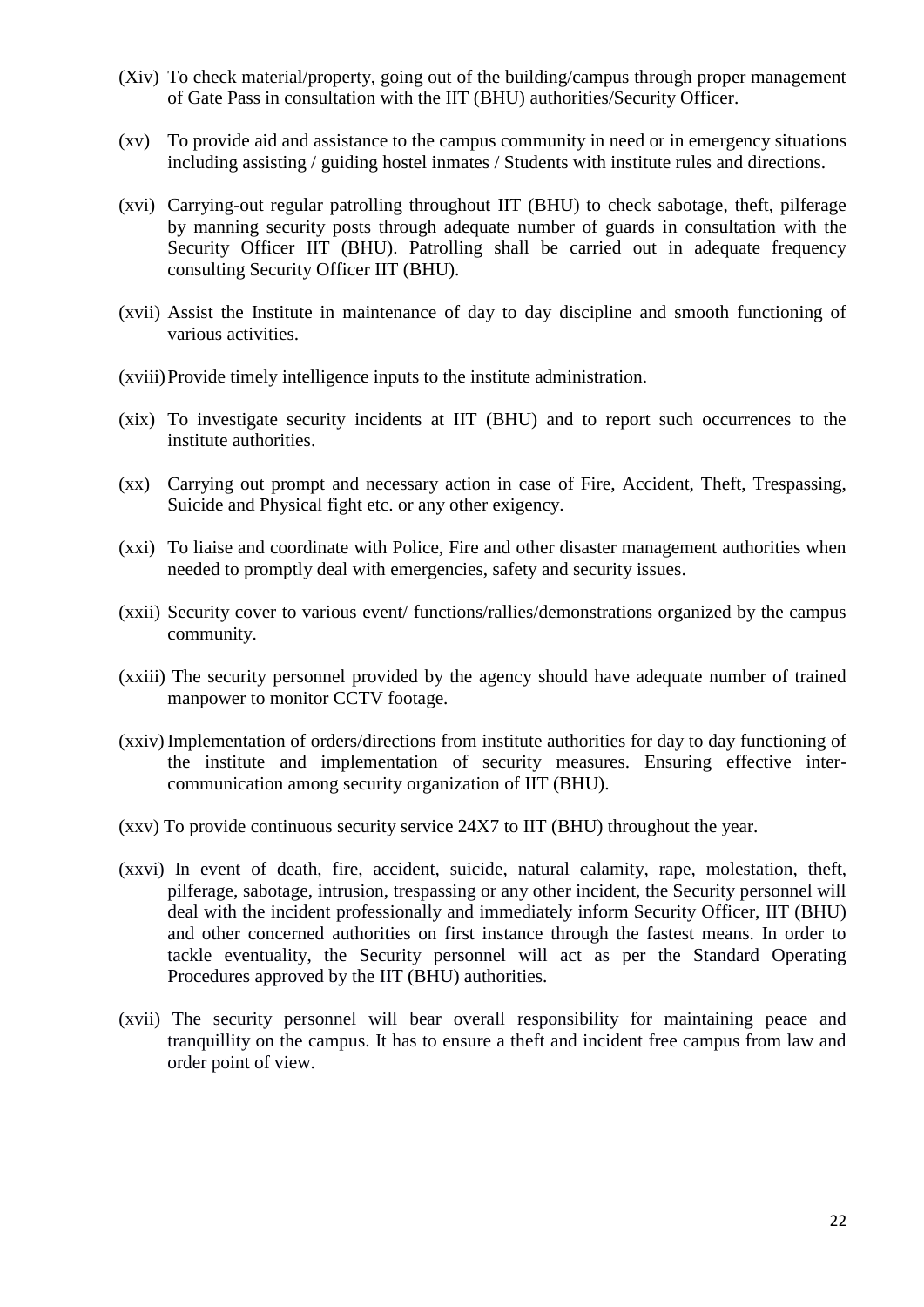### **SECTION VIII**

### **MINIMUM ELIGIBILITY CRITERIA REQUIRED FOR BIDDING**

The bidders having following minimum qualification are eligible for bidding:

- **1.**
- **(i).** The bidder firm must be a legally valid identity i.e. a Proprietary/Partnership Firm/ Limited Company/ Society legally constituted or registered under the relevant Act (Enclose a self – attested copy of the registration certificate/ relevant document).
- **(ii).** Minimum five year experience in providing Security Services in Govt. Organizations or Central or State educational institutions. The supply of manpower in each month should not be less than 250 in numbers on an average calculated on the basis of manpower supplied during last three years from the date on which applied for this tender process by the agencies in particular organizations.
- **(iii).** Should have valid DGR sponsorship, PAN Card, Labour license, GST Registration number, Employee Provident Fund Registration number, Professional tax registration number, Certificate of Registration of firm, ESI registration, Proof of office address. All these documents and an undertaking by the Agency for Acceptance & Compliance of all terms & conditions mentioned in this tender, details of Bank Account of the firm, a cancelled cheque of the account of the firm need to be scanned and uploaded at e-procurement portal.
- **2.** Must have an average Annual Turnover of **500.00 Lakhs or above** in each of the preceding three (03) financial years (2016-17, 2017-18 and 2018-19), in the books of account, *from the work of providing Security Services*. Specific certificate regarding the Turn Over from the *Security Services* are required to be furnished from the Chartered Accountant Firm which had undertaken Audit of the bidder during these three financial years.
- **3.** Certificates of satisfactory performance from **at least two** Government (Central/State) Departments/PSUs/Autonomous bodies of Central or State Government including Higher Educational Institution/Central Research Organisation for the last three years 2016-17, 2017-18 and 2018-19. The certificates must have been issued on the letter head of the organization clearly indicating the duration of contract, details of manpower provided. **Please note that copies of work-orders and agreements shall not be considered for this purpose**.
- **4.** The Bidders should have undertaken/completed the following *work of providing Security Services* in the last 3 years (2016-17, 2017-18 and 2018-19):

One work order for *providing Security Services* of value not less than200.00 Lakhs per annum in the last 3 financial years (2016-17, 2017-18 and 2018-19).

### **OR**

Two work orders for *providing Security Services* each of value not less than 100.00 Lakhs per annum in the last 3 financial years (2016-17, 2017-18 and 2018-19).

### **OR**

Three work orders for *providing Security Services* each of value not less than 75.00 Lakhs per annum in the last 3 financial years (2016-17, 2017-18 and 2018-19).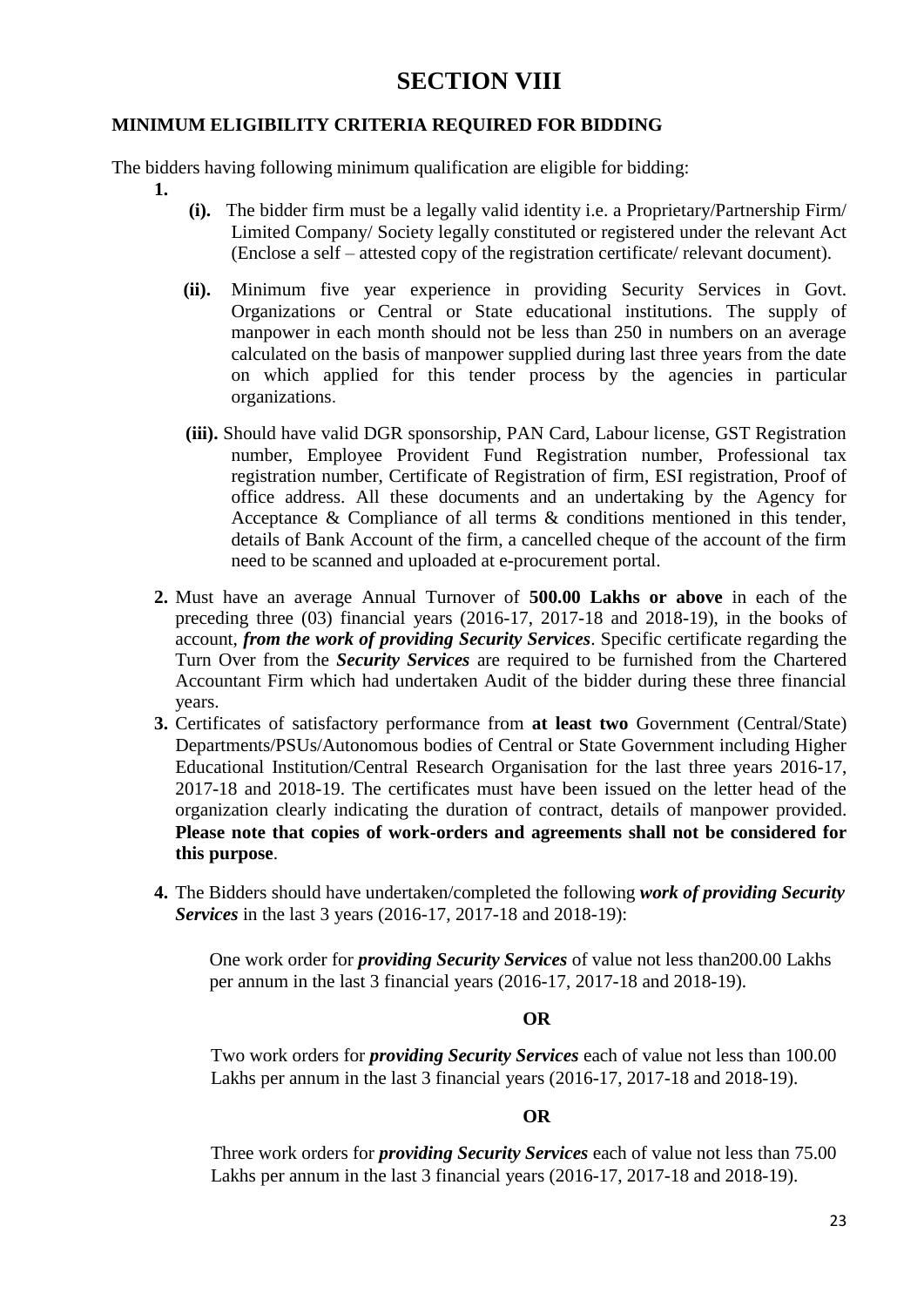### **Note:**

- **(i).** The work executed in the own name of the bidder only will be considered for meeting the eligibility criteria.
- **(ii). Certificate of Experience:** The Bidder must produce certificate of experience from the clients. The certificate should clearly mention the following details:

| <b>Sl. No.</b> | <b>Description</b>                                         |
|----------------|------------------------------------------------------------|
|                | Name of the client and full address                        |
| 2              | Telephone and FAX number of the client                     |
| 3              | Details of work performed                                  |
| $\overline{4}$ | Number and type of labour/manpower and equipment/ machines |
| 5              | Period of work (starting and ending)                       |
| 6              | Value of work completed in Contract for supply of labour   |

- a. The certificate of experience should be **exclusively** for *providing Security Services*.
- b. *Copy of work order/agreement and/or self-certified certificates WILL NOT BEACCEPTED as certificate of experience. If any document other than certificate of experience is produced, such document WILL NOT BE ACCEPTED ASRELEVANT. Bids not accompanied by certificate of experience issued by the client WILL AUTOMATICALLY STAND DISQUALIFIED*
- 4. **An affidavit, in original**: Duly certified by a Notary that :
	- a) The Partners of the firm or sole proprietor or Company as the case may be, has never been black-listed and the name of the firm or company has not been changed.
	- b) That there is no police case/vigilance enquiry pending against the Partners of the firm or sole proprietor or Company as the case may be and that he has never been punished by any Court.
	- c) That there are no dues towards income tax as on the date of the affidavit.
- 5. **Production of originals for verification:** The bidder may be asked to produce the original documents for verification at any stage of tender process as and when sought for, failing which the bids are liable for disqualification.
- 6. The bidder/Company/Firm/Agency will have to provide details of Income Tax and Service Tax return of their firm for last three financial years (2016-17 to 2018-19).
- 7. The bidder/Company/Firm/Agency has to submit Profit & Loss Account/ Income and Expenditure Account along with Balance Sheet and Independent Audit report for the preceding three financial years (2016-17 to 2018-19).
- 8. The bidder /Company / Firm / Agency should have valid PAN and GST Number.
- 9. The bidder /Company / Firm / Agency should be registered with appropriate authorities under the Employees Provident Fund and Employees State Insurance Act.
- 10. Either the Registered Office or one of the Branch Offices of the bidder should be located in Uttar Pradesh.
- 11. The bidder /Company / Firm / Agency should have its own Bank Account.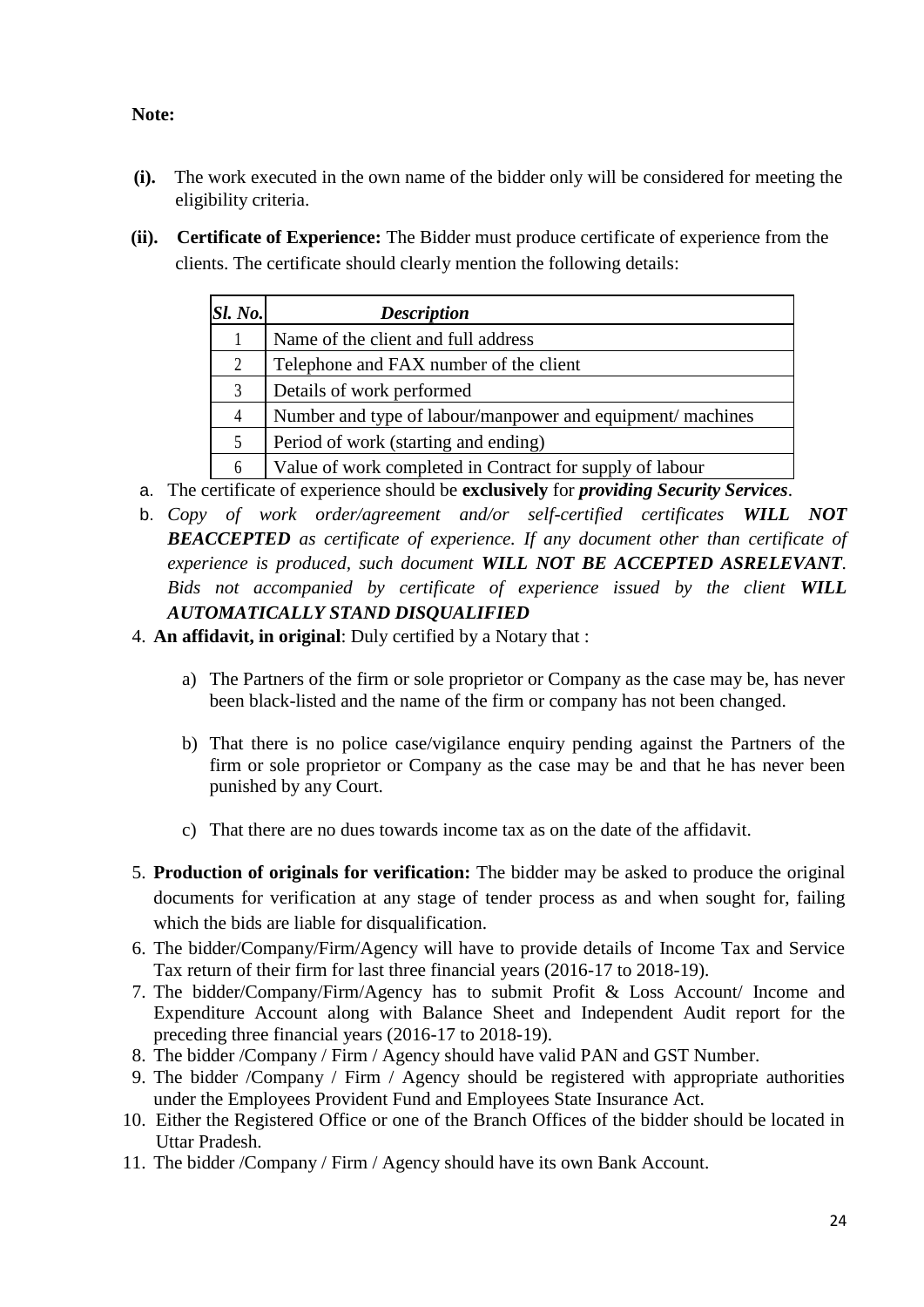- 12. The bidder /Company / Firm / Agency shall have to submit minimum qualification of staff to be deployed at IIT (BHU) as per the minimum qualification given in Table under Para 2 of Section VI of this tender document.
- 13. The bidder /Company / Firm / Agency shall submit an affidavit stating that the agency has not been blacklisted by Central Government/ State Government/ any PSU in last three years.
- 14. Exemption to comply with any of the above criteria should be duly supported by the Government orders/ other Government documents.
- 15. Non compliance with any of the above conditions by the Bidder will amount to noneligibility for the services for which tender has been floated and its tender will be rejected being non responsive.
- 16. Bidders must submit documentary proof in support of meeting each of the above minimum qualification criteria. A simple undertaking by the bidder for any of the stated criteria will not suffice the purpose. All documentary proof must be listed on the letter pad of the company and enclosed in a cover, to be submitted with the technical bid.

----------------------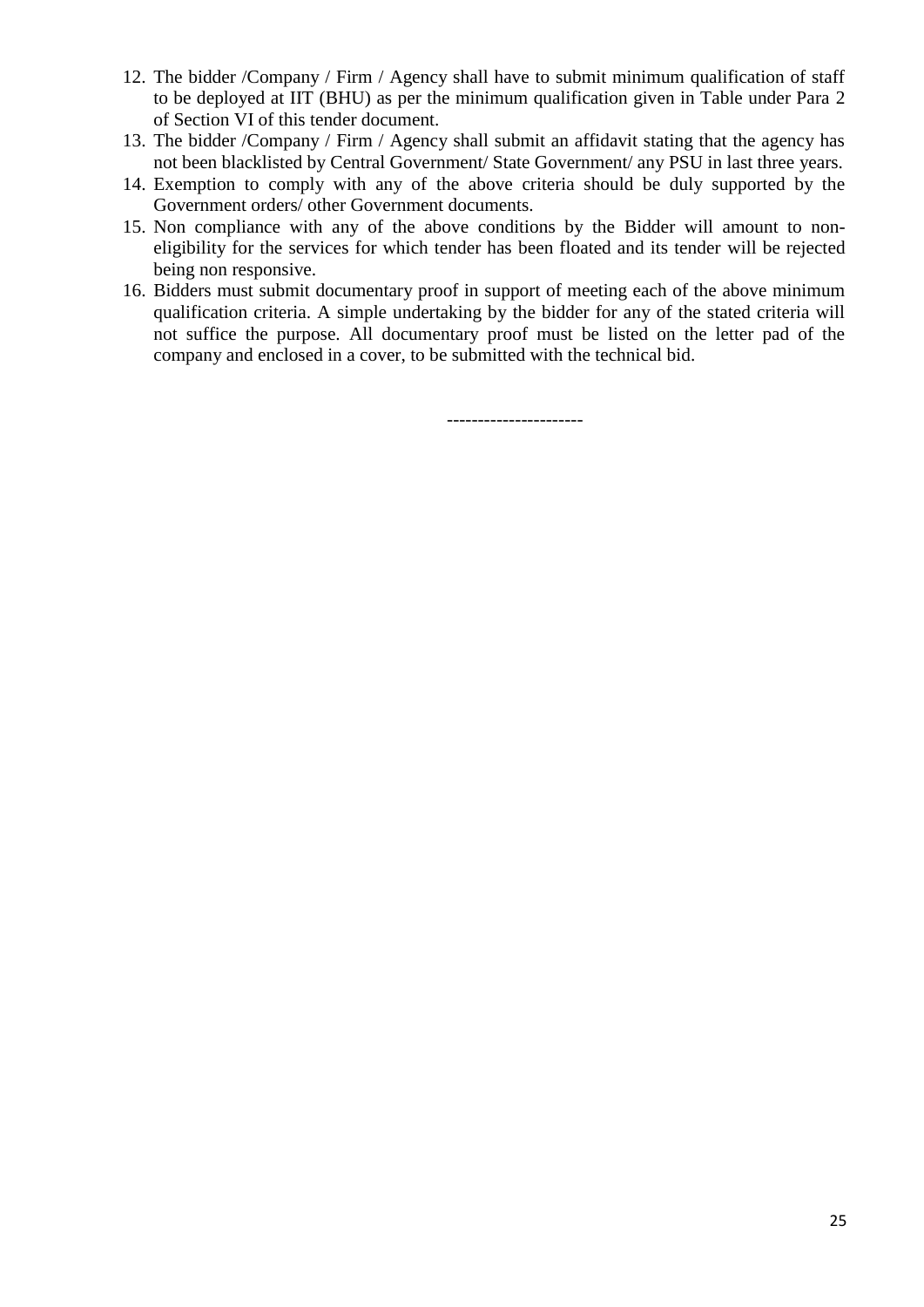### **1. Proforma for Technical Bid**

### **(For providing security services in IIT (BHU) Varanasi)**

**(Upload duly signed scanned copies of all documents in PDF format on online portal of CPPP)**

| No.<br>Name of Tendering Company/Firm/Agency (Attach<br>1.<br>Certificate of Registration)<br>2.<br>Name of Director/Proprietor of Company/Firm/Agency<br>$\overline{3}$ .<br>Full Address of Registered Office with<br>Telephone No.<br>(i)<br>(ii)<br>Fax<br>E-mail<br>(iii)<br>Full Address of operating/ Branch office with<br>$\overline{4}$ .<br>Telephone No.<br>(i)<br>(ii)<br>Fax<br>E-mail<br>(iii)<br>5.<br>Banker of Company/Firm/Agency with full Address<br>(Attach certified copy of Bank Statement)<br>PAN (Attach self-attested copy)<br>6.<br>7.<br>GST No. (Attach self-attested copy)<br>8.<br>E.P.F. Registration No. (Attach self-attested copy)<br>9.<br>E.S.I. Registration No. (Attach self-attested copy)<br>10.<br>Number of years of experience in providing security<br>services in Government (Central/State)<br>Departments/PSUs/Autonomous bodies of Central or State | SI. | <b>Particulars</b> | <b>Page Number</b> |
|-------------------------------------------------------------------------------------------------------------------------------------------------------------------------------------------------------------------------------------------------------------------------------------------------------------------------------------------------------------------------------------------------------------------------------------------------------------------------------------------------------------------------------------------------------------------------------------------------------------------------------------------------------------------------------------------------------------------------------------------------------------------------------------------------------------------------------------------------------------------------------------------------------|-----|--------------------|--------------------|
|                                                                                                                                                                                                                                                                                                                                                                                                                                                                                                                                                                                                                                                                                                                                                                                                                                                                                                       |     |                    |                    |
|                                                                                                                                                                                                                                                                                                                                                                                                                                                                                                                                                                                                                                                                                                                                                                                                                                                                                                       |     |                    |                    |
|                                                                                                                                                                                                                                                                                                                                                                                                                                                                                                                                                                                                                                                                                                                                                                                                                                                                                                       |     |                    |                    |
|                                                                                                                                                                                                                                                                                                                                                                                                                                                                                                                                                                                                                                                                                                                                                                                                                                                                                                       |     |                    |                    |
|                                                                                                                                                                                                                                                                                                                                                                                                                                                                                                                                                                                                                                                                                                                                                                                                                                                                                                       |     |                    |                    |
|                                                                                                                                                                                                                                                                                                                                                                                                                                                                                                                                                                                                                                                                                                                                                                                                                                                                                                       |     |                    |                    |
|                                                                                                                                                                                                                                                                                                                                                                                                                                                                                                                                                                                                                                                                                                                                                                                                                                                                                                       |     |                    |                    |
|                                                                                                                                                                                                                                                                                                                                                                                                                                                                                                                                                                                                                                                                                                                                                                                                                                                                                                       |     |                    |                    |
|                                                                                                                                                                                                                                                                                                                                                                                                                                                                                                                                                                                                                                                                                                                                                                                                                                                                                                       |     |                    |                    |
|                                                                                                                                                                                                                                                                                                                                                                                                                                                                                                                                                                                                                                                                                                                                                                                                                                                                                                       |     |                    |                    |
|                                                                                                                                                                                                                                                                                                                                                                                                                                                                                                                                                                                                                                                                                                                                                                                                                                                                                                       |     |                    |                    |
|                                                                                                                                                                                                                                                                                                                                                                                                                                                                                                                                                                                                                                                                                                                                                                                                                                                                                                       |     |                    |                    |
|                                                                                                                                                                                                                                                                                                                                                                                                                                                                                                                                                                                                                                                                                                                                                                                                                                                                                                       |     |                    |                    |
|                                                                                                                                                                                                                                                                                                                                                                                                                                                                                                                                                                                                                                                                                                                                                                                                                                                                                                       |     |                    |                    |
|                                                                                                                                                                                                                                                                                                                                                                                                                                                                                                                                                                                                                                                                                                                                                                                                                                                                                                       |     |                    |                    |
|                                                                                                                                                                                                                                                                                                                                                                                                                                                                                                                                                                                                                                                                                                                                                                                                                                                                                                       |     |                    |                    |
|                                                                                                                                                                                                                                                                                                                                                                                                                                                                                                                                                                                                                                                                                                                                                                                                                                                                                                       |     |                    |                    |
|                                                                                                                                                                                                                                                                                                                                                                                                                                                                                                                                                                                                                                                                                                                                                                                                                                                                                                       |     |                    |                    |
|                                                                                                                                                                                                                                                                                                                                                                                                                                                                                                                                                                                                                                                                                                                                                                                                                                                                                                       |     |                    |                    |
|                                                                                                                                                                                                                                                                                                                                                                                                                                                                                                                                                                                                                                                                                                                                                                                                                                                                                                       |     |                    |                    |
| Government including Higher Educational                                                                                                                                                                                                                                                                                                                                                                                                                                                                                                                                                                                                                                                                                                                                                                                                                                                               |     |                    |                    |
| Institution/Central Research Organisation(Attach self-                                                                                                                                                                                                                                                                                                                                                                                                                                                                                                                                                                                                                                                                                                                                                                                                                                                |     |                    |                    |
| attested copy of all relevant documents)                                                                                                                                                                                                                                                                                                                                                                                                                                                                                                                                                                                                                                                                                                                                                                                                                                                              |     |                    |                    |
| 11<br>Satisfactory Performance Certificate (refer Para3 Section                                                                                                                                                                                                                                                                                                                                                                                                                                                                                                                                                                                                                                                                                                                                                                                                                                       |     |                    |                    |
| VIII)                                                                                                                                                                                                                                                                                                                                                                                                                                                                                                                                                                                                                                                                                                                                                                                                                                                                                                 |     |                    |                    |
| 12<br>Income Tax returns for financial year 2016-17, 2017-18                                                                                                                                                                                                                                                                                                                                                                                                                                                                                                                                                                                                                                                                                                                                                                                                                                          |     |                    |                    |
| and 2018-19.                                                                                                                                                                                                                                                                                                                                                                                                                                                                                                                                                                                                                                                                                                                                                                                                                                                                                          |     |                    |                    |
| Total annual turnover financial year wise for preceding<br>13                                                                                                                                                                                                                                                                                                                                                                                                                                                                                                                                                                                                                                                                                                                                                                                                                                         |     |                    |                    |
| three years at least (Attach separate sheet as per the                                                                                                                                                                                                                                                                                                                                                                                                                                                                                                                                                                                                                                                                                                                                                                                                                                                |     |                    |                    |
| format given at the end)                                                                                                                                                                                                                                                                                                                                                                                                                                                                                                                                                                                                                                                                                                                                                                                                                                                                              |     |                    |                    |
| Total number of employees in the Company/Firm/Agency<br>14                                                                                                                                                                                                                                                                                                                                                                                                                                                                                                                                                                                                                                                                                                                                                                                                                                            |     |                    |                    |
| Affidavit stating that the Company/Firm/Agency has not<br>15                                                                                                                                                                                                                                                                                                                                                                                                                                                                                                                                                                                                                                                                                                                                                                                                                                          |     |                    |                    |
| been black listed by Centre/ State Government/ PSU in last                                                                                                                                                                                                                                                                                                                                                                                                                                                                                                                                                                                                                                                                                                                                                                                                                                            |     |                    |                    |
| three years                                                                                                                                                                                                                                                                                                                                                                                                                                                                                                                                                                                                                                                                                                                                                                                                                                                                                           |     |                    |                    |
| Declaration about non-involvement in fraud and corrupt<br>16                                                                                                                                                                                                                                                                                                                                                                                                                                                                                                                                                                                                                                                                                                                                                                                                                                          |     |                    |                    |
| practices (Duly signed and attested)                                                                                                                                                                                                                                                                                                                                                                                                                                                                                                                                                                                                                                                                                                                                                                                                                                                                  |     |                    |                    |
| 17<br><b>Details of Earnest Money Deposit</b>                                                                                                                                                                                                                                                                                                                                                                                                                                                                                                                                                                                                                                                                                                                                                                                                                                                         |     |                    |                    |
| DD No.<br>(i)                                                                                                                                                                                                                                                                                                                                                                                                                                                                                                                                                                                                                                                                                                                                                                                                                                                                                         |     |                    |                    |
| (ii)<br>Date<br>Amount                                                                                                                                                                                                                                                                                                                                                                                                                                                                                                                                                                                                                                                                                                                                                                                                                                                                                |     |                    |                    |
| (iii)<br>Drawn Bank<br>(iv)                                                                                                                                                                                                                                                                                                                                                                                                                                                                                                                                                                                                                                                                                                                                                                                                                                                                           |     |                    |                    |
| 18<br><b>Details of Tender Processing Fees</b>                                                                                                                                                                                                                                                                                                                                                                                                                                                                                                                                                                                                                                                                                                                                                                                                                                                        |     |                    |                    |
| DD/Cheque No.<br>(i)                                                                                                                                                                                                                                                                                                                                                                                                                                                                                                                                                                                                                                                                                                                                                                                                                                                                                  |     |                    |                    |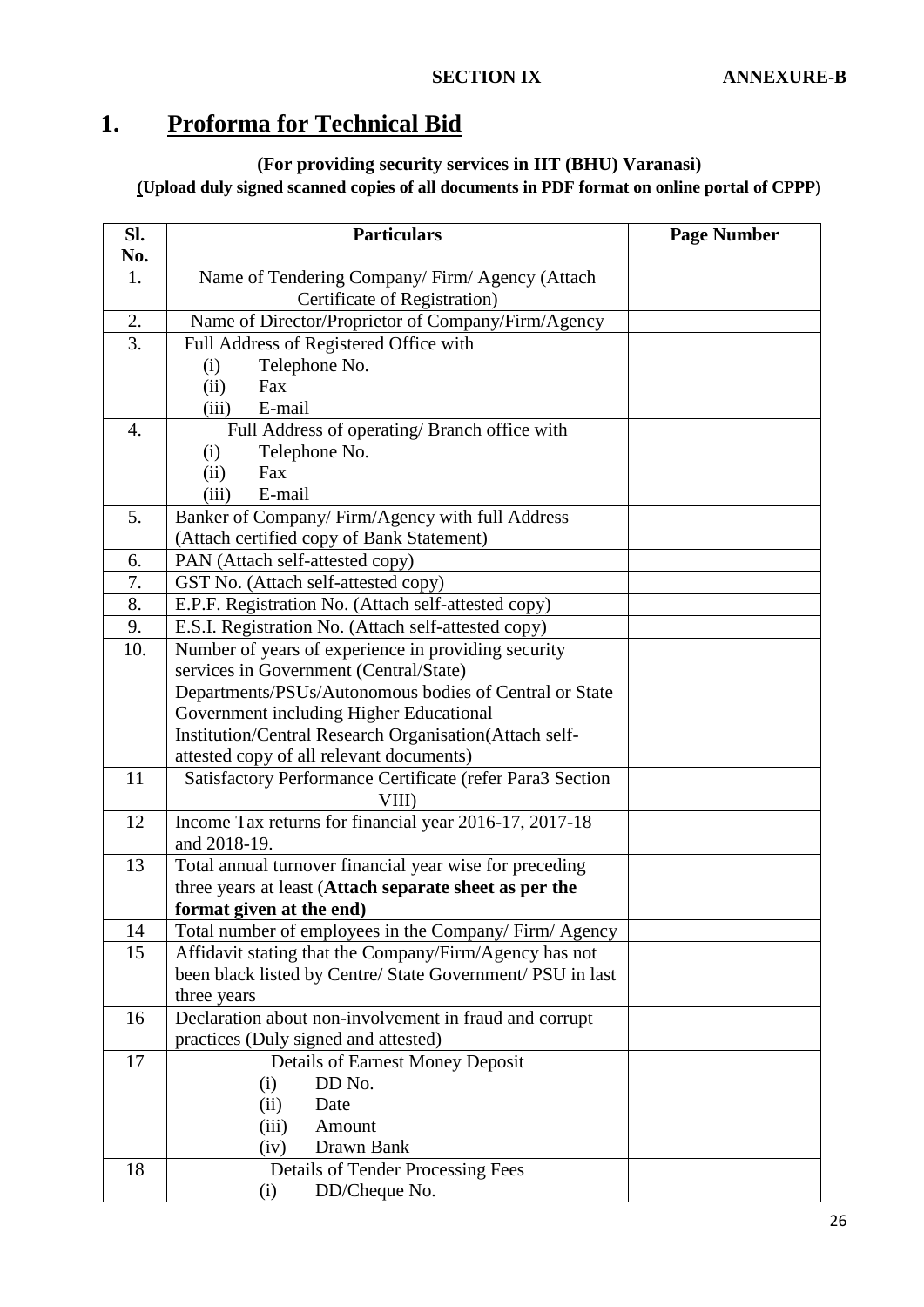|     |                                               | (ii)<br>Date                                   |                          |          |  |  |
|-----|-----------------------------------------------|------------------------------------------------|--------------------------|----------|--|--|
|     | (iii)<br>Amount                               |                                                |                          |          |  |  |
|     |                                               | Drawn Bank<br>(iv)                             |                          |          |  |  |
| 19. |                                               |                                                | <b>ISO</b> Certification |          |  |  |
| 20. |                                               | Ongoing similar contract in PSUs/Central/State |                          |          |  |  |
|     | Government/ Central Autonomous Bodies/Central |                                                |                          |          |  |  |
|     | <b>Research Organisation</b>                  |                                                |                          |          |  |  |
|     | S.No.                                         | Details of                                     | Amount                   | Duration |  |  |
|     |                                               | client                                         | of                       | of       |  |  |
|     |                                               | along                                          | Contract                 | Contract |  |  |
|     |                                               | with                                           | (in Rs.)                 | (From    |  |  |
|     |                                               | address,                                       |                          | To)      |  |  |
|     |                                               | telephone                                      |                          |          |  |  |
|     |                                               | and e-                                         |                          |          |  |  |
|     |                                               | mail Id                                        |                          |          |  |  |
| 21. |                                               |                                                | Any other details        |          |  |  |

Note: Bidders may annex separate sheets wherever required for furnishing above details. However, such sheets must be duly signed with seal and uploaded in .pdf format. Unsigned documents may lead to rejection of bids.

### **Proforma for annual turn over (issued by a Chartered Accountant)**

| <b>Description</b>         | <b>Financial Year</b> |         |         |  |  |
|----------------------------|-----------------------|---------|---------|--|--|
|                            | 2016-17               | 2017-18 | 2018-19 |  |  |
| <b>Annual Turnover</b>     |                       |         |         |  |  |
| Profit before Taxe         |                       |         |         |  |  |
| Profit after Tax           |                       |         |         |  |  |
| <b>Current Assets</b>      |                       |         |         |  |  |
| <b>Current Liabilities</b> |                       |         |         |  |  |

**Signature (in ink, with date) and Seal of Bidder/Tenderer**

### **(Company Letterhead of Bidder/Tenderer)**

### **Declaration**

I, ........................................................ Son/Daughter/Wife of Shri.............................................. Director/Partner/Proprietor/Authorised signatory of the Company/Firm/Agency........................

is competent to sign this declaration and execute this tender document;

2. I have carefully read and understood all the terms and conditions of the tender and undertake to abide to them;

3. The information/ documents furnished for this tender are true and authentic and are to the best of my knowledge and belief. I/ We, am/are aware of the fact that furnishing of any false information/ fabricated documents would lead to rejection of my/our tender at any stage besides any liabilities towards prosecution under the appropriate law.

Date: Signature of the authorised person

Place: Full Name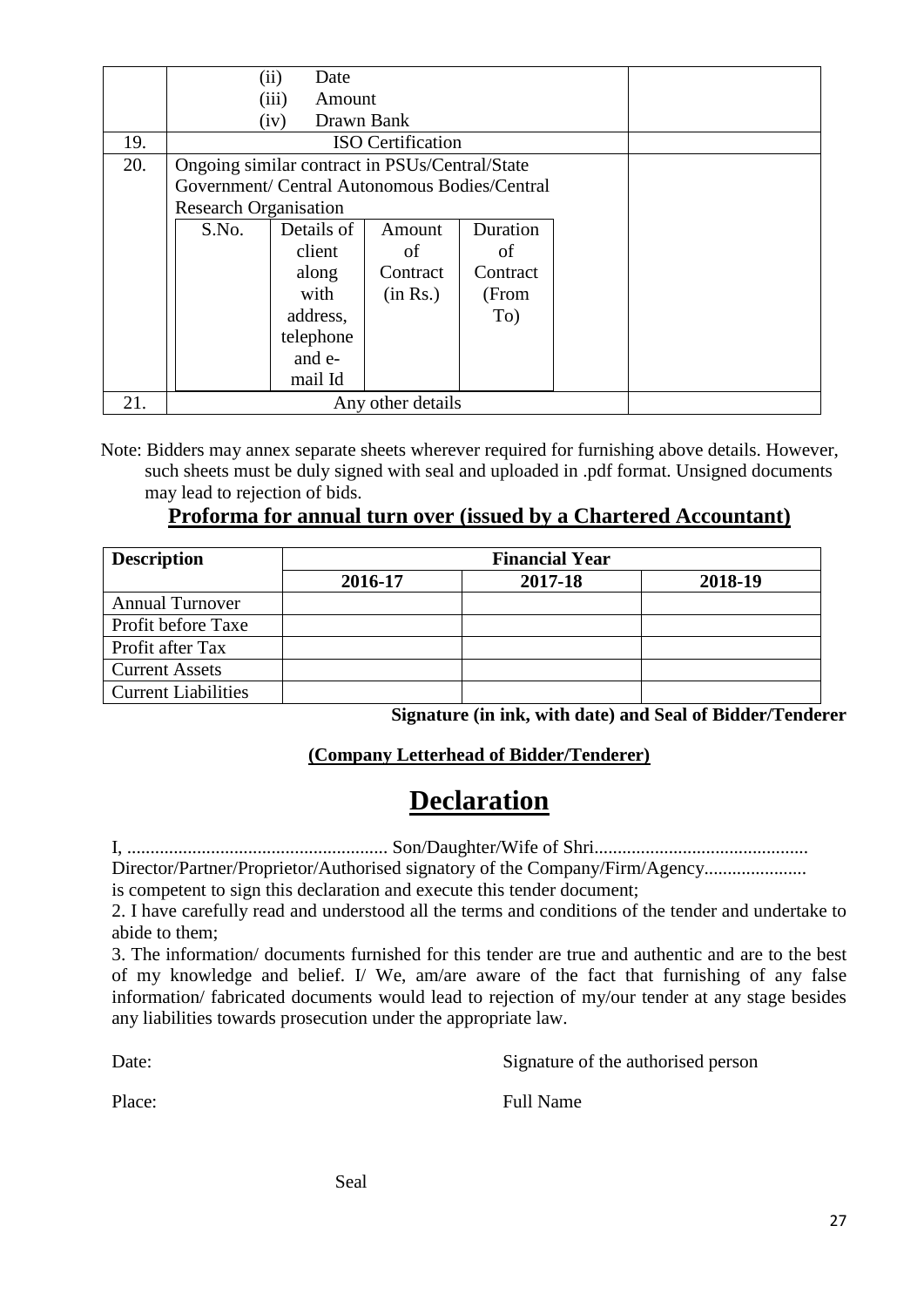### **2. Proforma for Financial Bid**

### **(For providing security services in IIT (BHU), Varanasi) (Upload duly signed scanned copies of all documents in PDF format on online portal of CPPP)**

### **Part -A**

1. Name of the Service Provider:

| S. No.         | <b>Description</b>                                                                                                                                                                                                                                                                                                                                                                                                              | Unit      | <b>Amount</b><br>(inRs.)                                                                                                                                |
|----------------|---------------------------------------------------------------------------------------------------------------------------------------------------------------------------------------------------------------------------------------------------------------------------------------------------------------------------------------------------------------------------------------------------------------------------------|-----------|---------------------------------------------------------------------------------------------------------------------------------------------------------|
| $\mathbf{1}$   | Supplying and Engaging man power (Total<br>amount for Minimum man power as per<br>Section VI of the tender document) for<br>supply of manpower from IIT (BHU)<br>Varanasi premises<br>(Rate must be as per the current<br>minimum rates of wages including VDA<br>for area "B" at Varanasi as per the order<br>of Ministry of Labour and Employment, Per Month<br>Govt. Of India and include EPF and ESI<br>contributions also) |           | (Indicate gross)<br>wages and<br>mandatory<br>deductions and net<br>pay separately. Use<br>separate sheet, if<br>necessary, to show<br>details clearly) |
| $\overline{2}$ | Admin./Service Charges<br>(Details of expenditure for justification of<br>service charges are to be provided separately as<br>per proforma given below)                                                                                                                                                                                                                                                                         | Per Month | Indicate Admin.<br>Service charges as<br>percentage of Gross<br>Wages mentioned in<br>Sl. No.1 of the table                                             |
|                | Total (in Words)<br>(S.No. 1 to 2)                                                                                                                                                                                                                                                                                                                                                                                              |           | Total of gross wages<br>and admin/service<br>charges be indicated                                                                                       |

### **Signature (in ink, with date) and Seal of Bidder/Tenderer**

**Note: 1.** Please note that the price should be quoted as per the above minimum quantity, if any per month but monthly billing will be on the basis of actual quantity used. Further, taxes, if any, shall be paid in addition to the above rate to Company/Agency/Firm on monthly bill basis.

**2.** One Month means 30 calendar days.

**3.** Quoted price should be exclusive of all taxes. Taxes as applicable shall be paid extra to the Service Provider.

**4.** Quoted Service charges should be sufficient to meet out all the statutory deductions. If a firm quotes Nil charges/ consideration, the bid shall be treated as unresponsive and will not be considered.

**5.** Following rates are prevalent in the Institute as per minimum rates of wages as per the order of Ministry of Labour & Employment, Govt. of India and are subject to amendment/modification in accordance with the subsequent order, if any of Ministry of Labour & Employment, Govt. of India: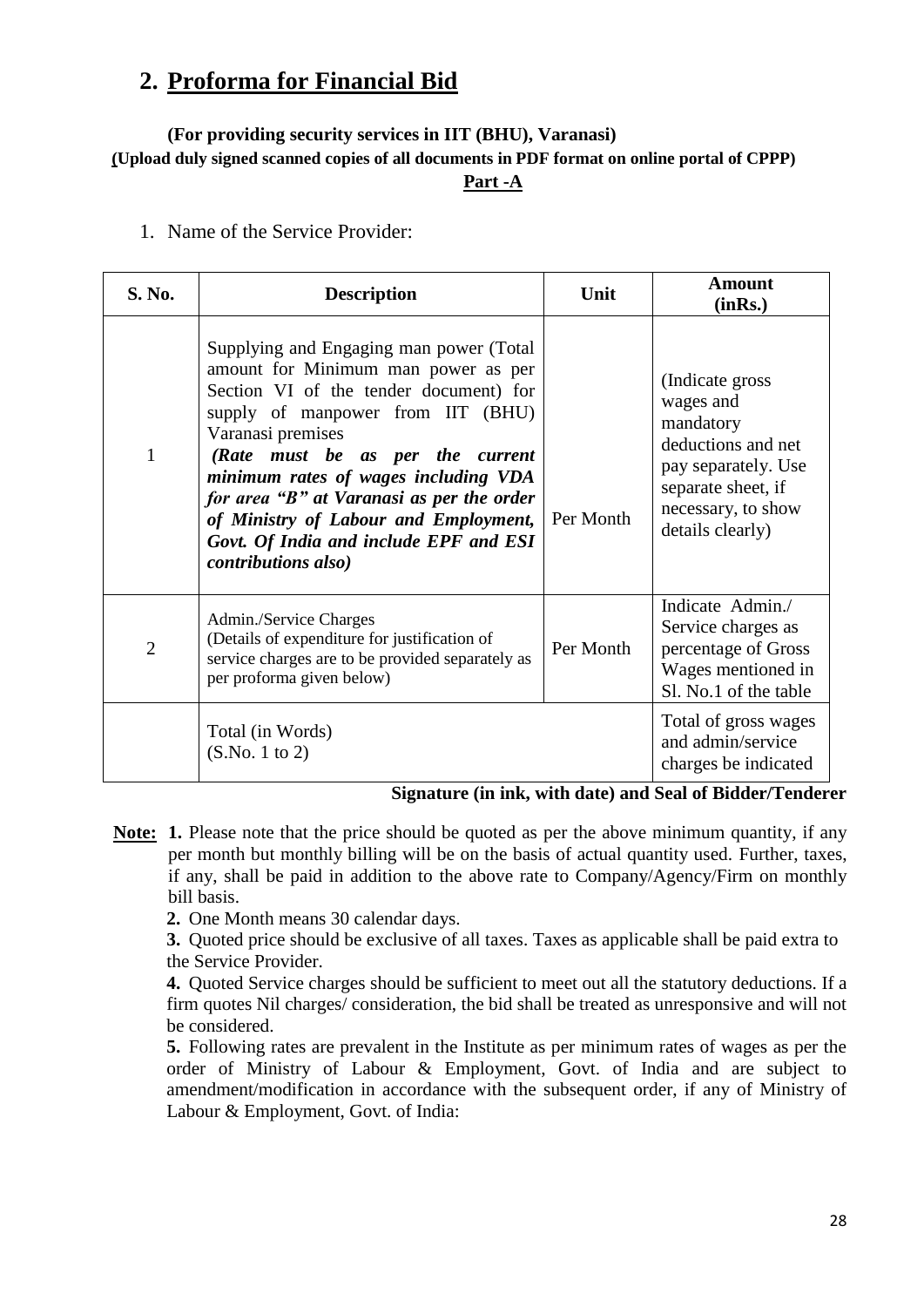| S.No. | Category           | Rates of wages including VDA per day for area "B"<br>(inRs.) |
|-------|--------------------|--------------------------------------------------------------|
|       | Supervisor         | Current rates                                                |
|       | <b>Armed Guard</b> | Current rates                                                |
|       | Guard              | Current rates                                                |

### **Statement of Details of Expenditure for justification of service charges**

| S.No. | <b>Particulars</b>                 | <b>Expenditure (in Rs. Per month)</b> |
|-------|------------------------------------|---------------------------------------|
|       | On account of TDS                  |                                       |
|       | Stationery                         |                                       |
| 3     | Accounting & Administrative        |                                       |
|       | Charges                            |                                       |
|       | <b>Cost of Recruitment Process</b> |                                       |
|       | Cost of Uniform                    |                                       |
|       | Profit                             |                                       |

### **Signature (in ink, with date) and Seal of Bidder/Tenderer**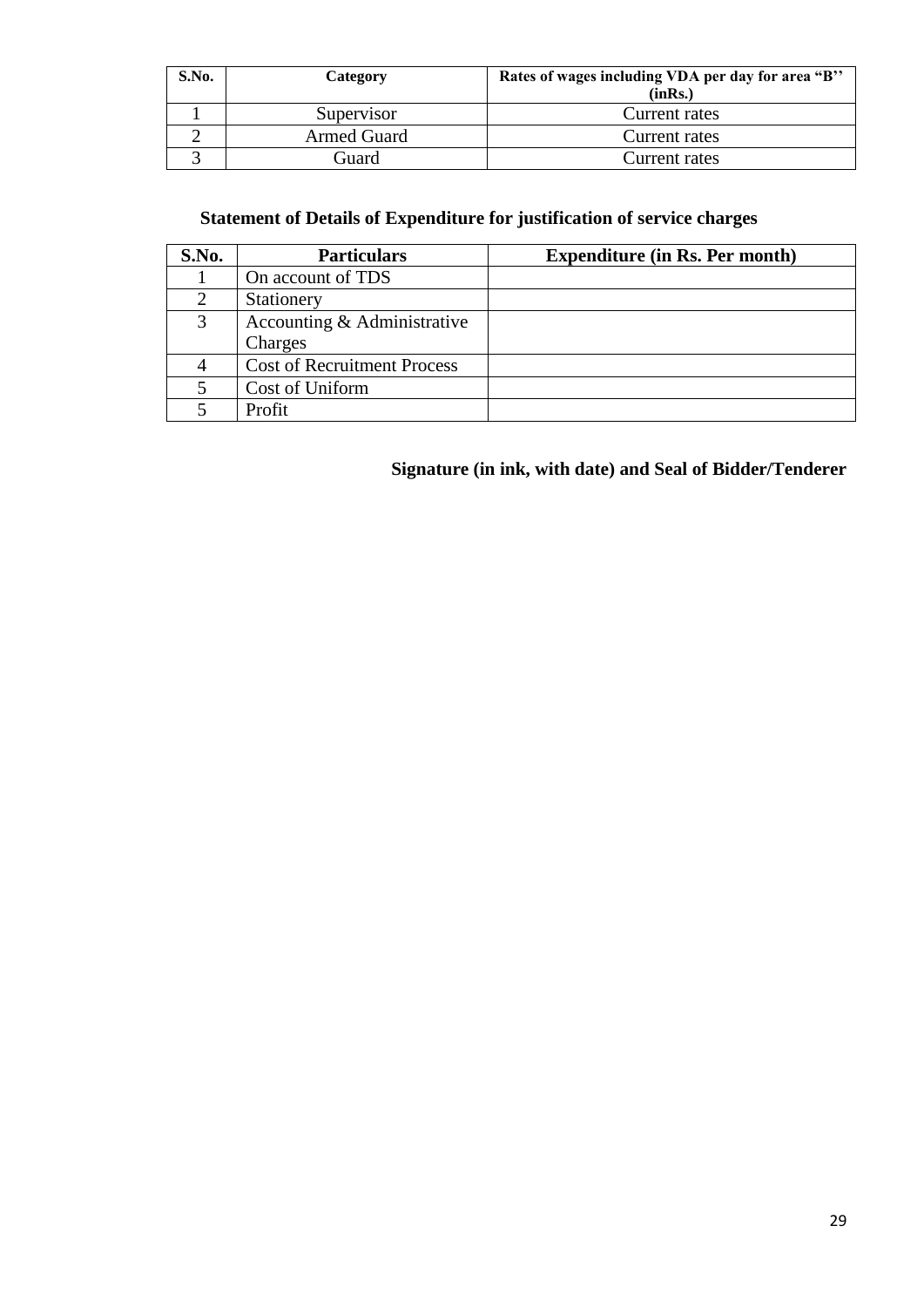### **SECTION X**

**A. Evaluation of Technical Bids:** Technical bids will be evaluated on the basis of parameters given in the Eligibility criteria on the following marks based system. If a bidder does not fulfil any of the Mandatory Criteria he stands disqualified.

| SI.<br>Nos.    | <b>Particulars</b>                                                                                                                                                                                                                                                                                                                                                              | <b>Allocation of</b><br><b>Marks</b>                             | <b>Total</b><br><b>Marks</b> |
|----------------|---------------------------------------------------------------------------------------------------------------------------------------------------------------------------------------------------------------------------------------------------------------------------------------------------------------------------------------------------------------------------------|------------------------------------------------------------------|------------------------------|
|                |                                                                                                                                                                                                                                                                                                                                                                                 | 5                                                                |                              |
| $\mathbf{1}$   | Legally valid identity of the bidder i.e. a Proprietary<br>/Partnership Firm/ Limited Company/ Society legally<br>constituted or registered under the relevant Act (Enclose a self<br>- attested copy of the registration certificate/ relevant document).                                                                                                                      | (Mandatory)                                                      | 5                            |
| $\overline{2}$ | license under Contract Labour (Regulation<br><b>Valid</b><br>$\boldsymbol{\alpha}$<br><b>Abolition</b> ) Act $-1970$ . [The license must be valid as on<br>31.12.2019 (Enclose self-attested copy of the document)].                                                                                                                                                            | 5<br>(Mandatory)                                                 | 5                            |
|                | <b>Experience:</b>                                                                                                                                                                                                                                                                                                                                                              |                                                                  |                              |
|                | Five $(05)$ Years                                                                                                                                                                                                                                                                                                                                                               | 10<br>(Mandatory                                                 |                              |
| 3              | For every two $(02)$ years of experience after Five $(05)$ Years                                                                                                                                                                                                                                                                                                                | $\overline{2}$<br>(Subject to<br>maximum of<br>10 marks)         | 20                           |
| 4              | Registration with statutory bodies such as Employees'<br>Provident Fund Organisation (EPFO), Employees' State<br>Insurance Corporation, and such other Tax Authorities as<br>Income Tax, Goods & Services Tax (GST) [Enclose copies of<br>registrations such as EPFO, ESIC, GST, PAN etc.]. All four<br>(EPFO, ESIC, GST, PAN) registration copies are mandatory to<br>enclose. | 10<br>(Mandatory)                                                | 10                           |
| 5              | Average Annual Turnover in the preceding three (03) financial years (2016-17,<br>2017-18 and 2018-19):<br>₹ 500.00 Lakhs per annum<br>For each additional $\bar{\tau}$ 200.00 Lakhs per annum                                                                                                                                                                                   | 15<br>(Mandatory)<br>5<br>(Subject to<br>maximum of<br>15 marks) | 30                           |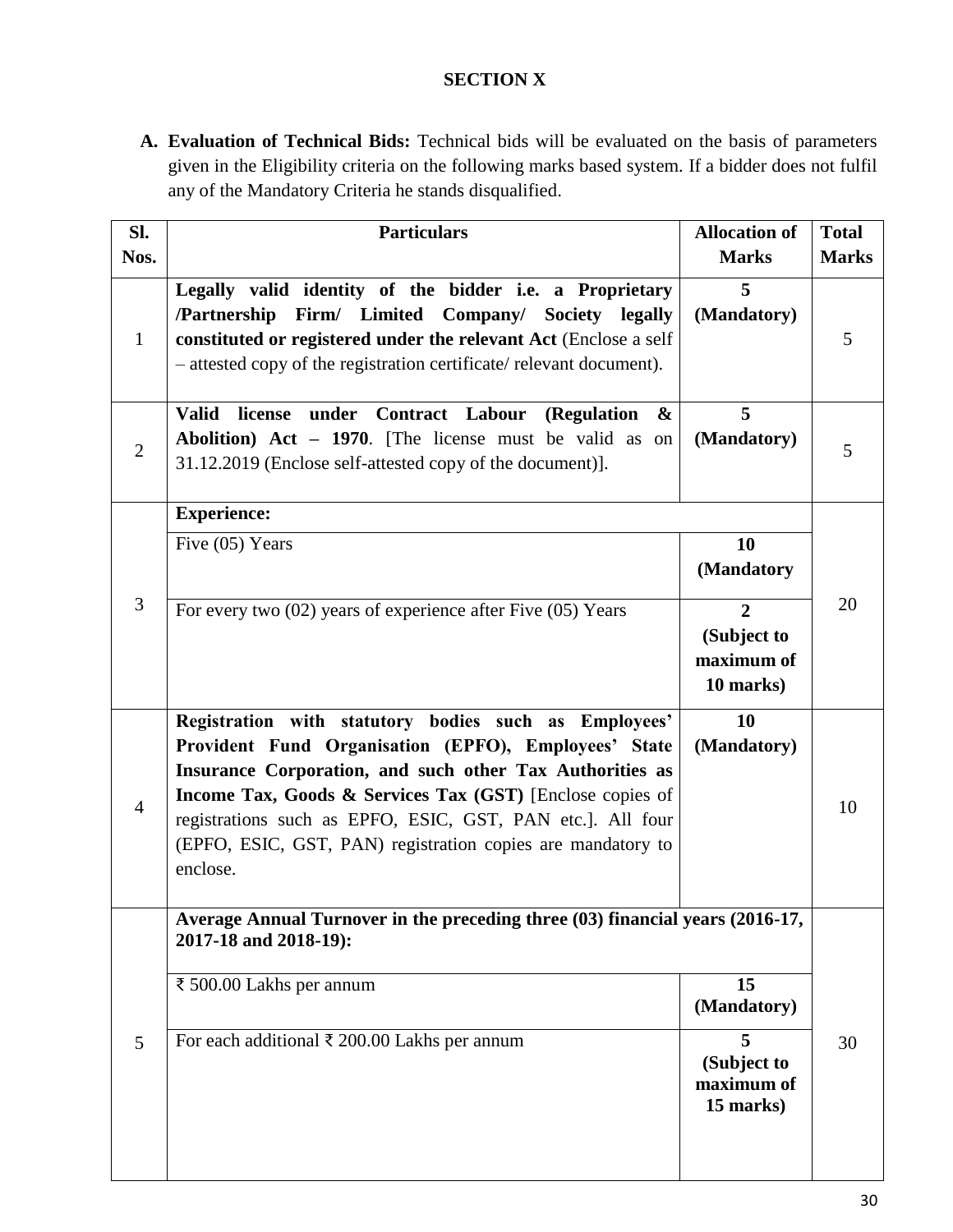|   | Works undertaken/completed in the last 3 financial years (2016-17, 2017-18)<br>and 2018-19) in Government (Central/State) Departments/PSUs/Autonomous<br>bodies of Central or State Government including Higher Educational<br><b>Institution/Central Research Organisation.</b> |             |            |
|---|----------------------------------------------------------------------------------------------------------------------------------------------------------------------------------------------------------------------------------------------------------------------------------|-------------|------------|
|   | One work order of value not less than 200.00 Lakhs per annum.                                                                                                                                                                                                                    |             |            |
|   | <b>OR</b>                                                                                                                                                                                                                                                                        |             |            |
|   | Two work orders each of value not less than ₹100.00 Lakhs per<br>annum.                                                                                                                                                                                                          | 15          |            |
|   | <b>OR</b>                                                                                                                                                                                                                                                                        | (Mandatory) |            |
| 6 | Three work orders each of value not less than $\overline{575.00}$ Lakhs per<br>annum.                                                                                                                                                                                            |             | 30         |
|   | <b>AND</b>                                                                                                                                                                                                                                                                       |             |            |
|   | For each additional work order of value more than $\bar{\tau}$ 200.00 Lakhs<br>per annum                                                                                                                                                                                         |             |            |
|   | <b>OR</b>                                                                                                                                                                                                                                                                        | 5           |            |
|   | For each two additional work orders of value more than $\bar{\epsilon}$ 100.00                                                                                                                                                                                                   | (Subject to |            |
|   | Lakhs per annum                                                                                                                                                                                                                                                                  | maximum of  |            |
|   | <b>OR</b>                                                                                                                                                                                                                                                                        | 15 marks)   |            |
|   | For each three additional work orders of value more than $\overline{575.00}$                                                                                                                                                                                                     |             |            |
|   | Lakhs per annum                                                                                                                                                                                                                                                                  |             |            |
|   | <b>Total</b>                                                                                                                                                                                                                                                                     |             | <b>100</b> |

### **Note (For Item No. 6 above):**

- **1.** The work order(s) may either be separate work order(s) in each financial year independently, or there may be a single work order spanning more than one financial year. **If it is a single work order spanning more than one financial year** then the contract value for each financial year must be clearly indicated, otherwise an average value will be taken into consideration, for example, an order for Rs. 300 Lakhs awarded for three financial years' will be considered as single order of Rs 100 Lakhs in each financial year, for evaluation purposes, if annual values are not indicated.
- **2.**An order must cover at least seven calendar months of service in a financial year in order to qualify for consideration for evaluation for that particular financial year.
- **3.**Bidders are required to calculate marks for Item No. 6, as above, and submit along with relevant order(s) in support of the same with technical bid.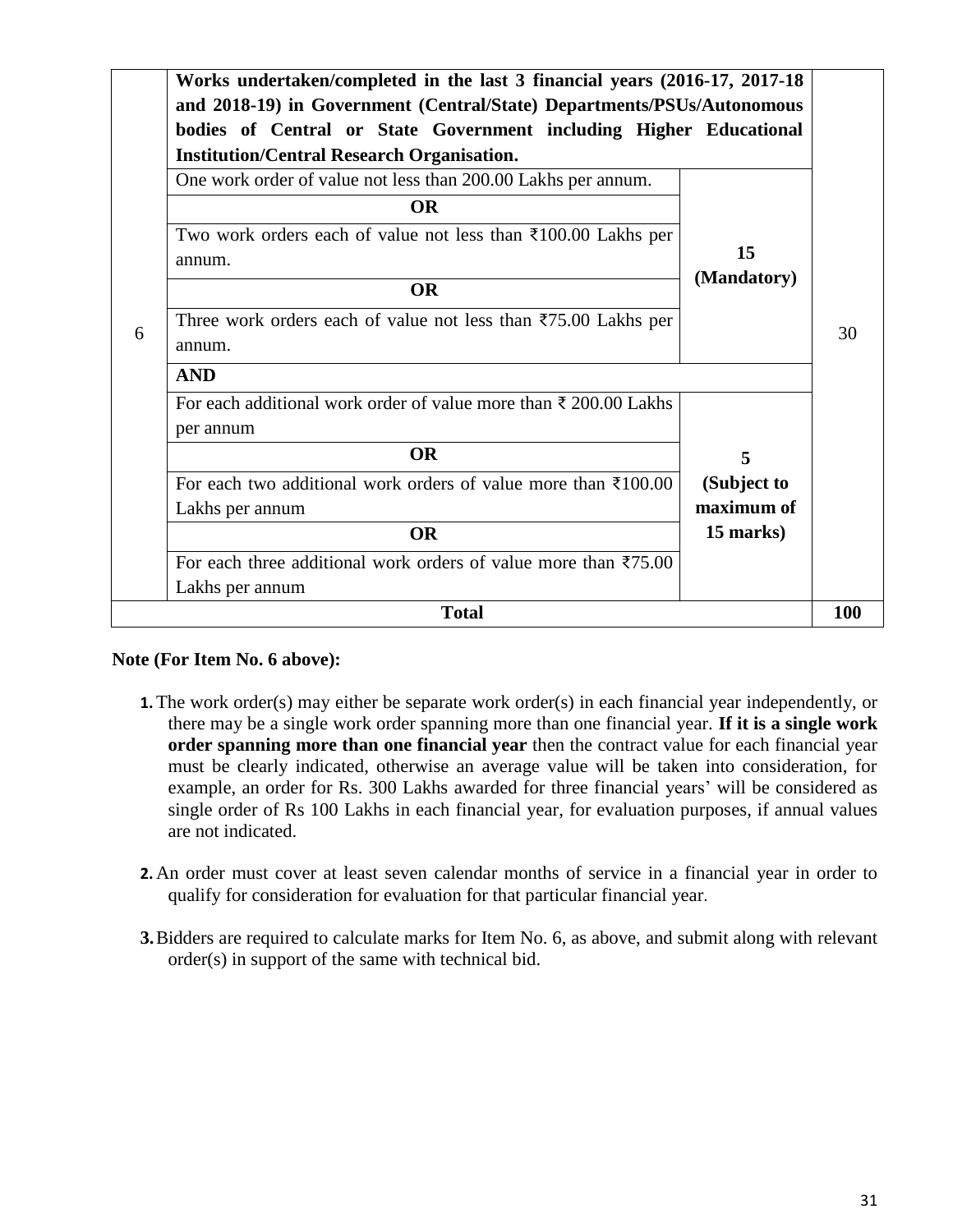### **B. The stage-wise evaluation process of Final Score is as under:**

| Stage-I   | Technical evaluation on 100 points as indicated above                                                                                                                      |
|-----------|----------------------------------------------------------------------------------------------------------------------------------------------------------------------------|
|           |                                                                                                                                                                            |
|           | The Top four Bidder secoring 65(Sixty-five) or more marks in the technical<br>evaluation will be invited for document verification & presentation before the<br>committee. |
| Stage-II  | Presentation will carry 20 marks.<br>1.<br>2. The marks secured in Technical evaluation shall be scaled down by a<br>factor of $0.5$ (let us presume it is A)              |
|           | Marks secured in presentation out of 20 (let us presume it is B) will be<br>3.<br>added in A.                                                                              |
|           | 4. Final weighted score (out of 70) = $X=A+B$ .                                                                                                                            |
|           | 'X' will be added to Financial Bid Score (FBS) of 30% to arrive at Final                                                                                                   |
|           | Score. The method of calculation of FBS is explained below in Section C.                                                                                                   |
|           |                                                                                                                                                                            |
| Stage-III | Based on final score, as above, ranking shall be prepared and in case there is a tie<br>in the marks, the tie breaking procedure (as given here under) shall be followed.  |

### **C. Evaluation of Price Bids (Calculation of Financial Bid Score):**

The service charge as quoted by the bidders will be compared. The bids will be awarded a financial bid score (FBS). The bidder with lowest service charge (L1 bid) will be awarded 100% FBS (considered as base value). Then the other bids will be awarded FBS inversely proportional to their bid value as under:

### **FBS (Financial Bid Score of a bidder) = 100 x Fm/F,**

*(Where Fm is the lowest percentage of Admin./Service charge quoted and F is the percentage of Admin./Service charge of bid under consideration)*. Thus the L1 bid will have greatest FBS and the H1 (highest bid) will have least FBS.

### **D. Tie-Breaking Clause:**

In case two or more bidders score equal marks in the Final score then the following criteria will be adopted for tie-breaking in the following order:

- **i. Annual value of turnover:** Bidder having larger turnover will be given preference.
- **ii. Value of similar works executed:** Bidder having larger value of similar works executed will be given preference.

### **E. Award of work:**

The work will be awarded to the bidder scoring highest Final marks as noted in Section B above. The second or subsequent bidder who agrees to work at the rates quoted by the bidder scoring highest may also be considered for award of the work.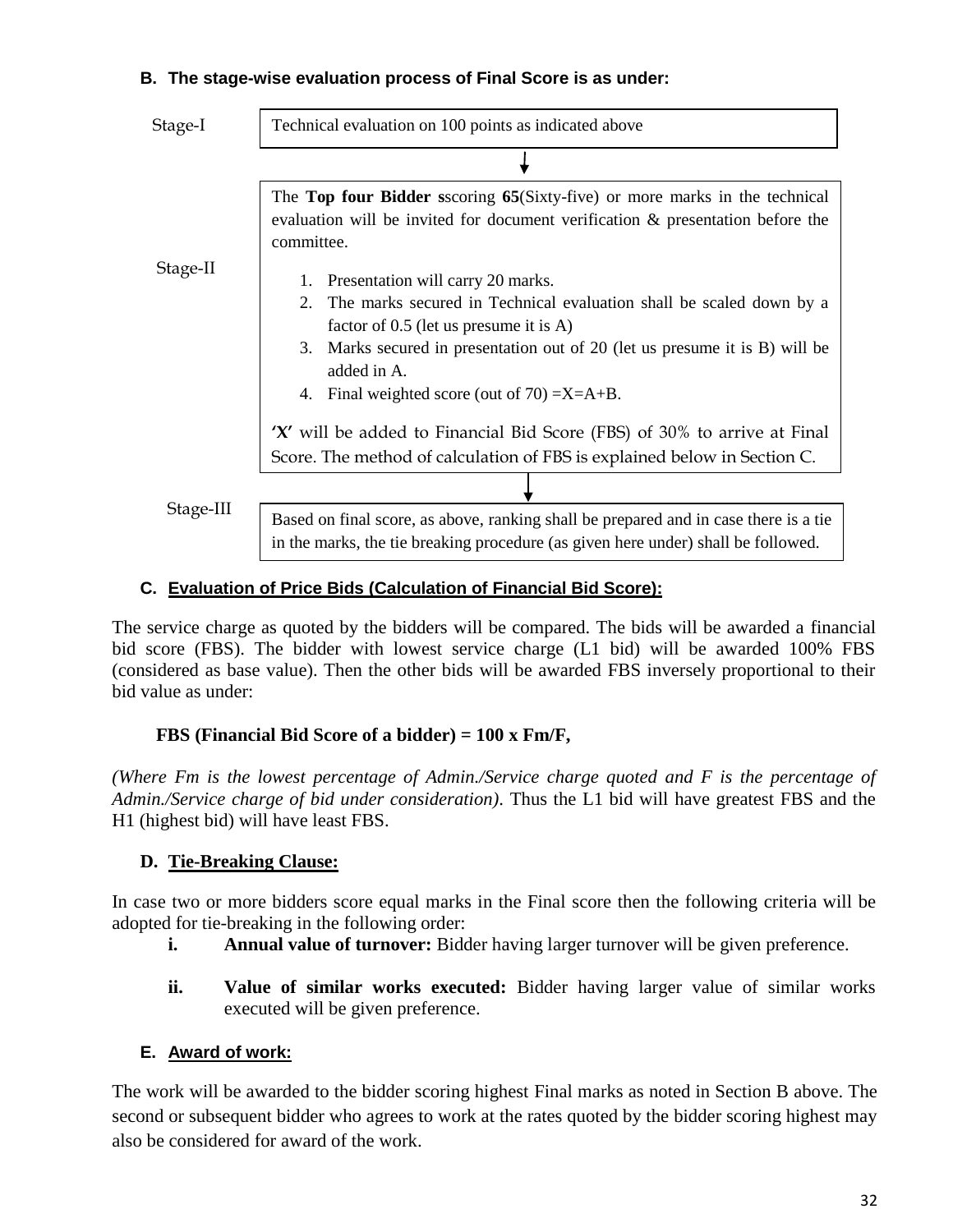### **SECTION XI**

### **GENERAL CONDITION OFCONTRACT**

### **1. Application**

These General Conditions shall apply to the extent that they are not superseded by provisions in other parts of the Contract.

### **2. Standards**

The Goods/ Services supplied under this Contract shall conform to the standards mentioned in the Technical Specifications, and, when no applicable standard is mentioned, to the authoritative standard appropriate to such standards as shall be the latest issued by the concerned Institution.

### **3. Use of Contract Documents and Information**

- **3.1**The Service Provider shall not, without the Institute's prior written consent, disclose the Contract, or any provision thereof, or any specification, plan, drawing, pattern, sample or information furnished by or on behalf of the Institute in connection there with, to any person other than a person employed by the Service Provider in performance of the Contract. Disclosure to any such employed person shall be made in confidence and shall extend only so far as may be necessary for purposes of such performance.
- **3.2** The Service Provider shall not, without the Institute's prior written consent, make use of any document or information except for purposes of performing the Contract.
- **3.3** Any document, other than the Contract itself, shall remain the property of the Institute and shall be returned (in all copies) to the Institute on completion of the Service Provider's performance under the Contract if so required by the Institute.

### **3.4 Patent Rights**

 The Service Provider shall indemnify the Institute against all third-party claims of infringement of patent, trademark or industrial design rights arising from use of the Goods or any part thereof.

### **4. Submission of the bids.**

- **4.1** All bids complete in all respect must be submitted online on or before the Bid Closing date and time as mentioned on Critical Data Sheet. Tenders received without earnest money etc. shall be rejected.
- **4.2** Tender documents are available on IIT (BHU) website: [www.iitbhu.ac.in/iitnotifications/purchase\\_enquiries/](http://www.iitbhu.ac.in/iitnotifications/purchase_enquiries/) and Central Public Procurement Portal (CPPP) [https://eprocure.gov.in/eprocure/app.](https://eprocure.gov.in/eprocure/app)
- **4.3** Interested bidders may submit their bid through Central Public Procurement Portal (CPPP) [https://eprocure.gov.in/eprocure/app.](https://eprocure.gov.in/eprocure/app)

### **5. Other Conditions for bid submission**

- 5.1 Any conditional bid shall not be considered and will be out rightly rejected in the very first instance.
- 5.2 The bidder shall quote the Technical and Financial bids as per the format enclosed for the same.
- 5.3 The earnest money will be forfeited if the bidder withdraws from the tender at any stage.
- 5.4 The bidder must include the list of Organisation where they have provided similar services at least in the last 3 years, along with name, phone and fax number of the contact person there, so that references for their services can be obtained, if required.

### **6. Other General Conditions**

- 6.1 IIT (BHU) being an Educational Institution, the Service Provider will not allow or permit his employees to participate in any trade union activities or agitation in the premises of the owner.
- 6.2 All personnel/employees/workmen employed by the Service Provider shall be, preferably, in the prescribed age group with good health and sound mind. The personnel/employees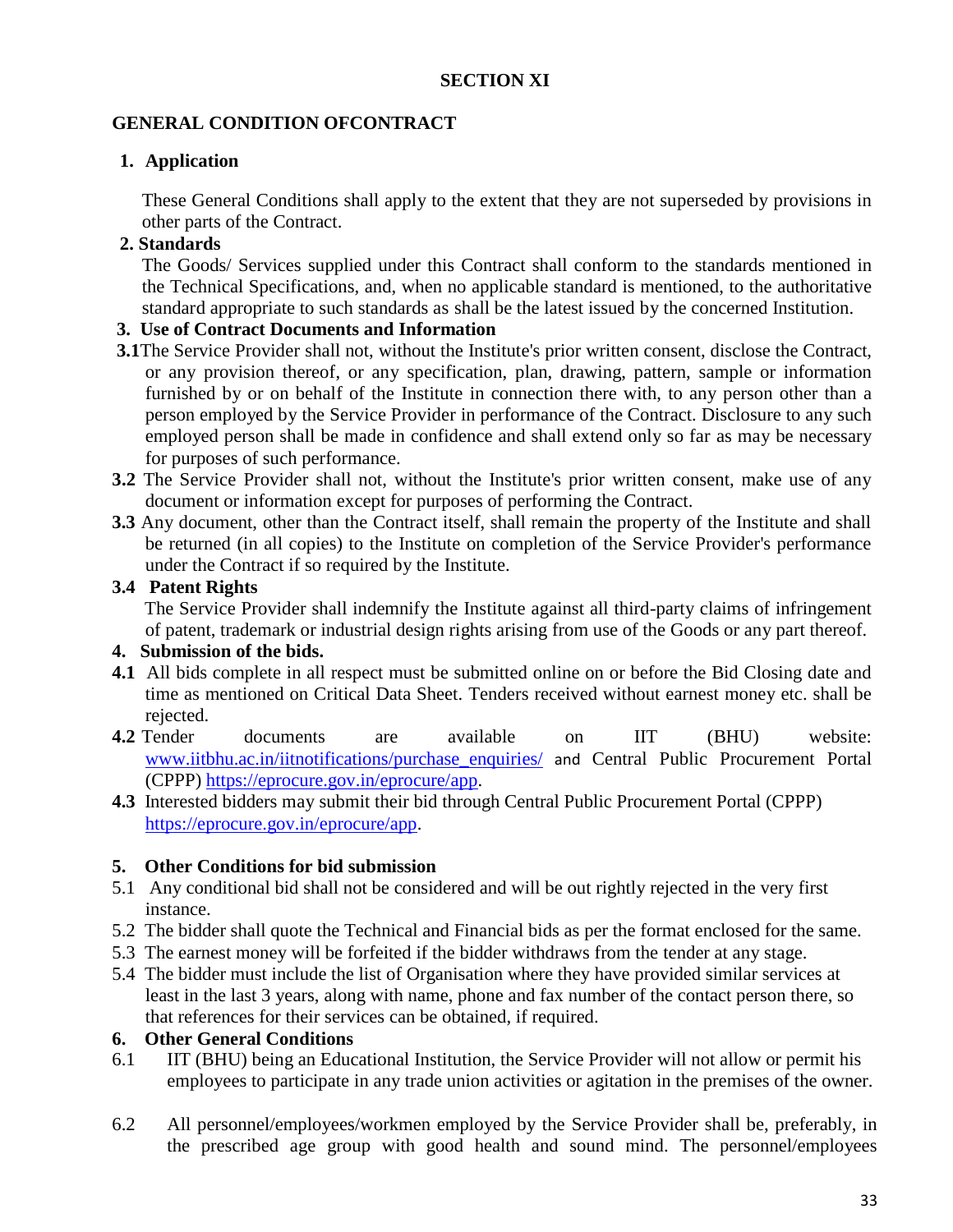workmen of the Service Provider shall be liable to security screening by the Security Staff deployed by IIT (BHU).

- 6.3 The Service Provider shall appoint fully qualified and competent workers as per the requirement at their own cost, to ensure that the services rendered by them are the best.
- 6.4 The employees employed by the Service Provider shall always be under the direct and exclusive control and supervision of the Service Provider and the Service Provider may transfer its employees /workmen and in accordance with their needs in consultation with the Institute. Adequate and necessary numbers of employees / workmen are deployed by the Service Provider for fulfilment of their contractual obligations under this agreement. It shall be the sole responsibility of the Service Provider to ensure that employees/workmen, deployed by him, fulfil the obligations undertaken by the Service Provider under this agreement and the Service Provider shall provide such employees/workmen at his own cost, with such equipment as may be considered necessary.
- 6.5 The successful bidder shall furnish the following documents in respect of the individual manpower who will be deployed before the commencement of work: a. List of Manpower short listed by Service Provider for deployment containing full details i.e.

date of birth, marital status, address etc.;

- b. Bio-data of the persons with passport size photograph
- c. Character certificate from a Gazetted officer of the Central / State Government.
- d. Police verification report
- e. Their deployment will be only after the clearance from the security unit of IIT BHU.
- 6.6 Any theft or damage caused due to negligence of the Service Provider shall be borne by the Service Provider. Appropriate amount of penalty after due consideration and hearing will be imposed by Director, IIT (BHU) or an officer nominated by him on his behalf, and the same will be deducted from the monthly bill of the Service Provider.
- 6.7 The services will be provided round the clock on all days of the year (24 x 7 x 365) with sufficient number of manpower required to run the operation. Leaves of the employees of the Service Provider should be strictly as per the statutory norms. Any unauthorized absence of man power from the work place would be subject to penalty to the Service Provider.
- 6.8 No Accommodation shall be provided by the Institute. The Service Provider shall have to make his own arrangement for the lodging and boarding for their workmen, if required.
- 6.9 IIT (BHU) will not be responsible for any injury, accident, disability, or loss of life to the Service Provider or to any of its personal that may take place while on duty. Any compensation or expenditure towards treatment of such injury, accident or loss of life shall be the sole responsibility of the Service Provider. The Service Provider has to make his own arrangements towards health insurance, accidental and disability coverage and domiciliary treatments of all personal engaged by them under their pay roll and submit a proof to this effect.
- 6.10 Compliance of policy regulation viz., payment of central government minimum wages act, employers liability act, contract labour (regulation & abolition) act, the workmen compensation act, industrial dispute act, maternity benefit act, employee state insurance act, provident fund act, miscellaneous provision act and labour license of state and central government, as on the date in existence or revised/changes in the future, will be whole sole responsibility of the Service Provider. In this regard the Service Provider at all-time should indemnify IIT (BHU) against all claims and will maintain necessary books, logs, register, verification, returns, receipts, computerized database etc., mandatory as per the law and as per the government rules and make its available for inspection/verification to the concerned government officer/labour enforcement officer/regional provident fund commissioner, as and when required. Failure to comply such instructions will lead to imposition of fine by State/Government machinery and summary termination of contract and/or such other action as the Government may deem fit. A copy of all such compliances, statements, payments made to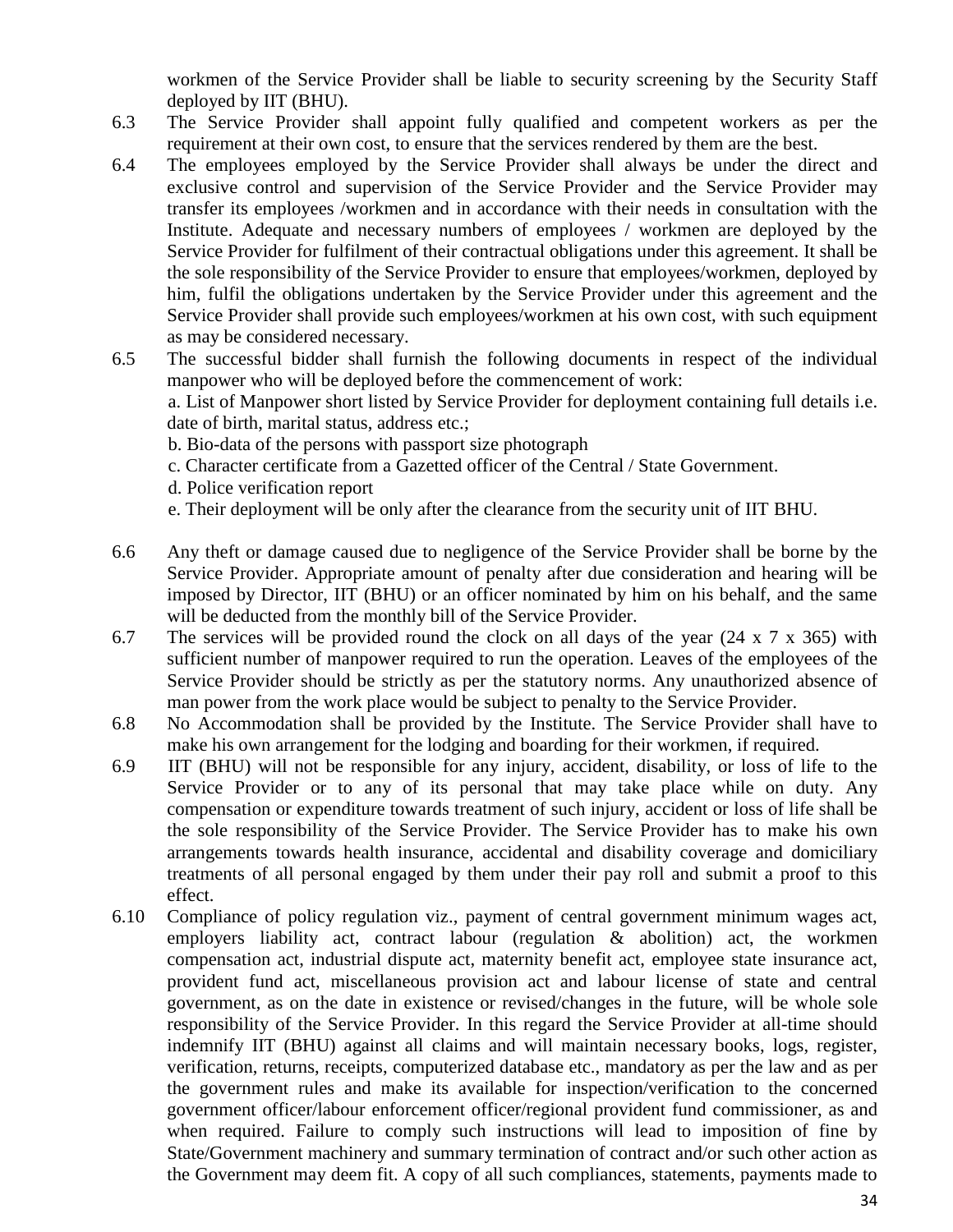the statutory authorities etc., including registration number shall be provided to the IIT (BHU) authority for verification and record.

- 6.11 The selected Firm/Agency shall be solely responsible for the redressal of grievances of the persons employed. IIT (BHU) shall in no way be responsible for settlement of such issue.
- 6.12 IIT (BHU) shall not be responsible for any damages, losses, financial or other injury claims to any person deployed by service providing agency in the course of their performing the functions/duties, or for payment towards any compensation.
- 6.13 The manpower deployed by the Service Provider for the contract job shall not be entitled for claim, pay, perks and other facilities which may be admissible to casual, ad-hoc regular / confirmed employees of IIT (BHU) during the currency or after expiry of the contract. In case of termination of the contract also, the persons deployed by the Service Provider shall not be entitled to or and will have any claim for absorption or relaxation for absorption in the regular / otherwise capacity in IIT (BHU). The Service Provider should communicate the above to all the manpower deployed in IIT (BHU) by the Service Provider.
- 6.14 The Tax Deduction at Source (T.D.S.) shall be deducted as per the provisions of the Tax Department, as amended from time to time and a certificate to this effect shall be provided to the Service Provider by IIT (BHU).
- 6.15 In case, the Service Provider fails to comply with any statutory / taxation liability under appropriate law, and as a result thereof IIT (BHU) is put to any loss / obligation, monetary or otherwise, IIT (BHU) will be entitled to get itself reimbursed out of the outstanding bills or the Performance Security Deposit of the agency, to the extent of the loss or obligation in monetary terms.
- 6.16 Except as otherwise provided elsewhere in the contract, if any dispute, difference, question or disagreement or matter whatsoever, shall, before or after completion or abandonment of work or during extended period, hereafter arises between the parties, as to the meaning, operation or effect of the contract or out of or relating to the contract or breach therefore, shall be referred to a Sole Arbitrator to be appointed by the Director of the Institute at the time of the dispute.
- 6.17 It is a term of the contract that the party invoking arbitration shall specify all disputes to be referred to arbitrator at the time of invocation of arbitration under the clause. It is a terms of the contract that cost of an arbitration shall be borne by the parties them self. The venue of arbitration, if any, shall be at Varanasi. Subject as aforesaid the provision of the Arbitration and Conciliation Act 1996 and any statutory modification or re-enactment thereof rules made there under and for the time being in force shall apply to the arbitration proceedings under this clause.
- 6.18 The IIT(BHU) reserves the right to terminate the contract without assigning any reason by giving a notice of one month. The Service Provider will also have to serve a notice of equal period, if he wishes to terminate the contract.

### **7. Terms of Payment:**

The Service provider will **first pay the wages of the month to its workers by 1st week of next month and thereafter submit the monthly bill to the Institute, in duplicate along with necessary verifications/documents in support of attendance, payments made, statutory deductions as per Govt. of India rules and service charges, for reimbursement of the same.** The reimbursement will be made by the Institute after all deductions such as T.D.S., EPF, etc. as per rules, modified from time to time, as per approved rate (award of contract/work order) on monthly basis by IIT (BHU) for the services provided, on receipt of bill after invoice entry and certification that the satisfactory services have been rendered during the month.

Attendance sheet, with signature/attendance status of persons deployed and verified (by the identified person of the Institute) shall be enclosed with the bill. A copy of challan for proof of EPF and ESI deposited and any other payments thereto contractual and statutory obligation,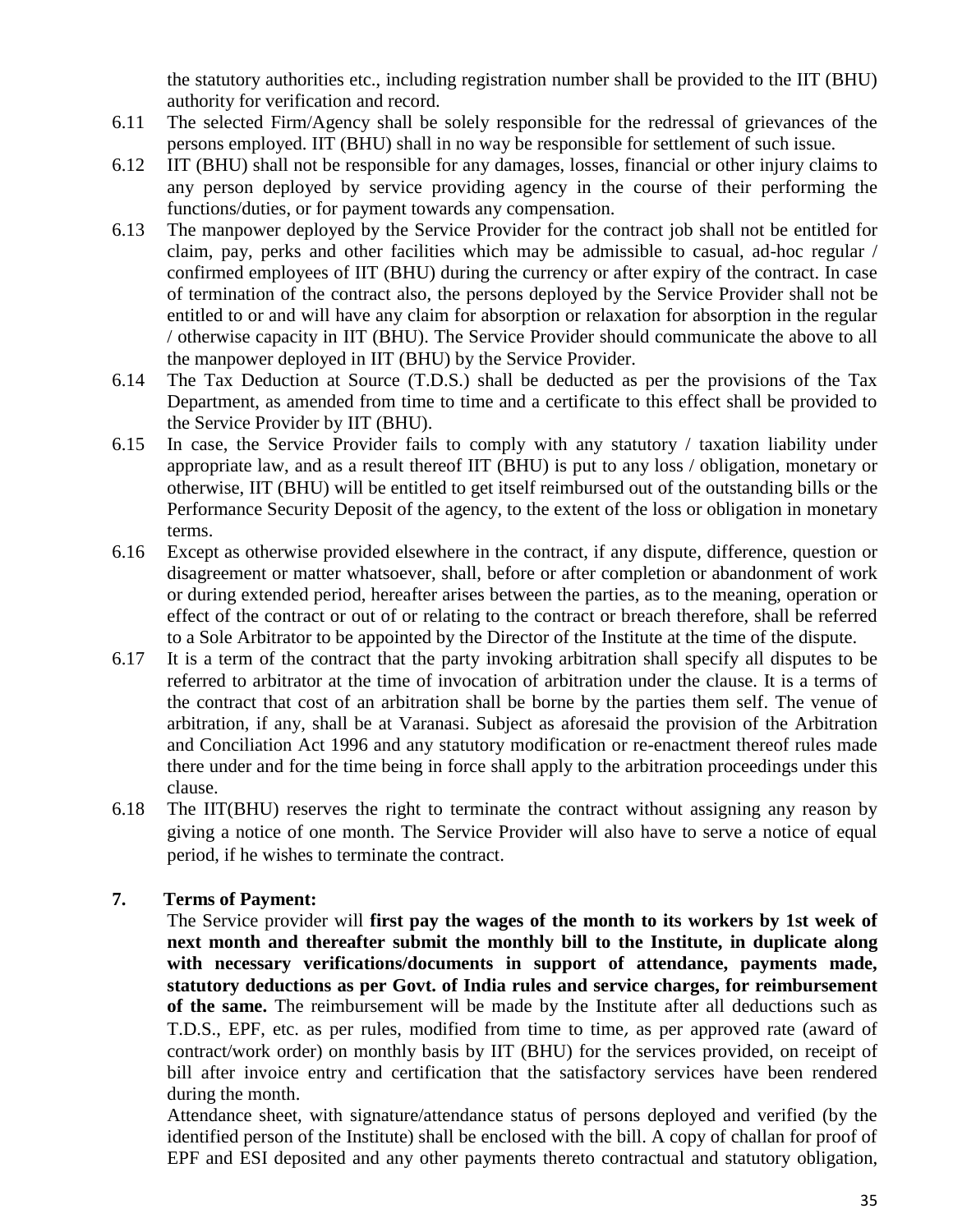made in respect of such engaged employees deputed for this service/work, must be enclosed by the Company/Firm/Agency, with the monthly bills. A certificate that previous month payments of the employees under the contract and payment to the supplier/general order vendors, if any, has been made and cleared in all respect shall be enclosed, along with the list/details of such disbursement.

Monthly payment will be made preferably within 15 days of submission of bills, in favour of the Company/Firm/Agency (in the name of the firm/agency, as per award of contract and agreement) after making necessary deductions (Income Tax/TDS, surcharge, other statutory taxes, losses, penalty etc.).Taxes (if applicable, as per rules) shall be paid on submission of documentary proof.

**IIT (BHU) reserves the right to inspect any or all the payment related documents including statuary payments made by the Company/Firm/Agency in this regard at any point of time during the contract and the Company/Firm/Agency shall assist the authority of the Institute whenever inspection of records is done by the Institute's Authority.** Any misbehaviour/non cooperation by the officials of the Company/Firm/Agency in this regard shall attract appropriate action including imposition of financial penalty by the Institute on the Company/Firm/Agency.

- **8. Legal**
- **8.1** Compliance of policy regulation viz., payment of central government minimum wages act, employer's liability act, contract labour (regulation & abolition) act, the workmen compensation act, industrial dispute act, maternity benefit act, employee state insurance act, provident fund act, miscellaneous provision act and labour license of state and central government, as on the date in existence or revised/changes in the future, will be whole sole responsibility of the Service Provider. In this regard the Service Provider at all-time should indemnify IIT (BHU) against all claims and will maintain necessary books, logs, register, verification, returns, receipts, computerized database etc., mandatory as per the law and as per the government rules and make its available for inspection/verification to the concerned government officer/labour enforcement officer/regional provident fund commissioner, as and when required. Failure to comply such instructions will lead to imposition of fine by State/Government machinery and summary termination of contract and/or such other action as the Government may deem fit. A copy of all such compliances, statements, payments made to the statutory authorities etc., including registration number shall be provided to the IIT (BHU) authority for verification and record.
- **8.2** For all intents and purposes, the bidder shall be the "Employer" within the meaning of different Labour Legislations in respect of manpower so employed and deployed at IIT (BHU).
- **8.3** The manpower deployed by the Service Provider for the contract job shall not be entitled for claim, pay, perks and other facilities which may be admissible to casual, ad-hoc regular / confirmed employees of IIT (BHU) during the currency or after expiry of the contract. In case of termination of the contract also, the persons deployed by the Service Provider shall not be entitled to or and will have any claim for absorption or relaxation for absorption in the regular / otherwise capacity in IIT (BHU). The Service Provider should communicate the above to all the manpower deployed in IIT (BHU) by the Service Provider.
- **8.4** The selected agency shall also be liable for depositing all taxes, levies, Cess etc. on account of service rendered by it to IIT (BHU) to concerned tax collection authorities from time to time as per extant rules and regulations.
- **8.5** The selected agency shall maintain all statutory registers under the applicable Law. The agency shall produce the same on demand to the concerned authority of IIT (BHU) or any other authority under Law.
- **8.6** In case, the Service Provider fails to comply with any statutory / taxation liability under appropriate law, and as a result thereof IIT (BHU) is put to any loss / obligation, monetary or otherwise, IIT (BHU) will be entitled to get itself reimbursed out of the outstanding bills or the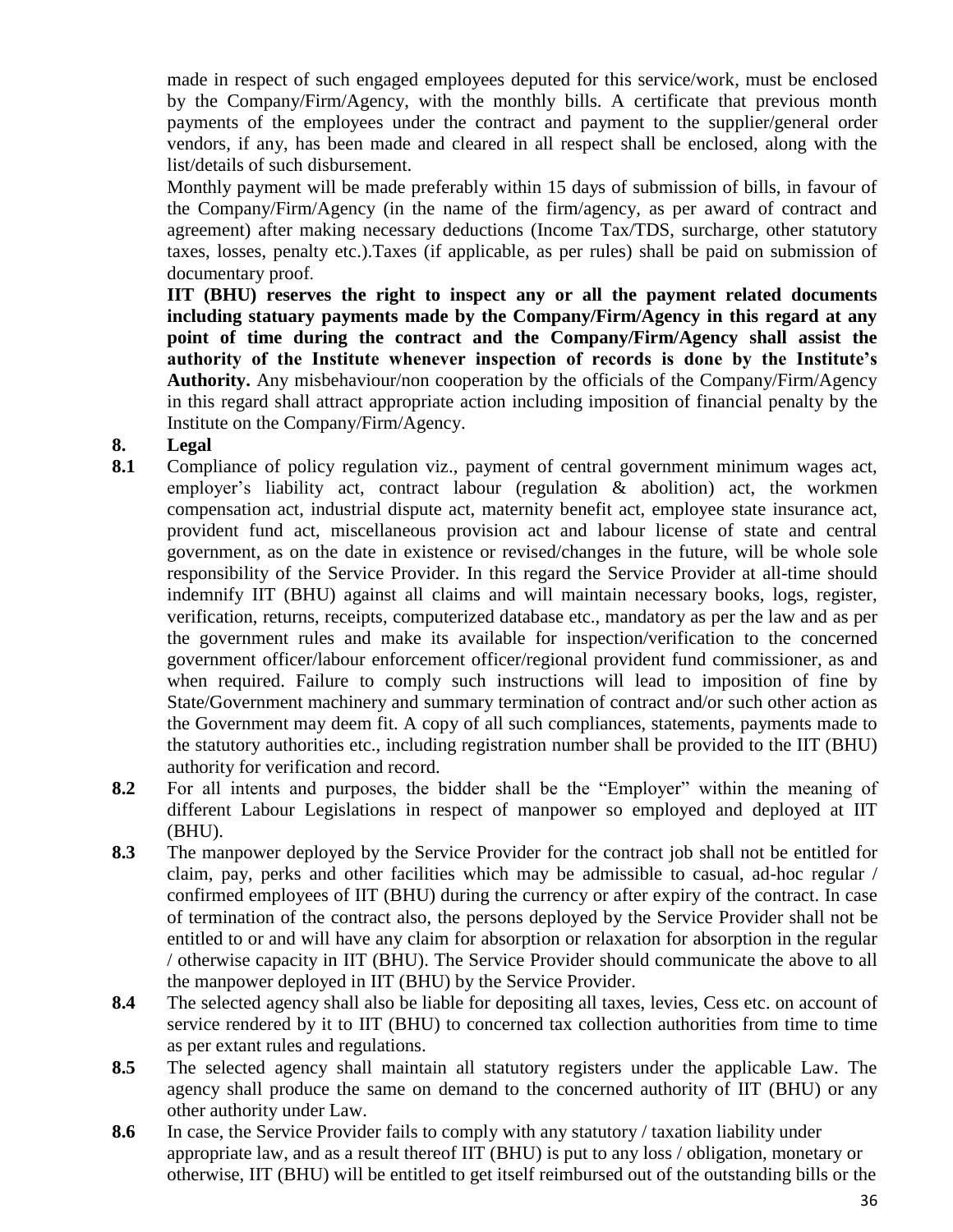Performance Security Deposit of the agency, to the extent of the loss or obligation in monetary terms.

- **8.7** The selected agency will indemnify IIT (BHU) from all legal, FINANCIAL, statutory, taxation, and associated other liabilities.
- **8.8** To resolve any dispute/legal issue matter will be referred to the Director, IIT (BHU) or a person nominated by him. If any dispute/legal issues are not settled through arbitration, then legal jurisdiction would be Varanasi only.
- **8.9** Except as otherwise provided elsewhere in the contract, if any dispute, difference, question or disagreement or matter whatsoever, shall, before or after completion or abandonment of worker during extended period, hereafter arises between the parties, as to the meaning, operation or effect of the contract or out of or relating to the contract or breach therefore, shall be referred to a Sole Arbitrator to be appointed by the Director of the Institute at the time of the dispute. Under the provisions of the Arbitration and Conciliation Act 1996 and any statutory modification or re-enactment thereof rules made there under and for the time being in force shall apply to the arbitration proceedings under this clause.

### **9. Contract Amendments**

No variation in or modification of the terms of the Contract shall be made except by written amendment signed by the parties.

### **10. Subcontracts**

The Service Provider shall notify the Institute in writing of all subcontracts awarded under this Contract if not already specified in the bid. Such notification, in his original bid or later, shall not relieve the Service Provider from any liability or obligation under the Contract.

### **11. Delays in the Service Provider's Performance**

 If at any time during performance of the Contract, the Service Provider or its sub-Service Provider(s) should encounter conditions impeding timely delivery of the Goods and performance of Services, the Service Provider shall promptly notify the Institute in writing of the fact of the delay, it's likely duration and its cause(s). As soon as practicable after receipt of the Service Provider's notice, the Institute shall evaluate the situation and may, at its discretion, extend the Service Provider's time for performance with or without penalty, in which case the extension shall be ratified by the parties by amendment of the Contract.

### **12. Damages and Losses**

Upon end of contract / termination thereof, the Service Provider is liable to return materials, if any, to IIT (BHU) in good working condition barring normal wear and tear. For shortage/misplacement/theft, replacement cost of the items will be recovered from the final bill or security deposit of the Service Provider as the case may be.

### **13. Complaints**

The Service Provider shall attend to all the complaints and address as early as possible to the satisfaction of IIT (BHU).

### **14. Force Majeure**

In the event of either party being rendered unable by Force Majeure to perform any obligation required to be performed by them under this agreement, the relative obligation of the affected party by such force majeure shall be suspended for the period during which such cause lasts. The term "force majeure" as employed herein shall mean, acts of god, war revolt, riots, fire, flood and act and regulations of the Government of India or any of its authorized agencies.

Upon the occurrence of such cause and upon its termination the party alleging that it has been rendered unable as aforesaid thereby shall notify the other party in writing within 7(seven)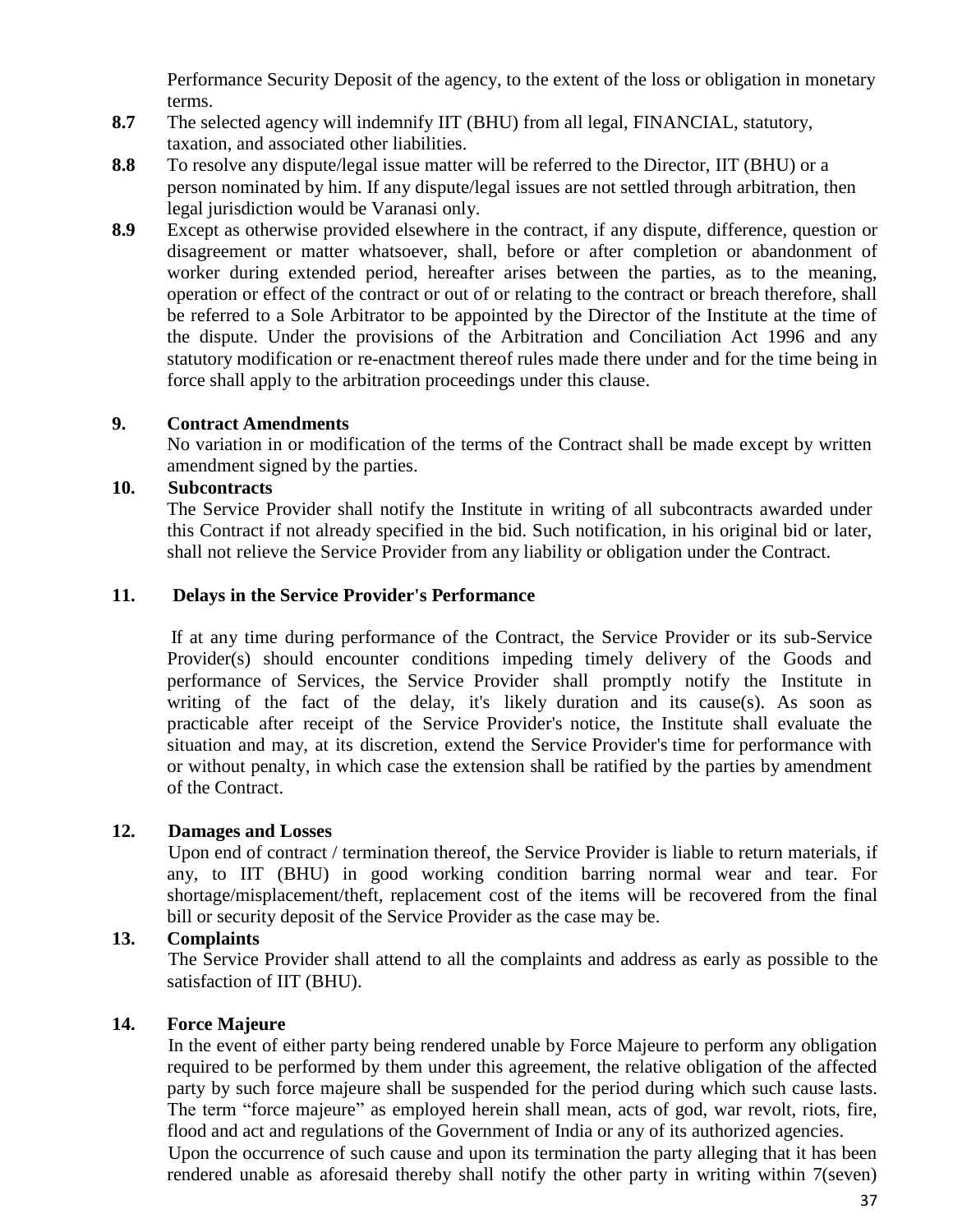days of the alleged beginning and ending therefore giving full particulars and satisfactory proof.

Time for performance or relative obligation suspended by the Force Majeure shall be extended by the period for which cause lasts or condoned by the Institute without any penalty. If the work is suspended by force majeure conditions lasting for more than 1 (one) month, the Institute shall have the option to authorize the contract in whole or part therefore at its own discretion. Any situation of force majeure shall not be payable by the Institute under any circumstances. For the period of force majeure, no amount shall be payable to the Service Provider.

### **15. Penalty**

If the Service Provider fails to perform the Services within the period(s) specified in the Contract, the Institute shall, without prejudice to its other remedies under the Contract, deduct from the Contract Price, as penalty, a sum equivalent to 1% per week and the maximum deduction is 10% of the contract price of the delivered price of the delayed Goods or unperformed Services for each week or part thereof of delay until actual delivery or performance. Once the maximum is reached, the Institute may consider termination of the Contract.

Further, the Institute reserves the right to impose financial penalty to be deducted from the monthly bill for habitual short attendance of man power, non-maintenance of cleanliness and for violation of any other condition which may lead to non performance of contractual obligations.

Unforeseen and weird circumstances will be dealt separately and quantum of penalty will be decided by the Institute. The decision of the Director, IIT (BHU) will be final and binding in this regard.

### **16. Termination of Contract**

- 16.1 If the services of the Service Provider are not found satisfactory they will be issued a written notice for improvement by the IIT (BHU) authority. If satisfactory improvement is not found (within 2 weeks)after this notice, a final one months" notice will be issued to the Service Provider by the IIT (BHU) for terminating the contract without prejudice to any rights or privileges to either party, prior to such termination. During the period of notice both parties shall continue to discharge their duties and obligation.
- 16.2 IIT (BHU) reserves the right to terminate the contract by giving a one months" notice to the agency without assigning any reason there for.
- 16.3 The Institute in any situation will not be under any obligation to pay compensation or make the payment for the services not rendered.
- 16.4 In case of breach of any terms and condition of the contract, the Performance Security Deposit of the Service Provider will be liable to be forfeited, beside immediate termination of contract or other lawful action that may be taken against the Service Provider.
- 16.5 If the Service Provider, in the judgment of the IIT (BHU) has engaged in corrupt or fraudulent practices in competing for or in executing the Contract, the IIT (BHU) may, without prejudice to any other remedy for breach of contract, by written notice of default sent to the Service Provider, terminate the Contract in whole or part.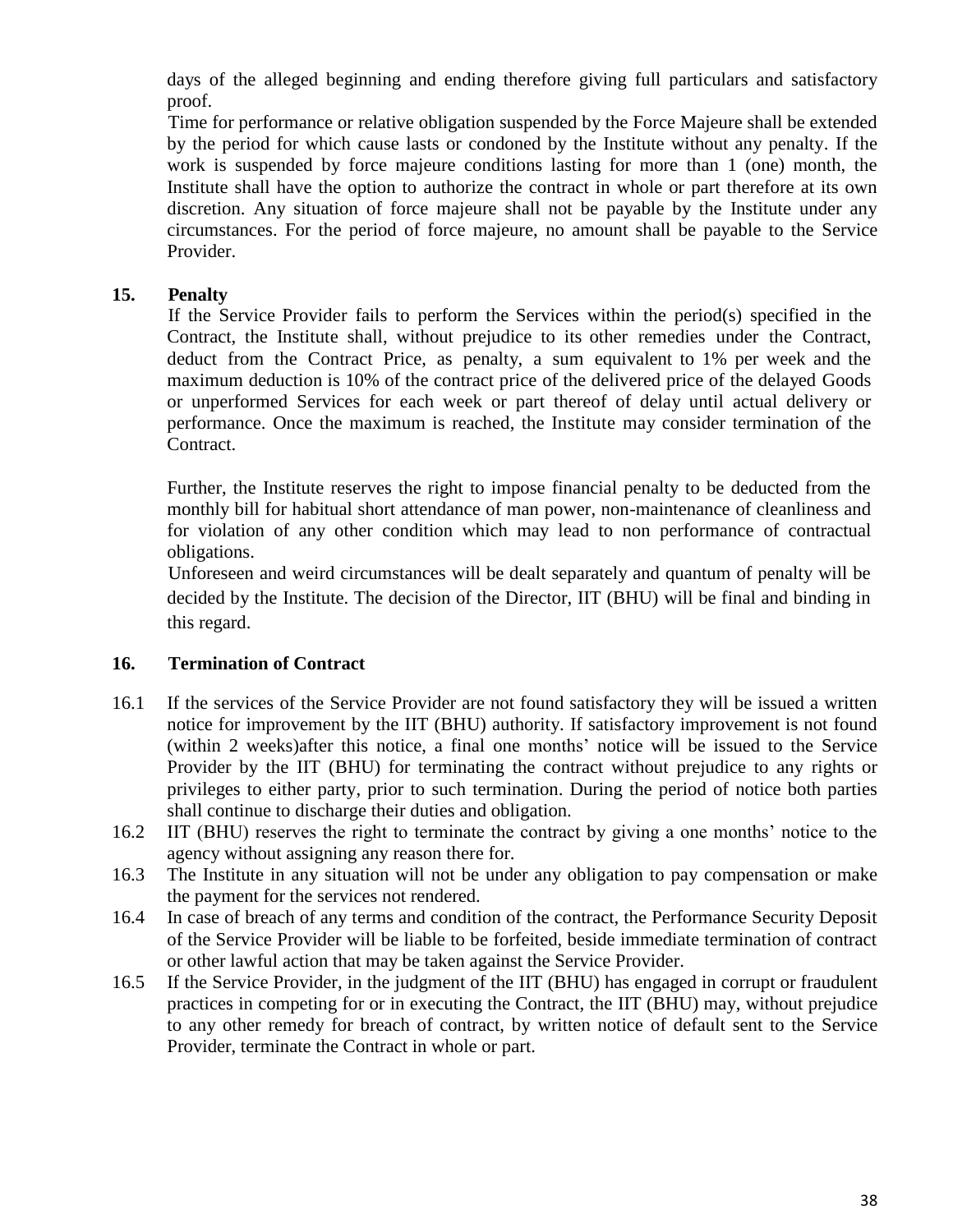### **SECTION XII**

### **Service Level Agreement**

This agreement is made at Varanasi on …………………… between the **Indian Institute of Technology (Banaras Hindu University), Varanasi** hereinafter to be called the **First Party**  through its Director or his representative and M/s ………………. hereinafter to be called the **Second Party**.

Whereas the **First Party** is on the lookout for a suitable party for supply of security personals to the Institute

Whereas **M/s ……………….** hereinafter to be called the **Second Party** on the other part has quoted the rates, agreeable to the First Party, to carry out the work to the satisfaction of the First Party.

Both the parties herby agree on the terms and conditions set out hereinafter before the witnesses as set forth herein.

### **1. PERIOD OF CONTRACT:**

The contract will be for a period of 1 (one) year initially with a trial period of 3 (three) months. If the services during the trial period are satisfactory, the contract will be renewed for the remaining period of 9 (Nine) months. In case the services during the trial period are not satisfactory, the contract will be terminated with two weeks" notice. The IIT(BHU) may renew/extend the contract to such further period(s), as it may deem proper and in any case not exceeding 3 (three) years from the date of commencement of work, having regard to the quality and manner of the Service Provider"s performance. However, it shall be with consent/written request by the Service Provider in this regard.

However, first party reserves its right to terminate the agreement by giving one month advance notice at any time during currency of the contract if the service of the agency is not satisfactory in the opinion of first party or its representative.

### **OBLIGATIONS OF THE SECOND PARTY:**

- i. The Second Party shall arrange to maintain supply of manpower in IIT (BHU) premises **(as per Section VI of the Tender Document)** on continuous basis.
- ii. The Second Party shall provide the necessary manpower and machinery/tools for carrying out the work.
- iii. The Second Party shall maintain the list of all persons engaged by it and direct to work together with a copy of their latest photograph, as per requirement of the First Party at the premises decided by the First Party.
- iv. The Second Party shall issue identity badge, dress materials, equipments and other necessary articles needed for the entrusted work to all their persons as per the Contract Labour Regulation Act-1970 as amended from time to time and any other law of the land.
- v. Only such of the persons of the Second Party as are previously authorized will be allowed entry at the premises of the First Party on production of identity badge.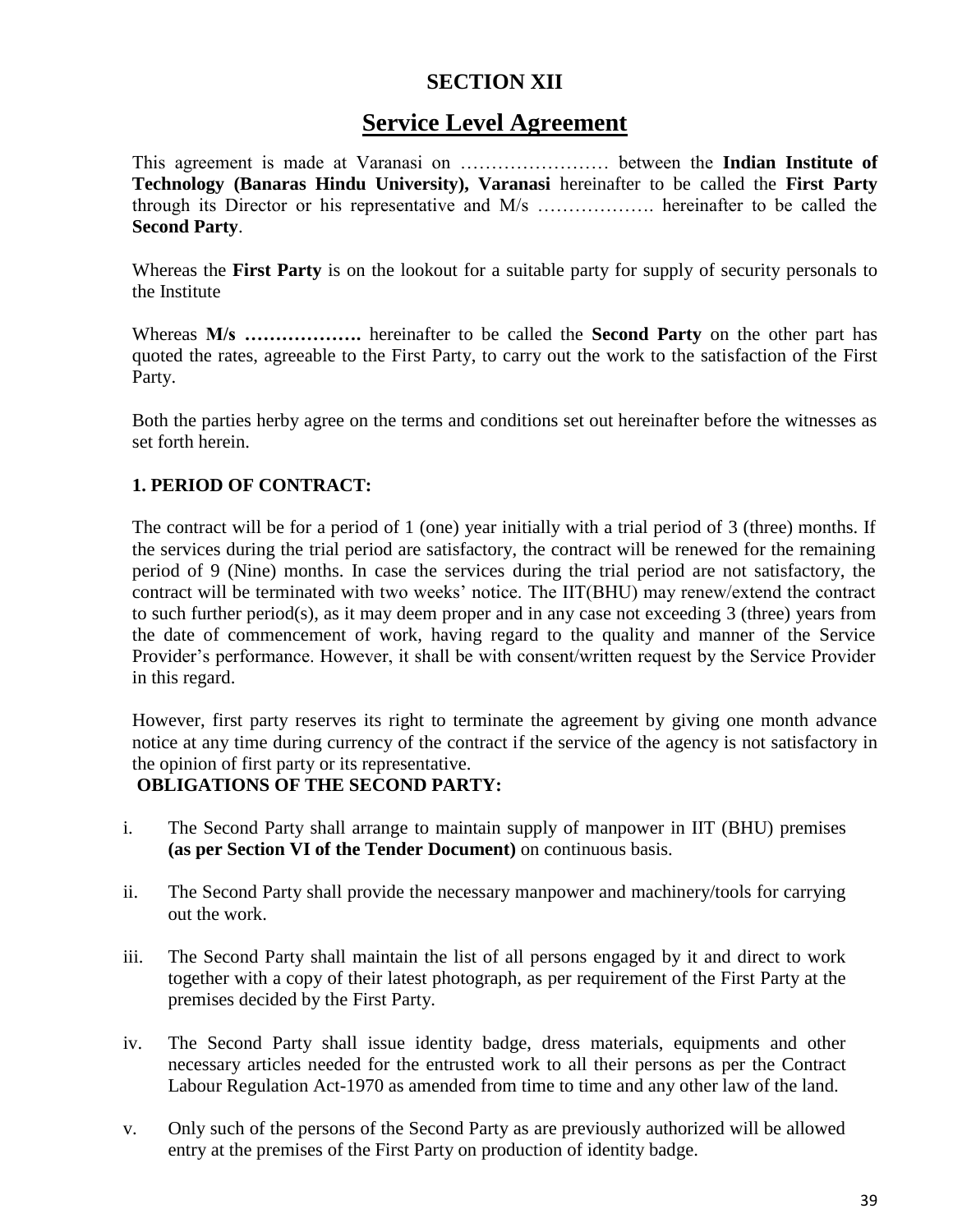- vi. The Second Party shall withdraw forthwith the person/persons either suo-motu or as desired by the First Party, if he/they, is/are found no longer desirable to work on the premises of the First Party.
- vii. In case of requirements of additional manpower, Machines/Tools, the Second Party will provide the required additional manpower, Machines/Tools to the First Party within a fortnight of submission of requirement.
- viii. The persons deployed for work should not be involved in any police case. Police verification certificate for the persons deployed for work has to be submitted by the Service Provider. A verification report in respect of all the personnel of Service Provider from the concerned police station of concerned residential areas should be submitted and also list of employees with bio-data of each employee posted to the Institute along with photo and thumb impression should be handed over to the designated officer of IIT (BHU). Any changes should be informed immediately.
- ix. The Second Party shall maintain all records and registers concerning attendance and wages of persons engaged by him as required by the various labour legislations in force from time to time and also ensure that they complies with their requirements in this regard.
- x. The Second Party shall carry out supervision/overseeing of persons deployed in the First Party premises. The First Party will have the right and discretion to ensure that work is carried out as per the contract and complete satisfaction of the First Party.
- xi. The Second Party will ensure that these workers remain confined only to the assigned jobs and they should not involve or interfere in any other activities of the First Party.
- xii. The Second Party will ensure that persons deployed by the Second Party, who have to perform the work, shall not join any union or interfere with internal working of the establishments of the First Party.
- xiii. The Second Party will depute one person from its own establishment to look into day-today issue if any. The said deputed person will report to the designated officer of the First Party for further confirmation. Further, such deputed person will be available as and when required for any verification.
- xiv. The duty hours of the persons deployed shall be as desired by the First Party.
- xv. The workers will be allowed for working rest of one day on as per the provisions of the Contract Labour (Regulation & Abolition) Act-1970.
- xvi. The personnel deployed by the Second party at the premises of the First Party shall not have claim to become employees of the First Party and there will be no Employee and Employer relationship between the personnel engaged by the Second Party for deployment at the First Party.

### **3. PAYMENT OF WAGES**

(i). The payment of wages (as per DGR norms) to the workers engaged by the Second Party for the assigned work shall be the sole responsibility of the Second Party in consideration of the work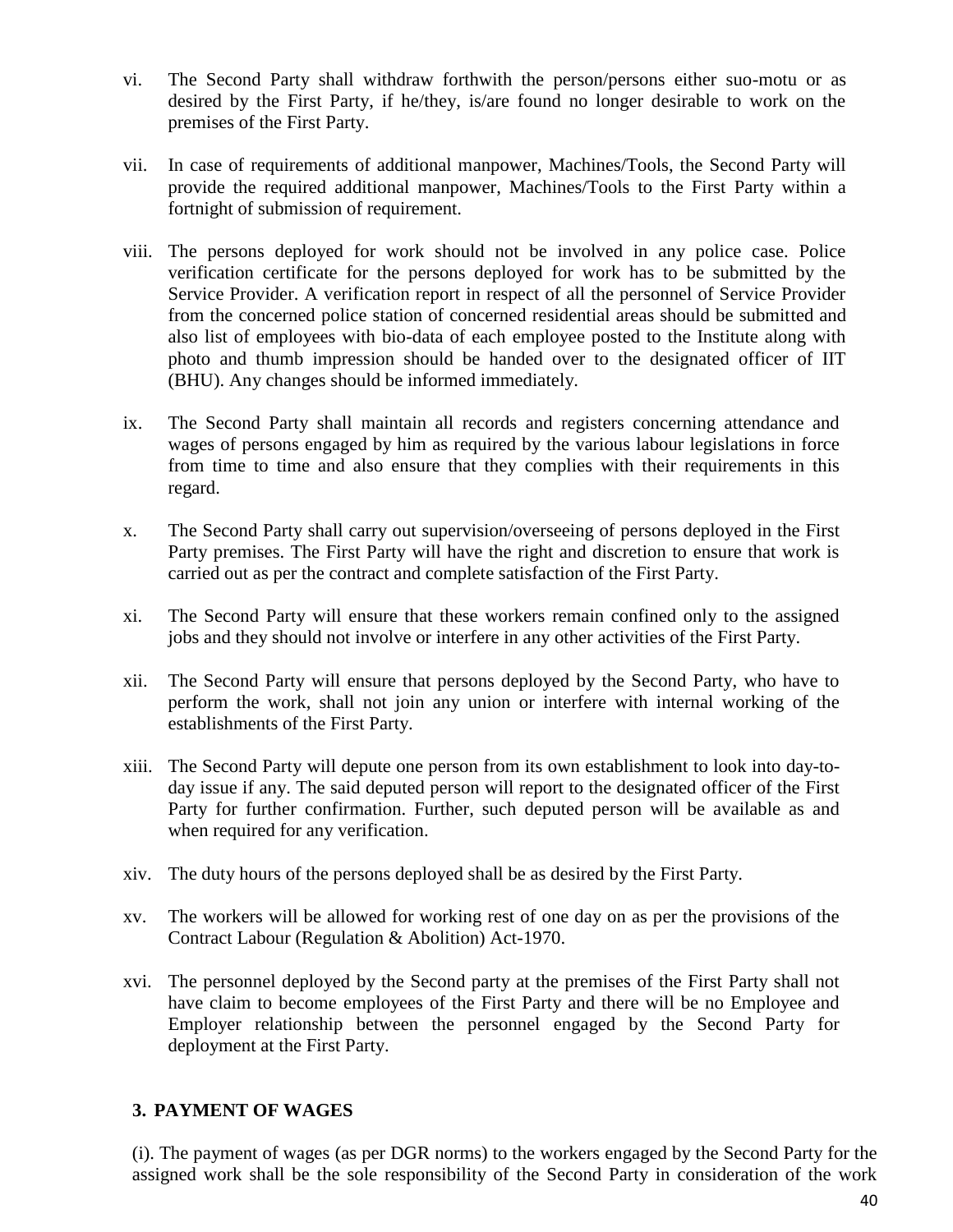performed as per the agreement. The First Party shall pay to the Second Party for unskilled and skilled workers as per the orders of the Ministry of Labour, Government of India revised from time to time.

(ii). The payment of wages/allowances/ remuneration and other benefits admissible (as per DGR norms) to persons employed by the Second Party for the job shall be the sole responsibility of the Second Party as their employer under law. The minimum wages payable to the workers deployed by the firm will be as per wages revised from time to time by DGR notification / the Ministry of Labour, Government of India.

(iii). The Second Party shall be responsible for the compliance with regard to minimum wages, ESI, PF, Workmen Compensation Act etc. and for payment for any liability (ies) under such acts, and any other law of the land.

(iv). **The Second party shall first pay the wages (as per DGR norms) of the month to its workers by 1st week of next month and thereafter submit the monthly bill to the Institute, in duplicate along with necessary verifications/documents in support of attendance, payments made, statutory deductions as per Govt. of India rules and service charges, for reimbursement of the same.** The payment of the same will be made by the First Party after all deductions such as T.D.S., EPF, etc. as per rules, modified from time to time.

(v). Workers engaged will be paid wages as per "Minimum Wages Act 1948" applicable to the Central Government establishments. These rates may be revised subject to approval of the First Party. The Second Party shall be responsible for submission of revised rates from time to time as communicated by competent authority. On revision of minimum wages by the Govt. of India, the Second Party shall be responsible for seeking approval of the revised rates from the First Party alongwith the copy of the order of competent authority for such revision. Any liability arising on account of delay in the same will lie on the Second Party.

(vi).The First party shall pay Service Charges to the Second Party ......% of the total consolidated wages at the time of payment of bill after ensuring necessary statutory deductions.

### **4. COMPLIANCE OF LAWS OF LAND:**

(i) The Second Party shall be solely responsible for timely compliance of the various Labour and industrial laws, such as, wages, allowances, compensations, EPF, Bonus, Gratuity, ESI etc. relating to the personnel deployed by it at premises of the First Party .For any accident caused to the persons deployed, the FIRST PARTY shall not be liable to bear any expense in this regard. The SECOND PARTY shall make payment of wages to workers engaged by it by the stipulated date irrespective of any delay in settlement of its bill by the FIRST PARTY for whatever reason. The SECOND PARTY shall also be responsible for the insurance of its personnel. The SECOND PARTY shall specifically ensure compliance of various Laws / Acts in force, including but not limited to with the following and their re-enactments / amendments / modifications:-

- (a) The Payment of Wages Act 1936
- (b) The Employees Provident Fund Act, 1952
- (c) The Contract Labour (Regulation) Act, 1970
- (d) The Payment of Bonus Act, 1965
- (e) The Payment of Gratuity Act, 1972
- (f) The Employees State Insurance Act, 1948
- (g) The Employment of Children Act, 1938
- (h) The Motor Vehicle Act, 1988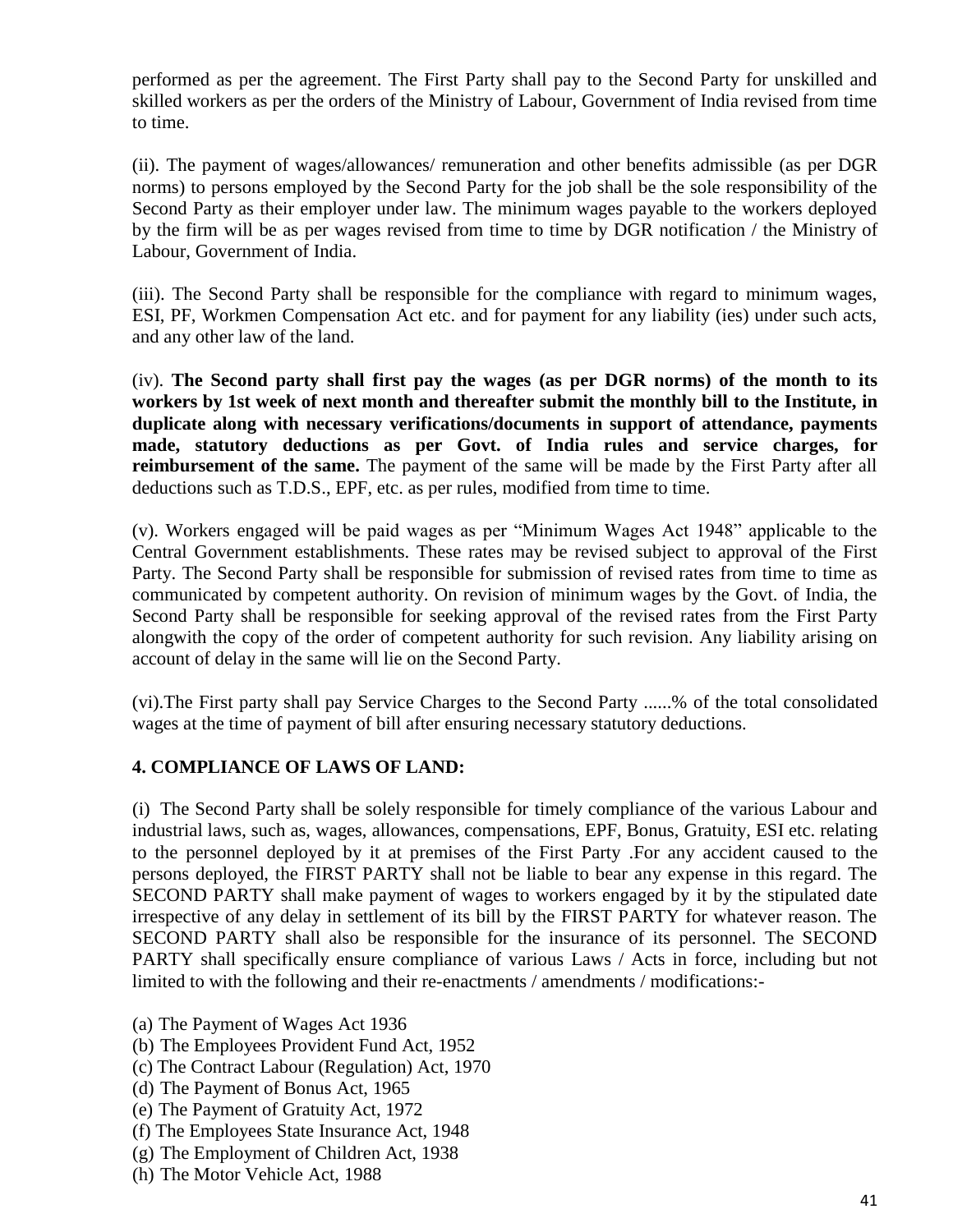- (i) Minimum Wages Act, 1948
- (j) The Industrial Disputes Act 1947
- (k) The Industrial Employment (Standing Orders) Act 1946
- (l) Pollution Control and Environment Protection Laws in force from time to time

(ii). The Second Party shall obtain a license from the Labour Department of the Govt. of India of the region under the Contract Labour (Regulation & Abolition) Act-1970 and shall also have a separate ESI, EPF, Code number and shall be responsible to cover all their employees under ESI and EPF Acts. EPF and ESI will be paid by the First Party alongwith the first month bill and subsequently the same will be paid on monthly basis alongwith the bill only if deposit challan along with Electronic Challan Cum Receipt (ECR) issued by the Employees Provident Fund Organisation (EPFO) of the previous month is enclosed along with the bill. Any liability arising on account of the delay in same will lie solely on the Second Party.

(iii). The Second Party shall be legally liable and responsible for any contravention of any legal requirement and consequent liability with regard to persons deployed by him in connection with the work assigned to him by the First Party.

(iv). In the event of the contract not being performed or carried out to the satisfaction of the First Party, the First Party will be at liberty to terminate this agreement without any notice and/or compensation in lieu thereof.

### **5. PERFORMANCE SECURITY:**

The Second Party will have to deposit a security **of Rs. 30,00,000 (Rupees Thirty Lakhs only) or 25 % of the proposed gross annual value of the bid, whichever is higher** in the form of F.D.R./Bank Guarantee in favour of "Registrar, IIT (BHU)", Varanasi. The performance security shall be released only after 90 days of completion of the contract or otherwise and if there is no recoverable from the Second Party. The amount shall be interest free in the form of security deposit for due and complete performance of the terms & conditions of this license. The said performance bank guarantee shall be valid for the period of license under the agreement. This security money will be refunded after three month of expiry of contract or its termination. The First Party shall be entitled to adjust any claim/ penalty/ due amount from the said security deposit.

### **6. MISCELLANEOUS:**

(i). In case any damage is caused to the property or products of the First Party by the persons engaged by the Second Party under this contract or if any instance of theft takes place owing to the involvement of the persons or otherwise, the Second Party shall reimburse the cost of such damage to the First Party suitably.

(ii). The Second Party shall obtain proper license as required under the law and will be responsible for any violation of rules and regulations governing the same. Soon after, the job is completed; the Second Party shall take all the persons deployed by him from the premises of the First Party.

**7.** The Second Party shall be bound to provide full support and help in extinguishing any fire that breaks out anywhere. In case, if it is due to mishandling or any other reasons by any person deployed by Second Party, the full damage will be recovered from the Second Party.

**8.** All correspondence pertaining to this contract shall be addressed to the authorized representative of the First Party**.**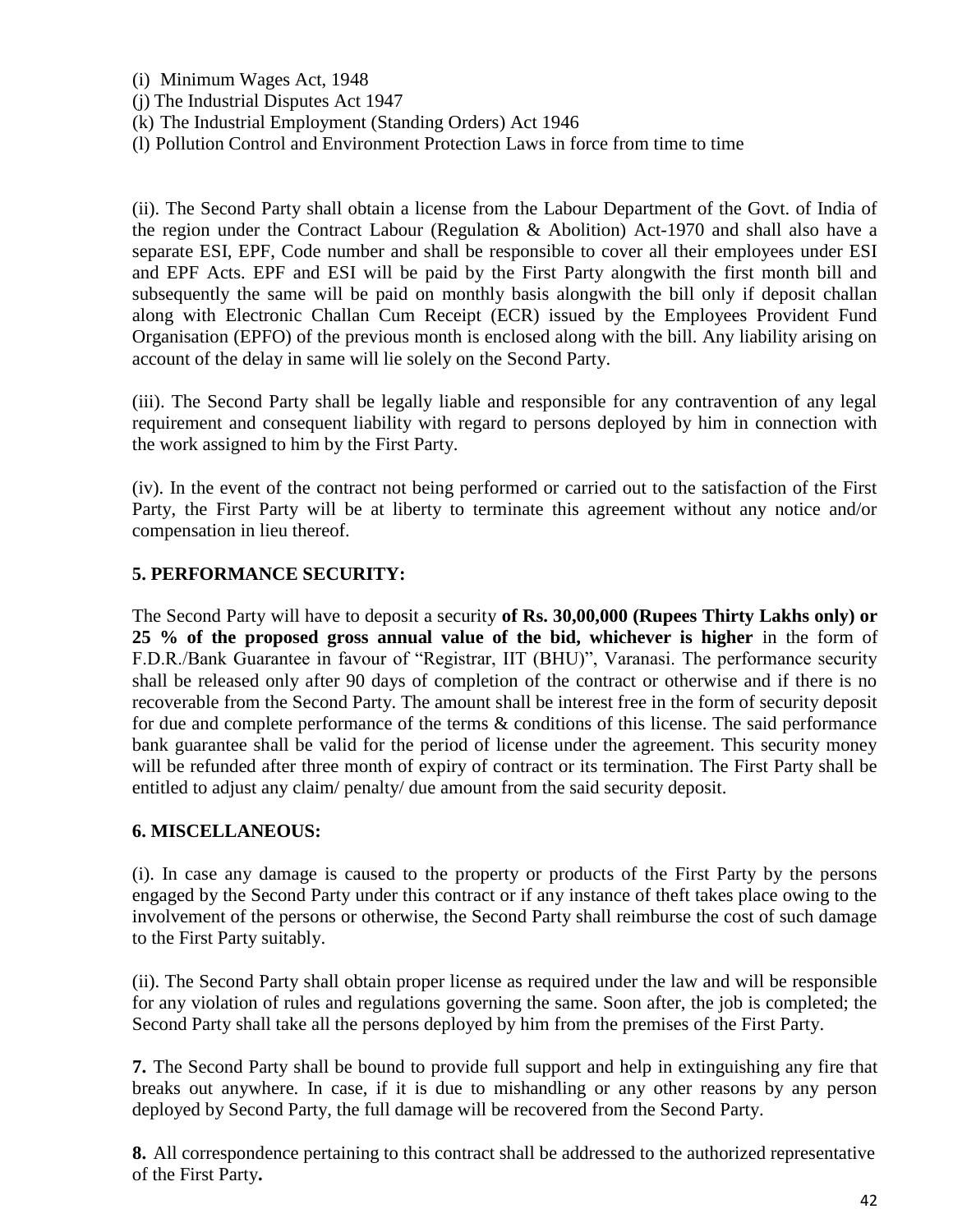**9.** In the case of any dispute the decision of the Director of the Institute shall be final and binding on both the parties. All disputes and differences between both the parties shall be settled amicably and between the parties. In case disputes still presents, the same shall be referred to the sole arbitrator to be appointed by the Director of the FIRST PARTY in consideration with the SECOND PARTY. The provision of the Arbitration and Conciliation Act, 1996 shall apply to the arbitration.

**10.** All the litigations will be subject to the jurisdiction of courts at Varanasi.

**11.** The Second Party shall be responsible for any accident/death during deployment of all the workers by the Second Party at the premises of the First Party or outside the premises for the work of First Party.

All the documents submitted during the process of tendering by the Second Party including the Tender Document issued by the First Party for the purpose, shall be presumed to form the part of the Agreement.

**M/s …………………. for and on behalf**

### **Indian Institute of Technology (Banaras Hindu University) Varanasi**

### **Second Party First Party**

| 1. Witness: | 1. Witness: |
|-------------|-------------|
|             |             |
|             |             |
|             |             |
|             |             |
|             |             |
| 2. Witness: | 2. Witness: |
|             |             |
|             |             |
|             |             |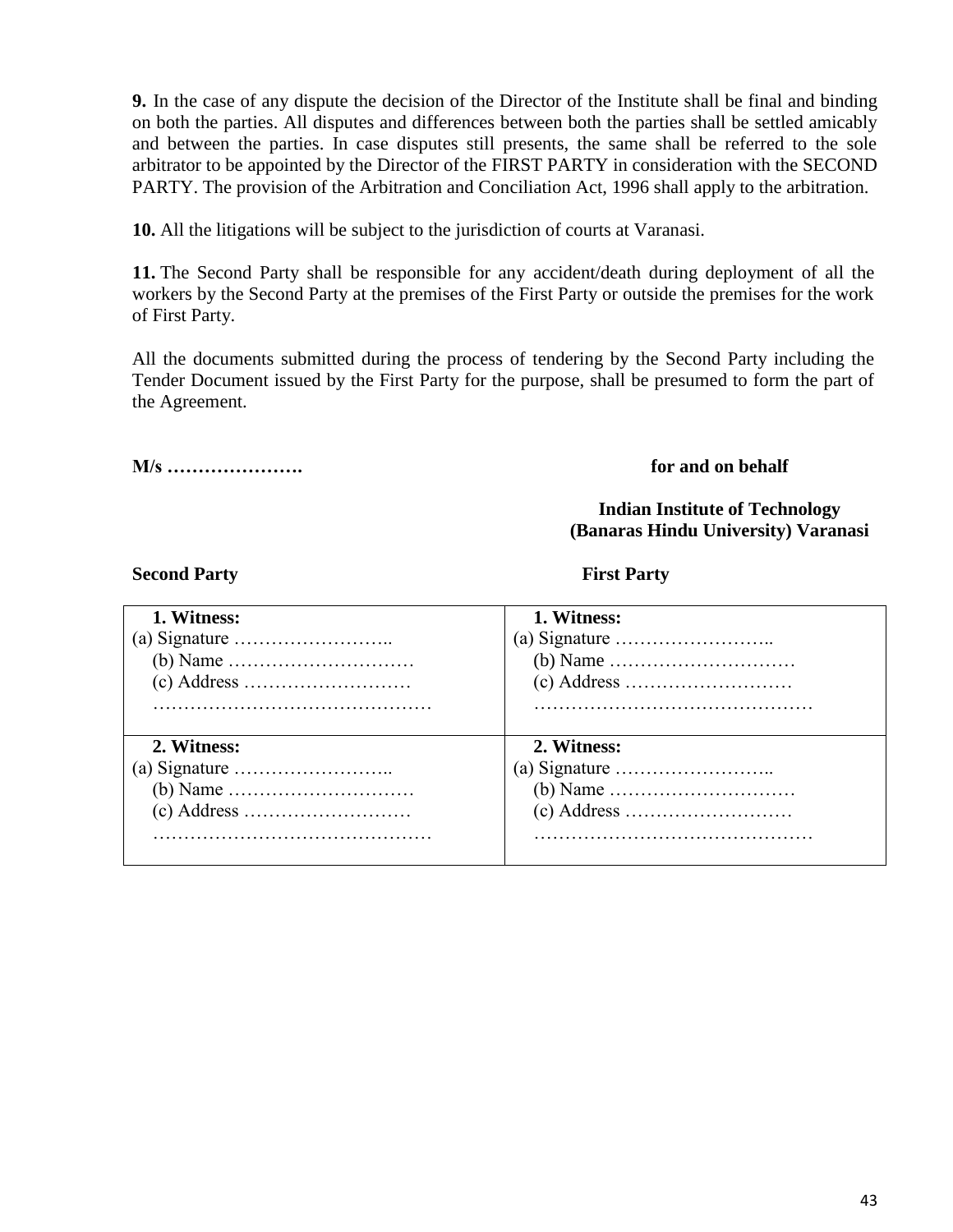### **Annexure I**

### **FORMAT FOR PERFORMANCE BANK GUARANTEE (PBG)**

(To be typed on Non-judicial stamp paper of the value of Indian Rupees of One Hundred)

(TO BE ESTABLISHED THROUGH ANY OF THE NATIONALISED COMMERCIAL BANKS (WHETHER SITUATED AT VARANASI OR OUTSTATION) WITH A CLAUSE TO ENFORCE THE SAME ON THEIR LOCAL BRANCH AT VARANASI) To,

The Registrar, Indian Institute of Technology (BHU), Varanasi-221005

### **LETTER OF GUARANTEE**

|                                                               |    | WHEREAS Indian Institute of Technology (BHU), Varanasi (Procuring Entity) has                   |     |
|---------------------------------------------------------------|----|-------------------------------------------------------------------------------------------------|-----|
| eligible                                                      |    |                                                                                                 |     |
| wishing                                                       | to | supply                                                                                          | the |
|                                                               |    |                                                                                                 |     |
|                                                               |    | in response thereto shall establish an irrevocable Performance Bank Guarantee in favour of      |     |
|                                                               |    | "The Registrar, Indian Institute of Technology (BHU), Varanasi" in the form of Bank             |     |
|                                                               |    |                                                                                                 |     |
|                                                               |    | for a period of 60 (sixty) days beyond the date of completion of all contractual obligations of |     |
|                                                               |    | the Service Provider, including warranty obligations from the date of issue of Performance      |     |
|                                                               |    | Bank Guarantee and the eligible successful bidder (the Service Provider) shall submit the same  |     |
| within 14 (Fourteen) days from the date of Award of Contract. |    |                                                                                                 |     |
|                                                               |    | NOW THIS BANK HEREBY GUARANTEES that in the event of the said bidder (Service                   |     |
|                                                               |    | Provider) fails to abide by any of the conditions referred to in tender document / Award of     |     |
|                                                               |    | Contract, this Bank shall pay to Indian Institute of Technology (BHU), Varanasi on demand       |     |
|                                                               |    |                                                                                                 |     |

This Bank further agrees that the decision of Indian Institute of Technology (BHU), Varanasi (Procuring Entity) as to whether the said bidder (Service Provider) has committed a breach of any of the conditions referred in tender document / Award of Contract shall be final and binding. We, .................................................. (name of the Bank & branch) hereby further agree that the Guarantee herein contained shall not be affected by any change in the constitution of the bidder (Service Provider) and/ or Indian Institute of Technology (BHU), Varanasi (Procuring Entity). **Notwithstanding anything contained herein:**

1. Our liability under this Bank Guarantee shall not exceed Rs. .....................…………………… .(Indian Rupees ..................................... only).

2. This Bank Guarantee shall be valid up to ..........................(date) and

3. We are liable to pay the guaranteed amount or any part thereof under this bank guarantee only and only if IIT (BHU), Varanasi serve upon us a written claim or demand on or before ..........................(date). This Bank further agrees that the claims if any, against this Bank Guarantee shall be enforceable at our branch office at ........................................ situated at.............................. (Address of local branch).

Yours truly,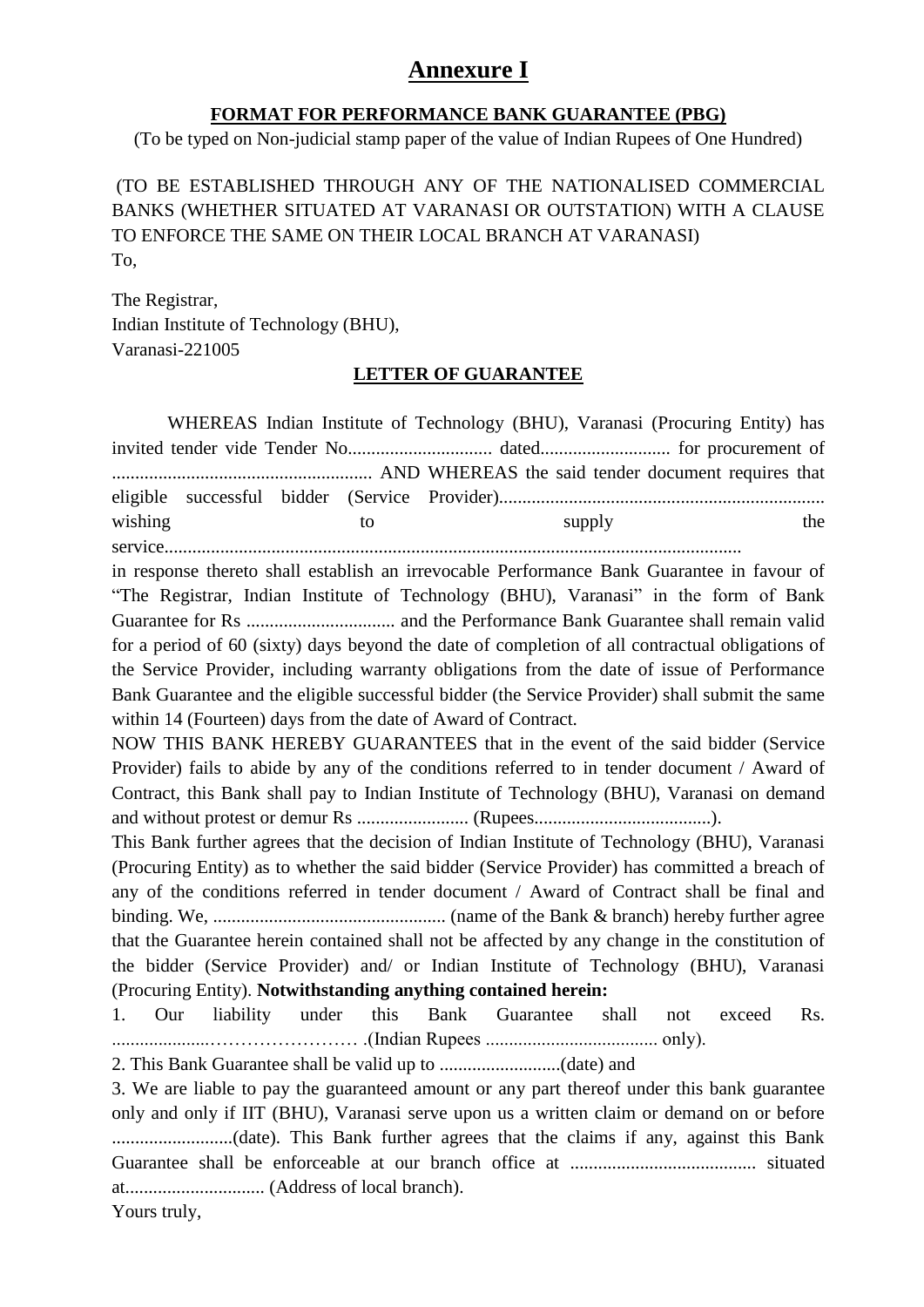Signature and seal of the guarantor: Name of Bank: Address: Date: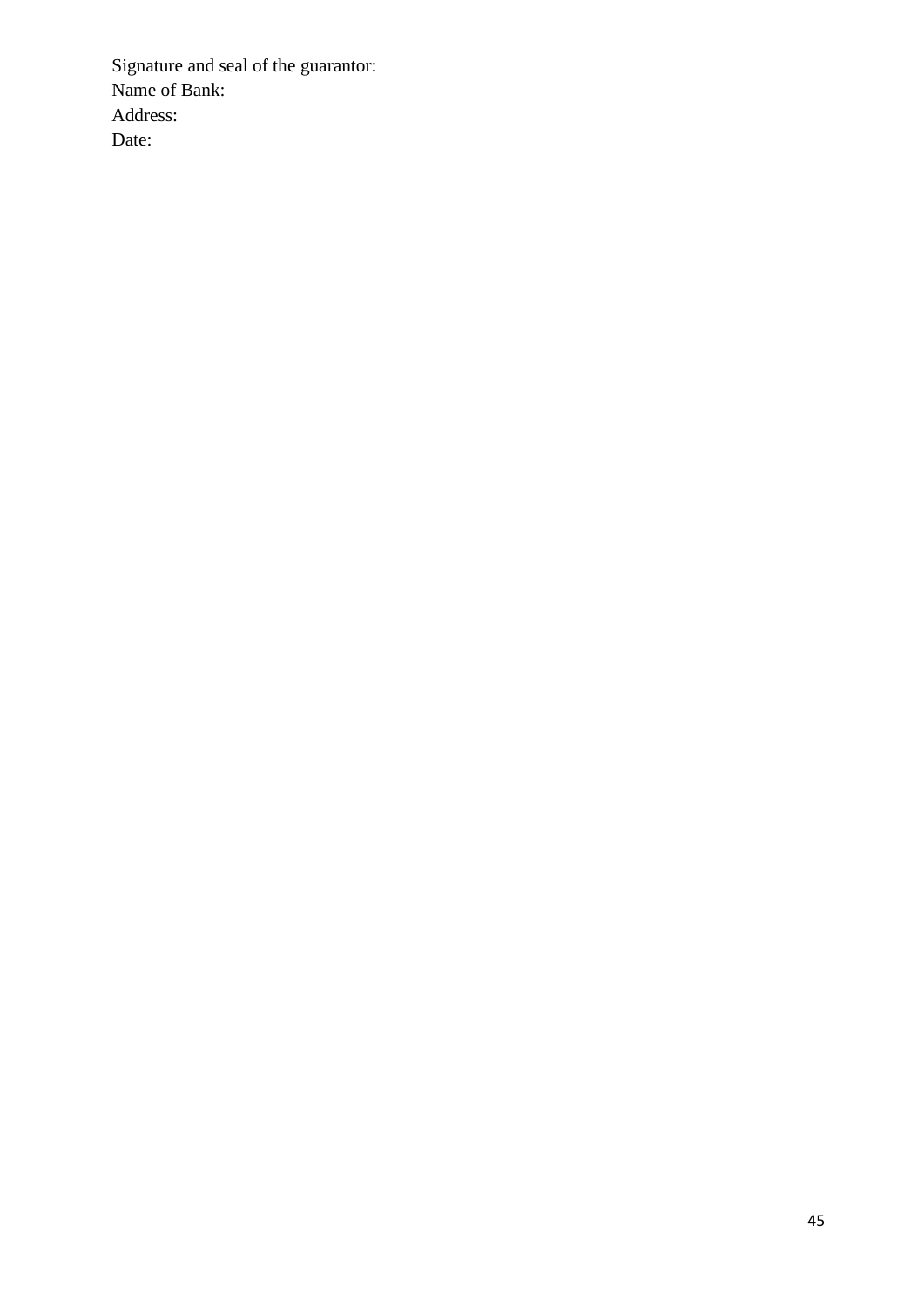## **Annexure II**

### **BID SUBMISSION**

### **Online Bid Submission:**

The Online bids (complete in all respect) must be uploaded online in **two** covers as explained below:

|                                                   |                      | Cover 1                                 |                   |  |
|---------------------------------------------------|----------------------|-----------------------------------------|-------------------|--|
|                                                   |                      |                                         |                   |  |
| (Following documents to be provided as .pdf file) |                      |                                         |                   |  |
| S.No.                                             | <b>Document</b>      | <b>Content</b>                          | <b>File Types</b> |  |
| 1.                                                |                      | Completely filled in and duly signed    | .pdf              |  |
|                                                   |                      | Technical Bid Proforma as provided in   |                   |  |
|                                                   |                      | Section IX of tender document,          |                   |  |
|                                                   |                      | Technical Compliance Sheet, Bidder      |                   |  |
|                                                   |                      | information form                        |                   |  |
| 2.                                                |                      | Organization Declaration Sheet,         | .pdf              |  |
|                                                   |                      | <b>Compliance sheets for Essential</b>  |                   |  |
|                                                   |                      | Criteria and Checklist given in tender  |                   |  |
|                                                   |                      | document                                |                   |  |
| 3.                                                | <b>Technical Bid</b> | <b>Tender Acceptance</b>                | .pdf              |  |
| $\overline{4}$ .                                  |                      | List of organizations/clients where the | .pdf              |  |
|                                                   |                      | services have been                      |                   |  |
|                                                   |                      | provided along with their contact       |                   |  |
|                                                   |                      | $number(s)$ .                           |                   |  |
| 5.                                                |                      | All other supporting documents as       | .pdf              |  |
|                                                   |                      | required in Technical Bid as per        |                   |  |
|                                                   |                      | Section VIII & Section IX and           |                   |  |
|                                                   |                      | Technical Compliance Sheet given in     |                   |  |
|                                                   |                      | tender document                         |                   |  |
| 6.                                                |                      | EMD and Tender fee submission proof     | .pdf              |  |
| 7.                                                |                      | Other Documents, as required by         | .pdf              |  |
|                                                   |                      | tender                                  |                   |  |
| Cover 2                                           |                      |                                         |                   |  |
| S.No.                                             | <b>Document</b>      | <b>Content</b>                          | <b>File Types</b> |  |
| 1.                                                | Price Bid            | Duly filled and signed financial bid    | .pdf              |  |
|                                                   |                      | proforma Part A as well as Part Bas     |                   |  |
|                                                   |                      | per Section IX (Price Bid)              |                   |  |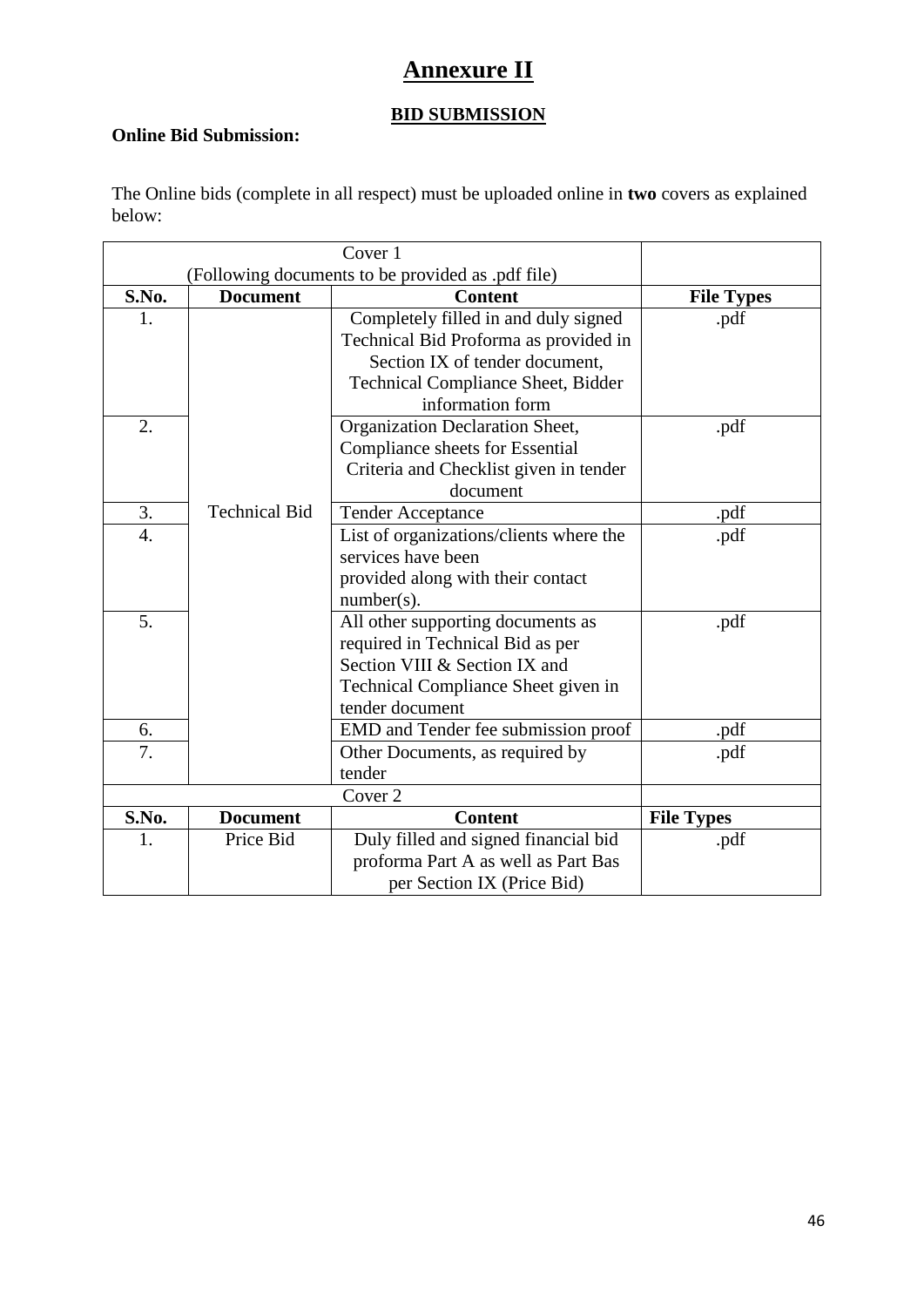# **Annexure III**

# **Technical Compliance Statement**

| S.No.            | Description                                                           | Yes/No |
|------------------|-----------------------------------------------------------------------|--------|
| 1.               | 5 (Years) years of experience in providing Supply of manpower         |        |
|                  | services in Public Sector Undertakings/Central/State Government       |        |
|                  | Departments/Central Research Organizations.                           |        |
| 2.               | Details of successful completed contracts of minimum 1 year           |        |
|                  | duration in providing Supply of manpower services in Public Sector    |        |
|                  | Undertakings/Central/State Government Departments/Central             |        |
|                  | Research Organizations.                                               |        |
| 3.               | ISO 9001-2015 certification (Desirable only)                          |        |
| $\overline{4}$ . | At least 1(One) ongoing similar contract in Public Sector             |        |
|                  | Undertakings/Central/State Government Departments/Central             |        |
|                  | <b>Research Organizations.</b>                                        |        |
| 5.               | Average annual turnover of Rs. 5 crore or more in the last three      |        |
|                  | financial years (2016-17 to 2018-19)                                  |        |
| 6.               | Details of Income Tax and Service Tax return of their firm for last   |        |
|                  | three financial years $(2016-17$ to $2018-19)$                        |        |
| 7.               | Profit & Loss Account/ Income and Expenditure Account along with      |        |
|                  | Balance Sheet and Independent Audit report for the preceding three    |        |
|                  | financial years (2016-17 to 2018-19)                                  |        |
| 8.               | Valid PAN and GST Number                                              |        |
| 8.               | <b>ESI</b> and EPF Registration Number                                |        |
| 10.              | Proof of either the Registered Office or one of the Branch Offices of |        |
|                  | the bidder should be located in Uttar Pradesh                         |        |
| 11.              | Affidavit stating that the agency has not been blacklisted by Central |        |
|                  | Government/ State Government/ any PSU in last three years             |        |
| 12.              | Details of successful contracts of minimum 1 year duration for        |        |
|                  | Supply of manpower services in Public Sector                          |        |
|                  | Undertakings/Central/State Government Departments/Central             |        |
|                  | Research Organizations.                                               |        |
| 13.              | Satisfactory Certificate from last Two Major Client                   |        |
| 14.              | Details of equipment available with the Bidder to be used for Supply  |        |
|                  | of man power along with supporting documents                          |        |
| 15.              | Total turnover financial year wise for preceding three years at least |        |
|                  | (As per attached proforma)                                            |        |
| 16.              | Declaration about fraud and corrupt practices (Duly signed and        |        |
|                  | attested)                                                             |        |